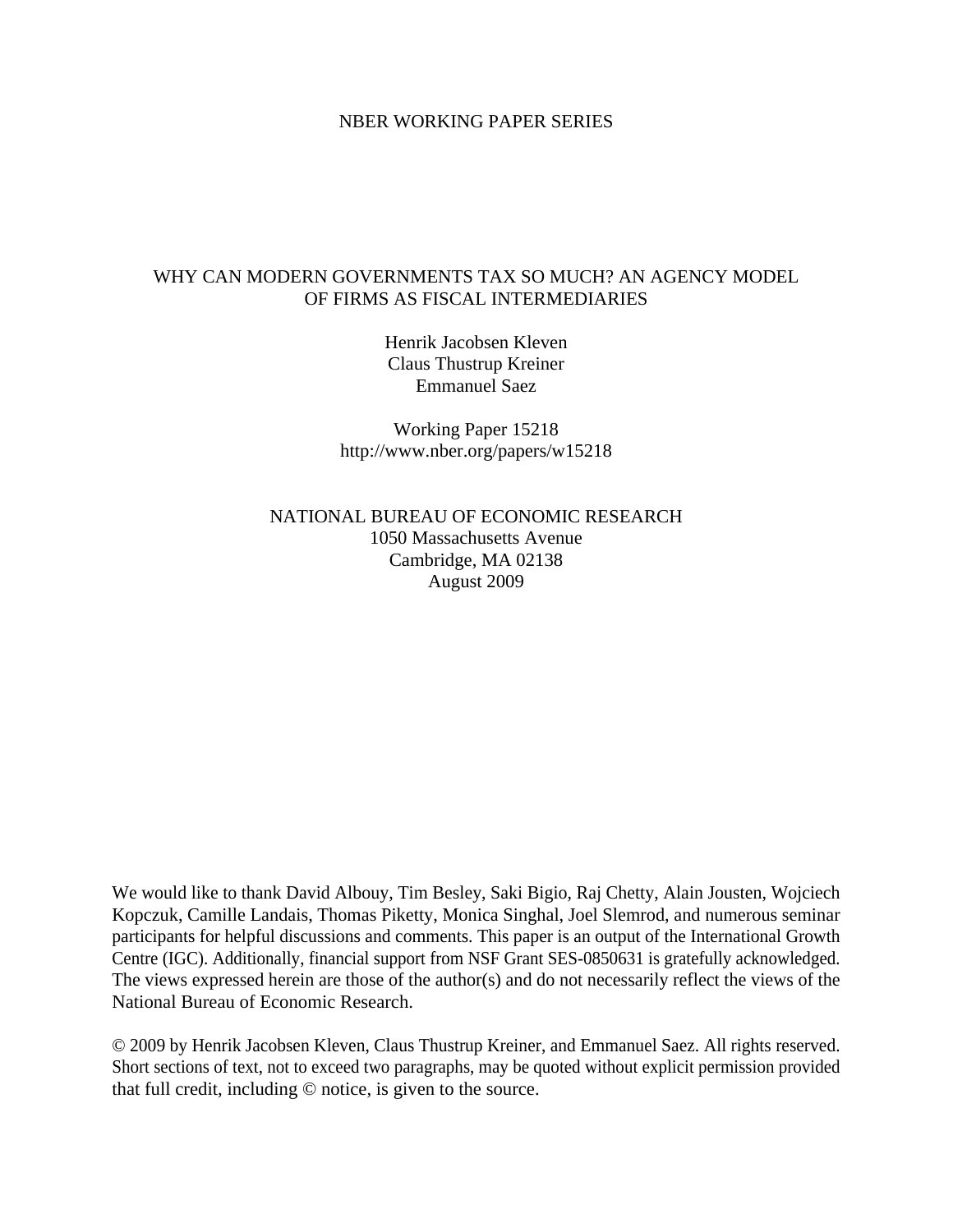Why Can Modern Governments Tax So Much? An Agency Model of Firms as Fiscal Intermediaries Henrik Jacobsen Kleven, Claus Thustrup Kreiner, and Emmanuel Saez NBER Working Paper No. 15218 August 2009 JEL No. H11,H20

# **ABSTRACT**

This paper presents a simple agency model to explain why third-party income reporting by employers dramatically improves income tax enforcement. Modern firms have a large number of employees and carry out complex production tasks, which requires the use of accurate business records. Because such records are widely used within the firm, any single employee can denounce collusive tax cheating between employees and the employer by revealing the true records to the government. We show that, if a firm is large enough, such whistleblowing threats will make tax enforcement successful even with low penalties and low audit rates. Embedding this agency model into the standard Allingham-Sandmo tax evasion model, we show that third-party reporting improves tax enforcement if the government disallows self-reported losses or audits such losses more stringently, which fits with actual tax policy practices. We also embed the agency model into a simple macroeconomic growth model where the size of firms grows with exogenous technological progress. In early stages of development, firms are small, tax rates are severely constrained by enforcement, and the size of government is too small. As firm size increases, the enforcement constraint is slackened, and government size is growing. In late stages of development, firm size is sufficiently large to make third-party tax enforcement completely effective and government size is socially optimal.

Henrik Jacobsen Kleven Department of Economics & STICERD London School of Economics Houghton Street London WC2A 2AE United Kingdom H.J.kleven@lse.ac.uk

Claus Thustrup Kreiner Institute of Economics University of Copenhagen Studiestraede 6 DK-1455 Copenhagen K Denmark claus.thustrup.kreiner@econ.ku.dk Emmanuel Saez Department of Economics University of California, Berkeley 549 Evans Hall #3880 Berkeley, CA 94720 and NBER saez@econ.berkeley.edu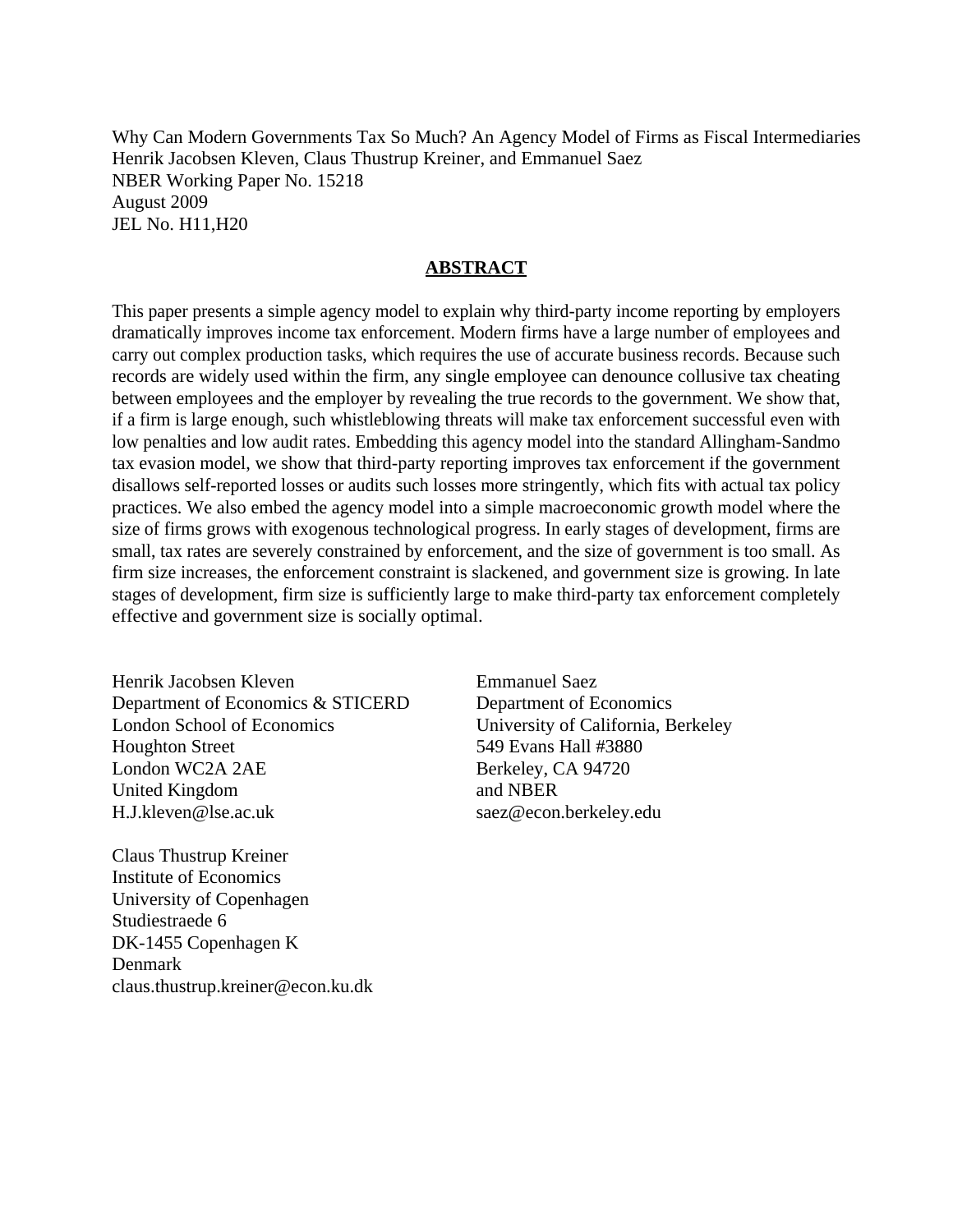# 1 Introduction

The size of governments has expanded dramatically over the 20th century. A central element of this expansion has been the ability of governments to extract a substantial fraction of national products through taxation without destroying economic growth. In all advanced economies, most taxes are collected through third-party institutions such as private or public employers, banks, investment funds, and pension funds. These entities (which we call "firms") generally have a large number of employees, clients, or business partners. Therefore, they need to use accurate and rigorous records to carry out their complex business activities. Firms report taxable income—such as corporate profits, compensation paid to employees, or capital income paid to clients—directly to the government, and therefore act as a third party between households and the government. They also often withhold taxes on behalf of the government so that tax payments take place "as-you-go".<sup>1</sup>

It is widely known in the tax law literature (e.g., Surrey 1958; Lederman 2009) as well as among tax practitioners (e.g., Bird 2003; OECD 2004, 2006) that tax enforcement is excellent whenever such third-party reporting is in place, and that enforcement is weak—even in the most advanced economies—when such third-party reporting is not in place, as in the case of small family businesses. Therefore, as a first approximation, tax enforcement is successful if and only if third-party reporting covers a large fraction of taxable income. For example, the most recent US Tax Compliance Measurement Study (Internal Revenue Service, 2006) shows that individual income tax evasion rates is 53.9% when there is "little or no" information reporting, but that the evasion rate is less than  $5\%$  when there is substantial information reporting.<sup>2</sup>

In spite of its central importance, the theoretical literature on tax evasion has not devoted much attention to the issue of third-party reporting or tried to explain why such a system is successful. Indeed, most of the modern literature on tax evasion follows on the seminal study by Allingham and Sandmo (1972), which used the Becker (1968) model of crime and focuses on a situation with no third-party reporting, i.e., on the case where enforcement is never successful

<sup>&</sup>lt;sup>1</sup>The withholding system is useful to individuals or companies when there are credit constraints, a point we will not investigate in this paper where we focus only on informational aspects.

<sup>2</sup>Similarly, Kleven et al. (2009) study an income tax audit experiment in Denmark and find that, although purely self-reported income constitutes only about 8% of total reported income, it accounts for about 90% of detected evasion. Eurostat (2007) uses a questionnaire on undeclared work in the European Union and shows that it is concentrated primarily among the self-employed providing direct services to households.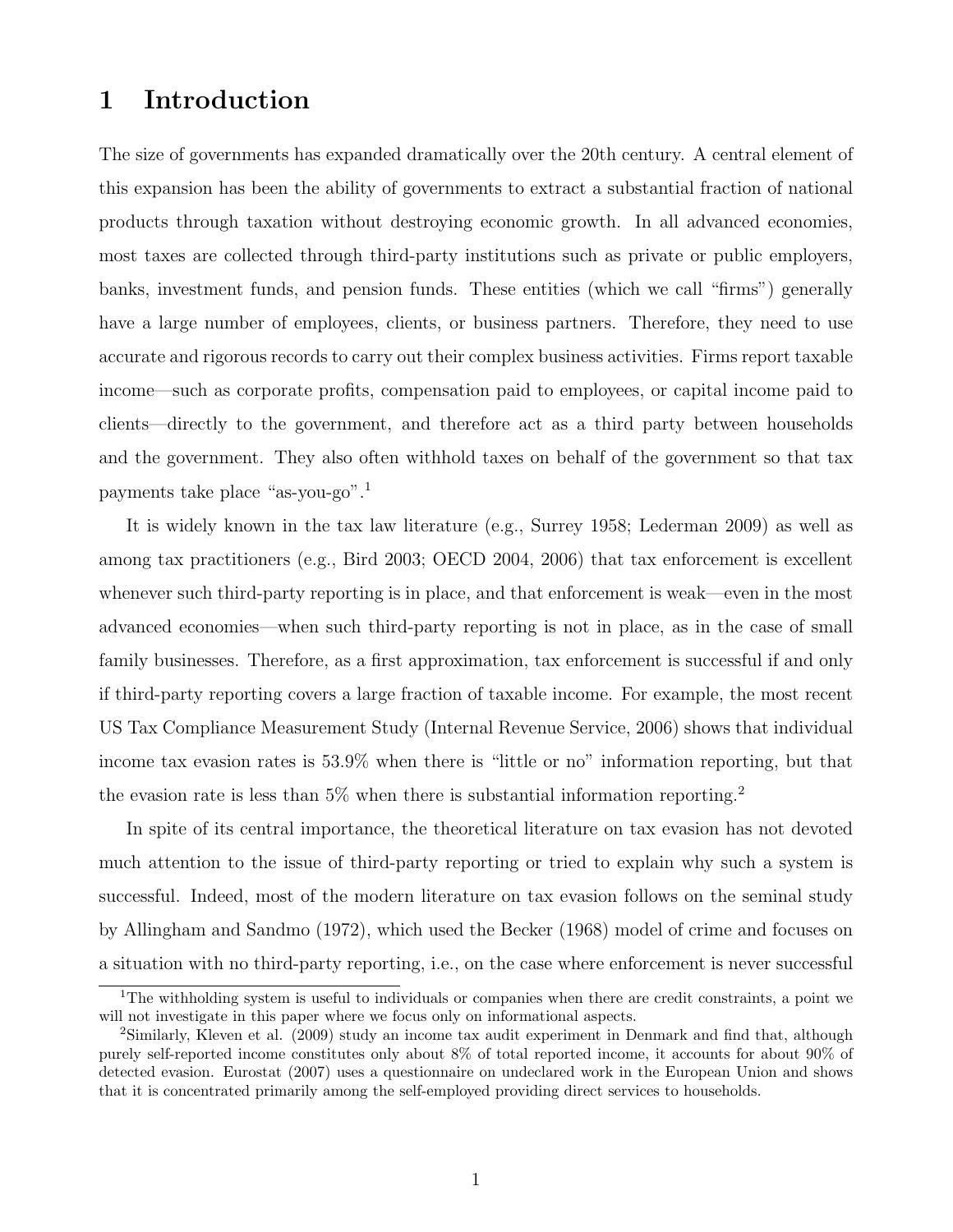in practice and which covers a minor part of taxation in advanced economies.<sup>3</sup> The Allingham-Sandmo model generates a key puzzle: why are compliance rates so high in developed countries given that audit rates and penalties for tax evasion are generally very low?<sup>4</sup>

Our paper sets out a three-tiered agency model to provide a simple micro-foundation for the success of third-party reporting. In the model, the government is the top tier (principal) trying to extract tax revenue from individual income earners (bottom tier agents) who are employed or paid by firms (middle tier). The firm acts as a third party that reports income on behalf of individuals. Although we focus on the case where individuals are employees of the firm, the model can easily be applied to a situation where individuals are clients investing their savings and receiving capital income from a financial institution, or shareholders receiving profits from the firm. When a firm is large and complex, using detailed business records—such as accounting books, details of purchases and sales, or payroll accounts listing individual wages and salaries is extremely valuable for productivity. Such records are widely used within the firm and hence many employees know about them.

In principle, the firm and its employees could collude to report smaller incomes—salaries and profits—to the government than those actually earned. Under perfect information and commitment between the firm and individuals, there would be no reason for breaking the collusion. In practice, breakdowns can occur because of random shocks such as conflicts between employees and the employer, moral concerns of a newly hired employee, or an employee mistakenly showing the true business records to tax inspectors. Breakdowns can also occur as a result of rational whistleblowing if the government provides rewards to whistleblowers and firms cannot make employees commit not to whistleblow ex-ante. In our model, we assume that each employee has the option of reporting cheating to the government by divulging the true business records to the government. When a firm has many employees, breakdowns of collusion will occur with a high probability. Critically, it is the combination of a large number of informed employees and the existence of business records evidence, which makes third-party tax enforcement successful.<sup>5</sup>

<sup>3</sup>See Andreoni et al. (1998), Cowell (1990), Schneider and Enste (2000), Slemrod and Yitzhaki (2002), Slemrod (2007), and Shaw, Slemrod, and Whiting (2008) for comprehensive surveys.

<sup>4</sup>As Andreoni et al. (1998) conclude at the end of their survey (p. 855): "The most significant discrepancy that has been documented between the standard economic model of compliance and real-world compliance behavior is that the theoretical model greatly over-predicts noncompliance." Various studies suggest that high compliance rates may be explained by psychological or behavioral aspects such as social norms, tax morale, patriotism, guilt and shame (e.g., Cowell 1990, chapter 6; Andreoni et al. 1998, Section 8). In this paper, we propose instead a theory explaining high compliance based on information.

 $5$ Our model focuses on *internal* information sharing within the firm. However, firms also share information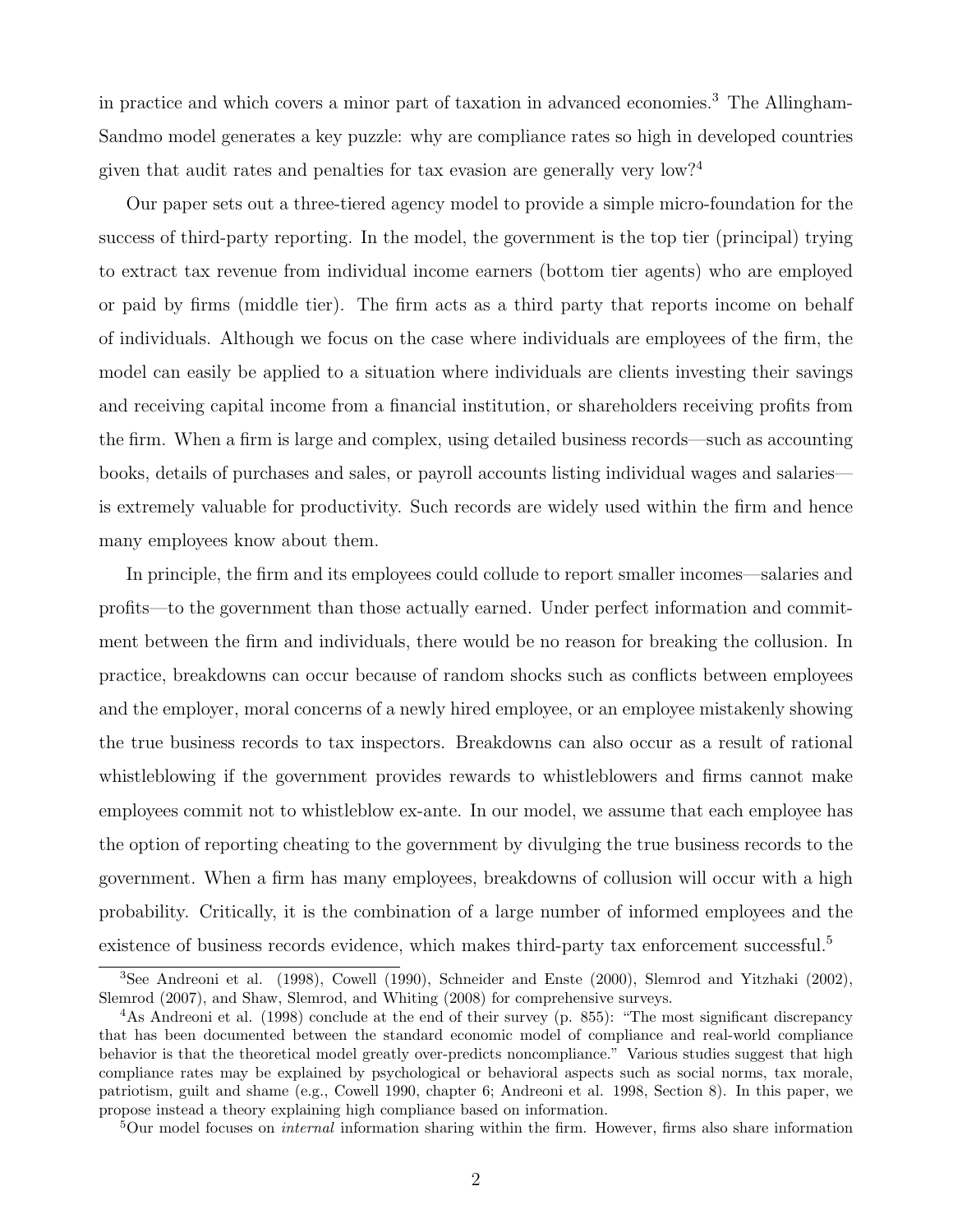We embed this agency model into the Allingham and Sandmo (1972) model of tax evasion assuming that some income items (such as wages and salaries) are third-party reported, while other income items are solely self-reported (such as self-employment income). We first demonstrate a surprising third-party irrelevance result: even if the government can observe third-party reported items perfectly at no cost, third-party reporting will be entirely undone by individual tax filers who adjust self-reported income correspondingly. However, this irrelevance result depends critically on two assumptions: self-reported losses are allowed and audit rates are independent of the level (or sign) of self-reported income. In practice, self-reported income losses are often disallowed to count against other income items, and tax audits are concentrated on self-reported income and especially self-reported income losses. In those circumstances, the irrelevance result no longer holds and third-party reporting does reduce overall tax evasion.

The last part of the paper embeds our agency model into a simple macroeconomic growth model where the size and complexity of firms grows with exogenous technological progress. In this model, a representative individual has preferences over private and public goods. In the absence of enforcement problems, taxes are non-distortionary and should be set to finance public goods according to the classical Samuelson rule. We model utility functions such that the public good has an income elasticity equal to one, implying that the first-best tax rate is constant along the path of economic growth. With tax enforcement constraints, however, there are three regimes over the process of development. In the earliest stage, firms are very small and untaxable, and therefore the government raises no tax revenue and supplies no public goods. In the middle stage, firm size is large enough that firms start becoming taxable provided that the tax rate is not too high. In that stage, the enforcement constraint is binding, and the government tax rate and public goods provision are below the first-best level but growing over time. In the latest stage, firms have become so large that, even under the first-best tax rate, firms choose to remain in the formal sector and pay taxes. The government imposes the first-best tax rate and government size relative to output is optimal and stable over time.<sup>6</sup>

This simple macro model can account for the historical growth in government size over the

with *external* parties such as other businesses and individual clients, shareholders, or debt holders. The number of such external parties also grows with economic development, making tax collusion more difficult as in our internal information sharing model.

<sup>6</sup>Although we present the theory in the context of a benevolent government maximizing the welfare of a representative household, the story is consistent with a Leviathan view of government where self-interested politician-bureaucrats maximize tax revenue.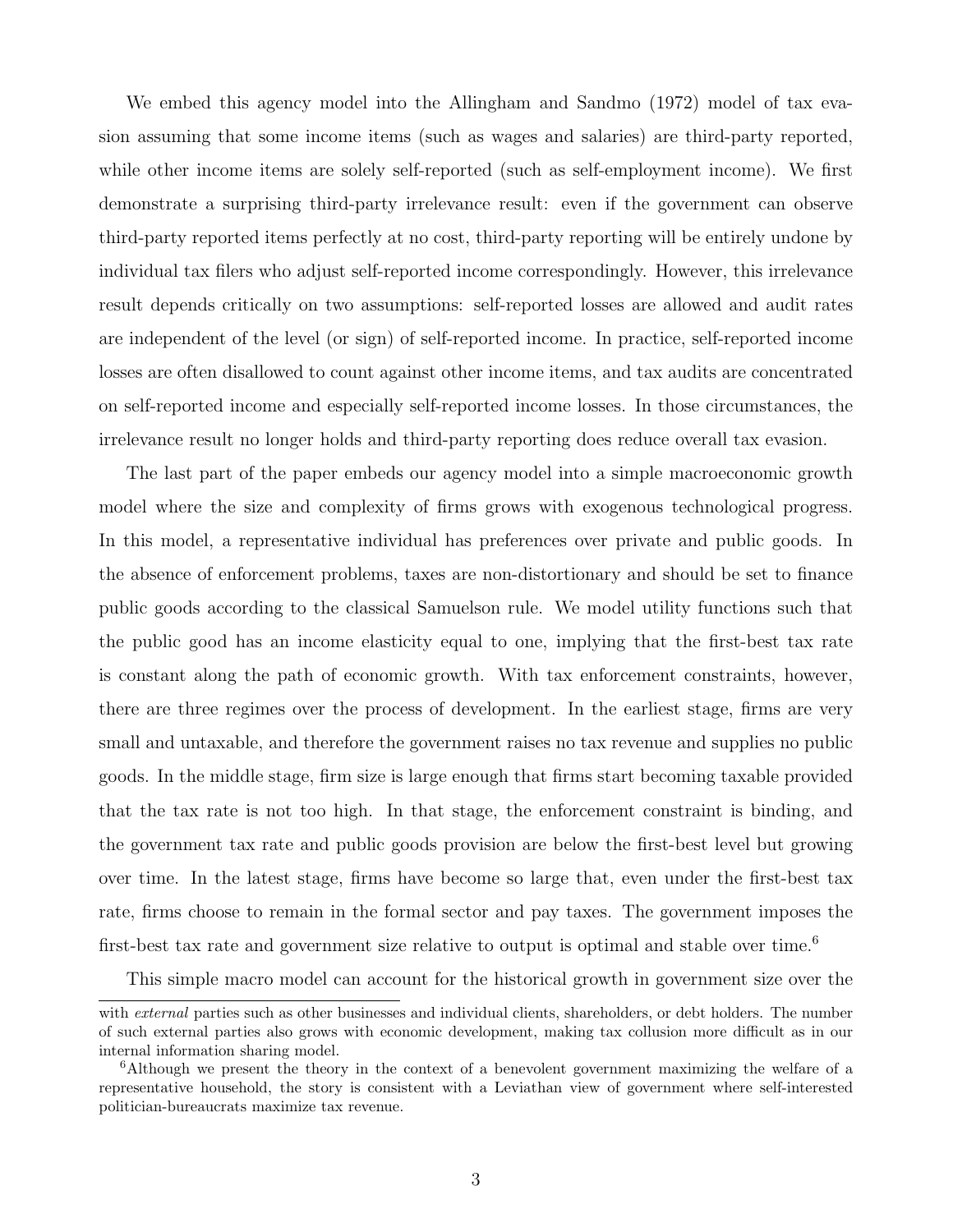last century and the stability of government size since the 1970s in the richest economies. The theoretical story does not rely on demand for public goods effects or political economy effects. Our theory shows that technological progress and economic growth leads to large and complex firms, which can then be easily taxed. Therefore, our theory shows that capitalism—in the sense of the emergence of large and complex firms using rigorous accounting—is a necessary condition for the rise of large welfare state governments, which fund public programs such as welfare programs, social insurance programs, retirement benefits, and education. This can be seen as a *Marxist theory in minor mode*: rather than leading to revolution and communism, capitalism, by relaxing the tax enforcement constraint, breads large welfare states.

The paper is organized as follows. Section 2 reviews the related literatures. Section 3 presents our micro-model of third-party tax enforcement and then embeds this model into a standard Allingham-Sandmo model of tax evasion. Section 4 embeds the micro-model in a simple macroeconomic framework which accounts for the evolution of government size over the course of development. Finally, Section 5 offers concluding remarks.

# 2 Review of Related Literature

# 2.1 Literature on Tax Evasion and Tax Enforcement

Our agency model of third-party tax enforcement contributes to the large literature on tax evasion and tax enforcement. A few previous studies have incorporated information reporting into tax evasion models. Yaniv (1992) made the simple but important point that, if the employer and employees can collude, then third-party reporting cannot help tax enforcement. Our paper starts from this benchmark and shows that this collusion equilibrium is fragile in the presence of verifiable business records and many employees.

Recently, a number of studies have made important progress in modelling the problem of tax enforcement. First, Gordon and Li (2005) develop a model where the government can collect taxes only from formal firms defined as those connected to the financial sector. Access to credit is indeed one way in which using rigorous accounting books improves productivity. They show how the lessons from optimal tax theory are drastically changed in this environment and fit much better with actual tax policies. Instead of considering a reduced-form model of tax enforcement, our paper zooms in on the micro-foundations of third-party reporting by explicitly modelling the tax evasion game in a three-tiered agency model and is fully consistent with the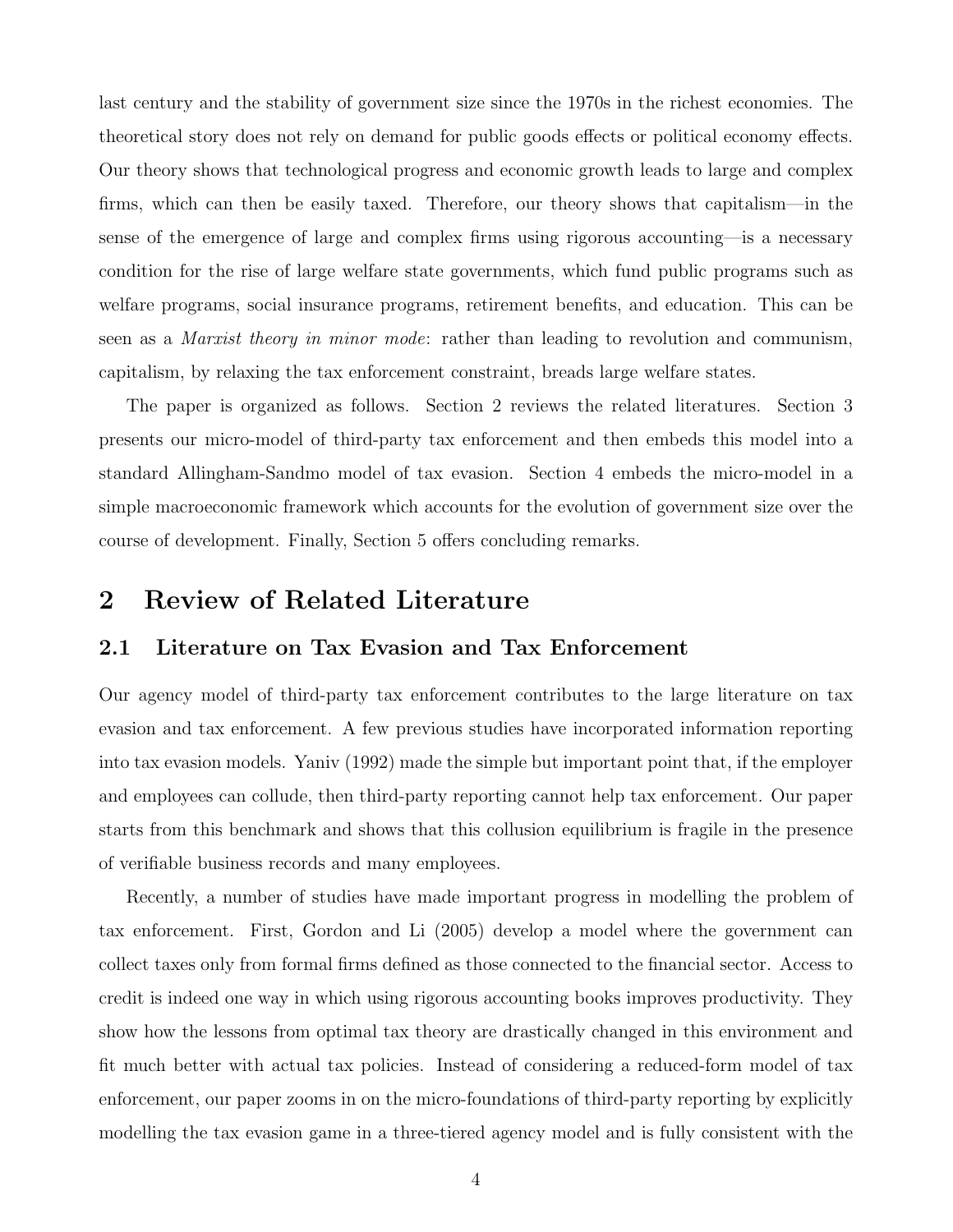contribution of Gordon and Li (2005). Second, Kopczuk and Slemrod (2006) set out a simple model to show how the network of firm-to-firm arm-length transactions can help the government enforce taxation. In that context, the authors demonstrate formally the important point that value-added taxes and retail sales taxes are no longer equivalent as value added taxes are easier to enforce using firm-to-firm transaction information. Third, Keen (2007) shows that a valueadded-tax allows to tax informal suppliers because formal businesses cannot take a deduction for purchases from informal suppliers. Our paper focuses primarily on the within-firm information network rather than the across-firm information network and is therefore complementary to the Kopczuk-Slemrod and Keen papers.<sup>7</sup> Finally, a number of studies in the corporate income tax evasion literature have shown that the internal organization or the external activities of firms can affect their tax reporting decisions.<sup>8</sup>

At a broad level, our paper is related to the large theoretical literature on mechanism design and implementation, especially work on mechanism design in environments with complete information among agents (such as employees in a firm). This literature has been surveyed by Moore (1992), who showed that cross-reporting is a powerful instrument that often allows the principal to elicit truthful information from agents, at least in a non-cooperative setting and if large fines are feasible. Our model of third-party reporting encompasses this basic idea, although we allow for the possibility of collusive behavior and assume (realistically) that there is a upper bound on the size of fines, both of which makes tax enforcement harder. In this case, it is not always feasible to achieve truthful reporting and the efficacy of enforcement depends on firm size. We come back to these mechanism design issues below, where we discuss the potential for non-conventional tax enforcement mechanisms to improve the truthfulness of income reporting.

# 2.2 Literature on the Growth of Government

Our macro model contributes to a very long literature trying to explain the growth of government. A number of theories have been put forward. First, the famous "Wagner's law" (after

<sup>7</sup>We discuss briefly how the network of firm-to-firm transactions can also help enforcement as firms can also denounce tax cheating of other firms.

<sup>8</sup>On the internal side, Crocker and Slemrod (2005) develop a shareholder-manager agency model with tax evasion showing that penalties imposed on managers are more effective in reducing evasion than penalties imposed on shareholders. Chen and Chu (2005) show that the evasion decision of the firm's owner affects the optimal compensation scheme offered to employees and hence creates a distortion in the manager's effort and reduces the efficiency of the contract. On the external side, Bayer and Cowell (2005) show that imperfect competition between firms have important consequences for the efficiency effects of corporate tax audits.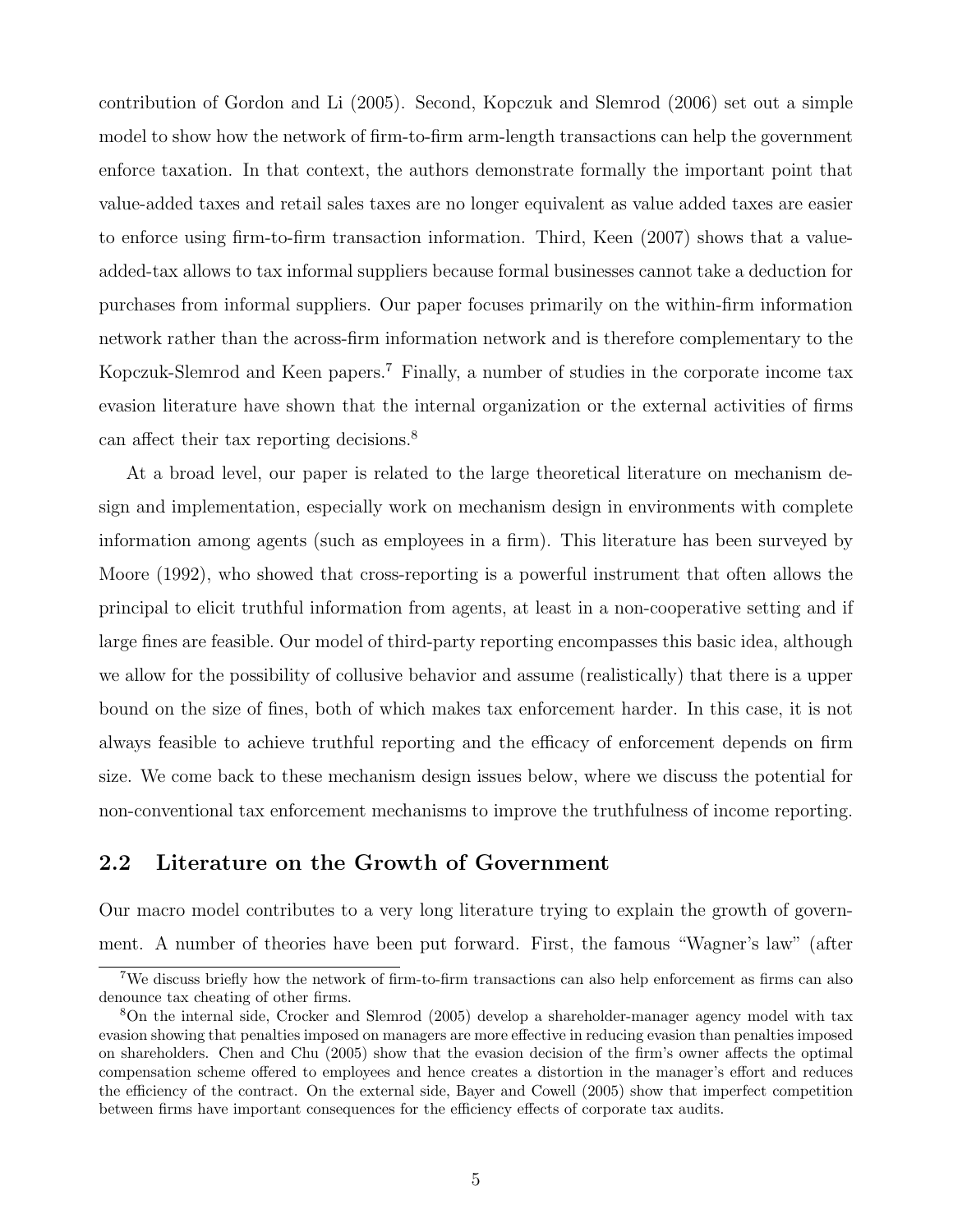the German economist Adolph Wagner, 1835-1917) focuses on the demand side and posits that public goods have an income elasticity above one (see Musgrave, 1966, for a detailed exposition and analysis). Second, Baumol's cost disease theory focuses on the supply side and posits that, over the course of development, productivity in the private sector increases while productivity in the public sector stagnates, leading to a growth of government spending relative to GDP (Baumol and Bowen, 1966; Baumol, 1967). Third, Peacock and Wiseman (1961) proposed a "ratchet effect theory", whereby temporary shocks such as wars raise government expenditures, which do not fall back after the shock as social norms regarding the proper level of public goods and taxation are permanently affected by the temporary shock. Notice that the Wagner, Baumol, and ratchet effect theories cannot explain the long period of stable government expenditures before the 20th century, a period with some economic growth and with many wars creating temporary spending shocks. Fourth, the Leviathan theory posits that governments are controlled by self-interested politician-bureaucrats, unchecked by electoral constraints (Brennan and Buchanan, 1980), and hence maximize revenue under constitutional and fiscal constraints. Although proponents of the Leviathan theory have focused primarily on public choice and constitutional aspects, this theory is entirely consistent with the importance of tax enforcement constraints that we emphasize in this paper. Fifth, a large literature on political economy considers the role of voting, lobbying, corruption, and political constitutions for the size of government. This literature has proposed that the democratization and increased political power of the poor have played an important role for the growth of government (Acemoglu and Robinson, 2000). Moreover, substantial attention has been paid to the relationship between changes in income distribution and voters' demand for redistribution (Peltzman, 1980; Lindert, 2004).

In addition to these hypotheses, a number of studies have pointed out that there are fiscal capacity constraints to government growth (e.g., Kau and Rubin, 1981; Bird, 1989, 1992; Peltzman, 1980; Riezman and Slemrod, 1987; Kenny and Winer, 2006; Aidt and Jensen, 2009). Moreover, there is a vast literature on the role of under-development in constraining tax structures both historically and in current developing countries.<sup>9</sup> Our theory proposes a micro-foundation that accounts for the changes in fiscal constraints over the course of development.

Recently, Besley and Persson (2008, 2009) propose an extension of the ratchet effect theory that emphasizes the role of increasing fiscal capacity over the course of development. They

 $9$ See, e.g., Alt (1983), Bird and Oldman (1990), Gillis (1989), Hettich and Winer (1991), Hinrichs (1966), Kelley and Oldman (1973), Kenny and Winer (2006), Webber and Wildavsky (1996).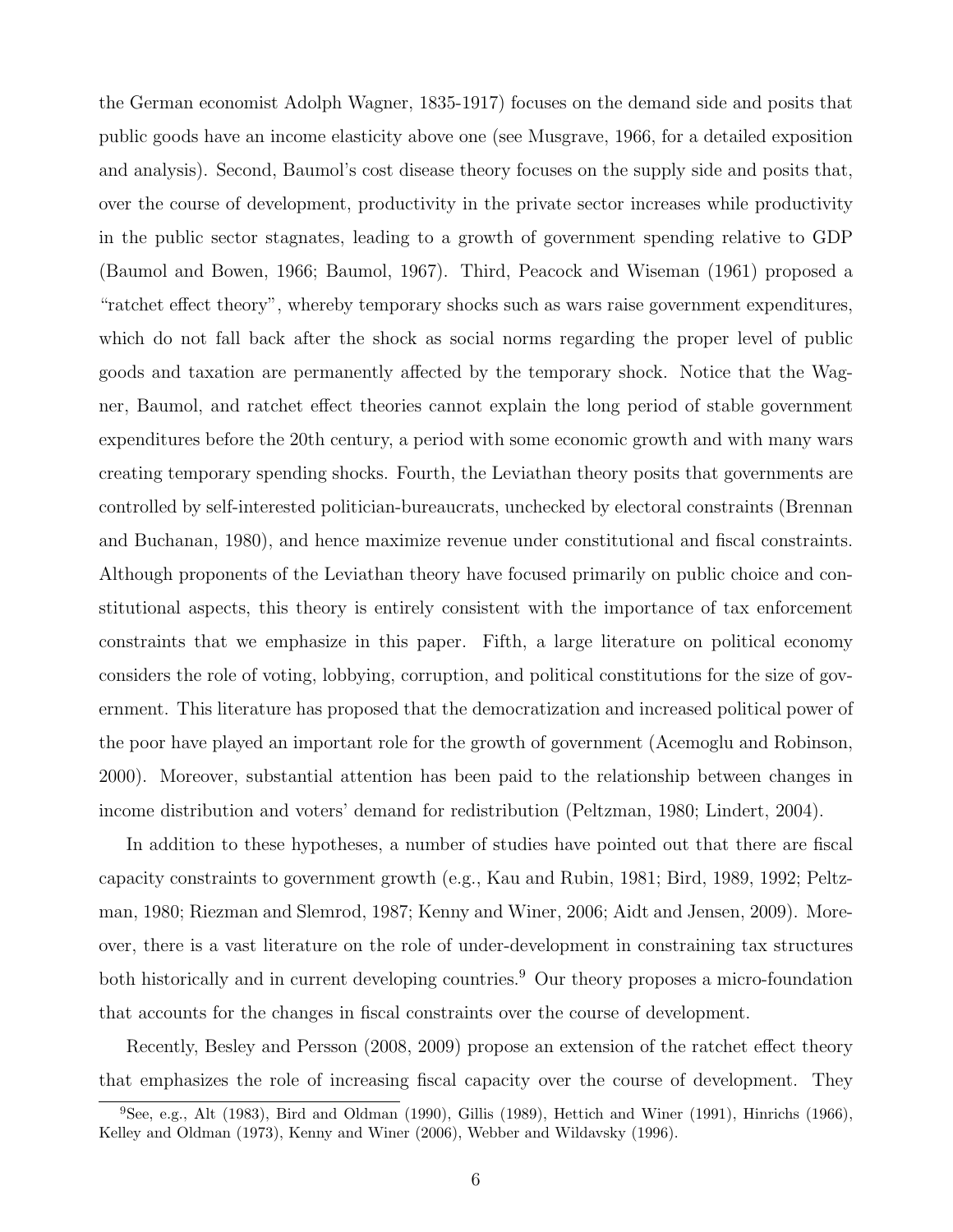develop a model where governments invest in fiscal capacity over time in response to wars. Historically, major wars have often been associated with government investments in tax capacity such as information reporting and tax withholding. While wars have undoubtedly been instrumental in the increased fiscal capacity of some countries such as the United Kingdom, other countries such as Sweden have experienced a smooth growth in its tax-to-GDP ratio that appears unrelated to wars (we discuss the empirical evidence in more detail in section 4). Furthermore, the question remains why recent (20th century) wars have lead to large government expansions, whereas earlier wars typically have not. Our paper contributes to this question and is therefore complementary to the Besley-Persson theory.

# 3 A Micro Theory of Third-Party Tax Enforcement

Let us assume that N individuals are working in a firm and receive pre-tax wages  $w =$  $(w_1, ..., w_N)$ . The pre-tax profits of the firm are denoted by Π. Hence, the total value added created by the firm is equal to  $V = W + \Pi$  where  $W = \sum_{n} w_n$  are aggregate wages in the firm. Value added is also equal to total sales  $S$  minus purchases  $P$ . Let us assume that the government imposes a flat tax at rate  $\tau$  on both wages and profits. If S and P are observable to the government, then value added  $V = W + \Pi = S - P$  is also observable. As a result, under-reporting wages is useless to the firm because this would automatically increase its tax on profits.<sup>10</sup> However, if S and P are not observable to the government, then the firm can possibly under-report wages  $W$  without having to over-report profits  $\Pi^{.11}$ 

In practice, S, P, and W (and hence  $\Pi$ ) would be observable to the government if the firm truthfully records this information in its business records (such as accounting books and payroll lists) and the government has access to these business records. Some firms may be able to carry out their business without recording this information formally. For example, a small family business might carry out all or part of its purchases and sales with cash and never record this information. On the other hand, maintaining accurate business records is clearly helpful to firm productivity: the business can measure its profits accurately, keep track of wages paid out, plan production activities, obtain access to financial sector services, formal insurance, etc.

 $10$ If the tax rate on profits is lower than on wages, there is an incentive to under-report wages and over-report profits, and conversely.

 $11$  For example, the firm could exaggerate purchases or underreport sales. Symmetrically, the firm could under-report profits without having to over-report wages.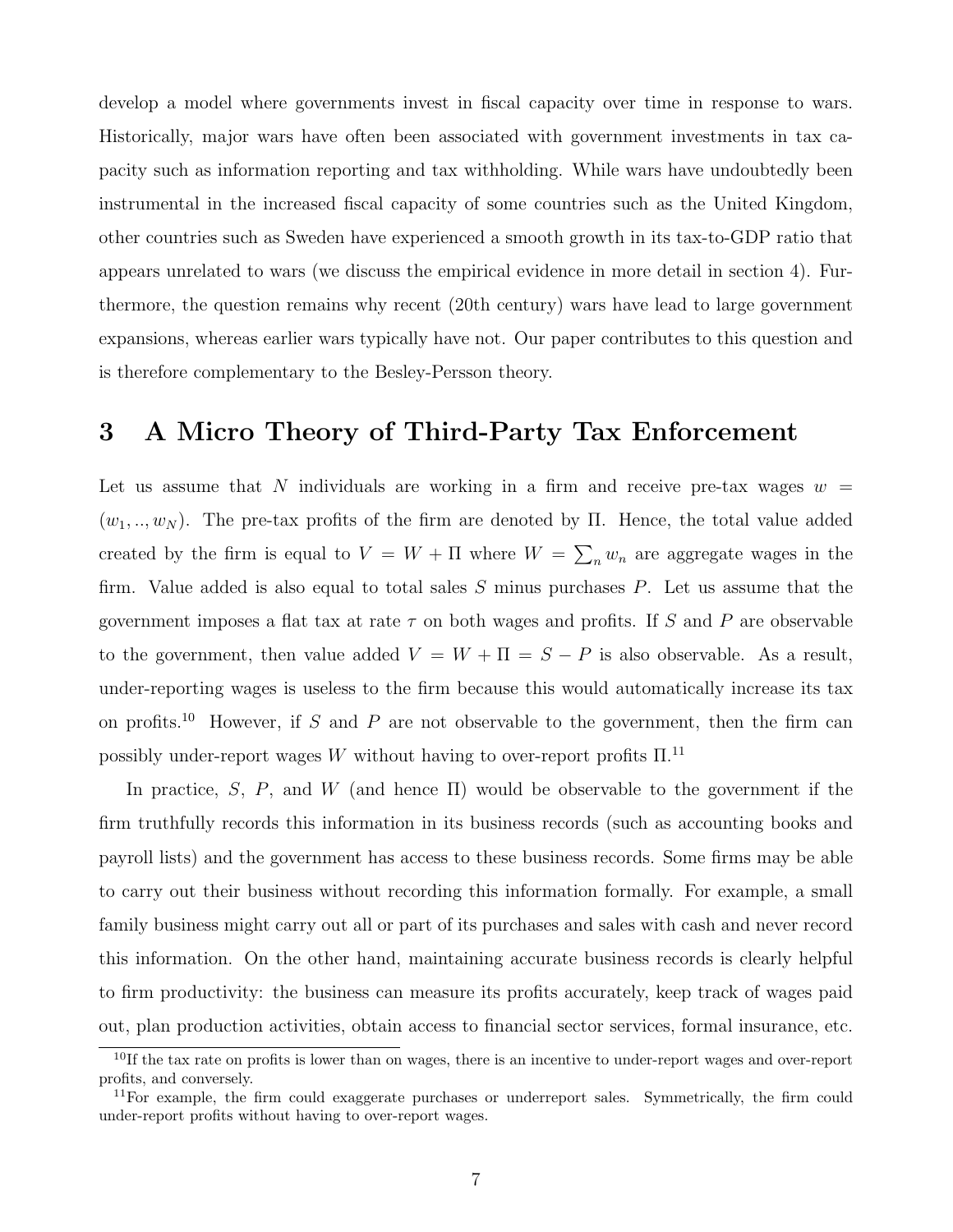Realistically, the productivity gain of keeping business records is larger when the firm is larger and more complex, and for modern firms the cost of being off-the-books becomes prohibitive. We therefore assume that the firm maintains accurate business records, which creates potentially detectable information within the firm.<sup>12</sup> However, even though business records exist, the firm may still be able to hide those records from the government to evade taxes. For example, the firm may maintain a double set of books, true books for business purposes and edited books for tax purposes. In this section, we present a simple agency theory showing how the government can truthfully extract the true business record information using third-party reporting.<sup>13</sup>

Because we assume that the tax rate  $\tau$  on profits and wages is the same, there are no incentives for profits and wage shifting and therefore wages and profits can be treated symmetrically. Hence, without loss of generality, we can model the owner of the profits as one additional wage earner, which simply amounts to ignoring profits (setting  $\Pi \equiv 0$ ) in the analysis.<sup>14</sup>

# 3.1 Agency Model with Third-Party Reporting

# 3.1.1 Basic Setup

We assume that the government sets in place third-party reporting for tax purposes whereby each employee is required to report her earnings to the government and the firm is also required to report such individual earnings directly to the government.<sup>15</sup> Therefore, employees and employers have to agree on a wage report to the government as any discrepancy in the employer and employee reports would generate a tax audit.<sup>16</sup>

We can therefore assume that the firm and employees agree on reports to the government given by  $\bar{w} = (\bar{w}_1, ..., \bar{w}_N)$ , and this determines tax payments to the government unless any tax cheating is detected. We consider a situation where both real and reported wages  $(w,\bar{w})$  are determined cooperatively by the  $N$  employees of the firm. Because this is a tax collusion game, a

 $12$ In Section 4.4, we consider the implications of endogenizing the choice of being on the books as in Gordon and Li (2005).

<sup>&</sup>lt;sup>13</sup>We focus primarily on third party reporting *within* the firm. We discuss briefly how third party reporting between firms, as happens with a value-added-tax, can also help enforcement.

<sup>&</sup>lt;sup>14</sup>To be sure, in practice, profits are different from wages because they are not recorded in the same way. Wages are recorded on payroll lists while profits are typically obtained by substraction as  $\Pi = S - P - W$ .

<sup>&</sup>lt;sup>15</sup>For example, in the United States, such reports are made through W2 forms issued by firms and sent to both the government and employees. Employees use this information to file their income tax returns (Logue and Slemrod, 2008 discuss this mechanism in detail). Some other OECD countries, such as Denmark, use prepopulated income tax returns whereby the government informs individuals about their earnings using information received from firms.

<sup>16</sup>Indeed, tax agencies systematically search for discrepancies between employee and employer reports to target tax audits.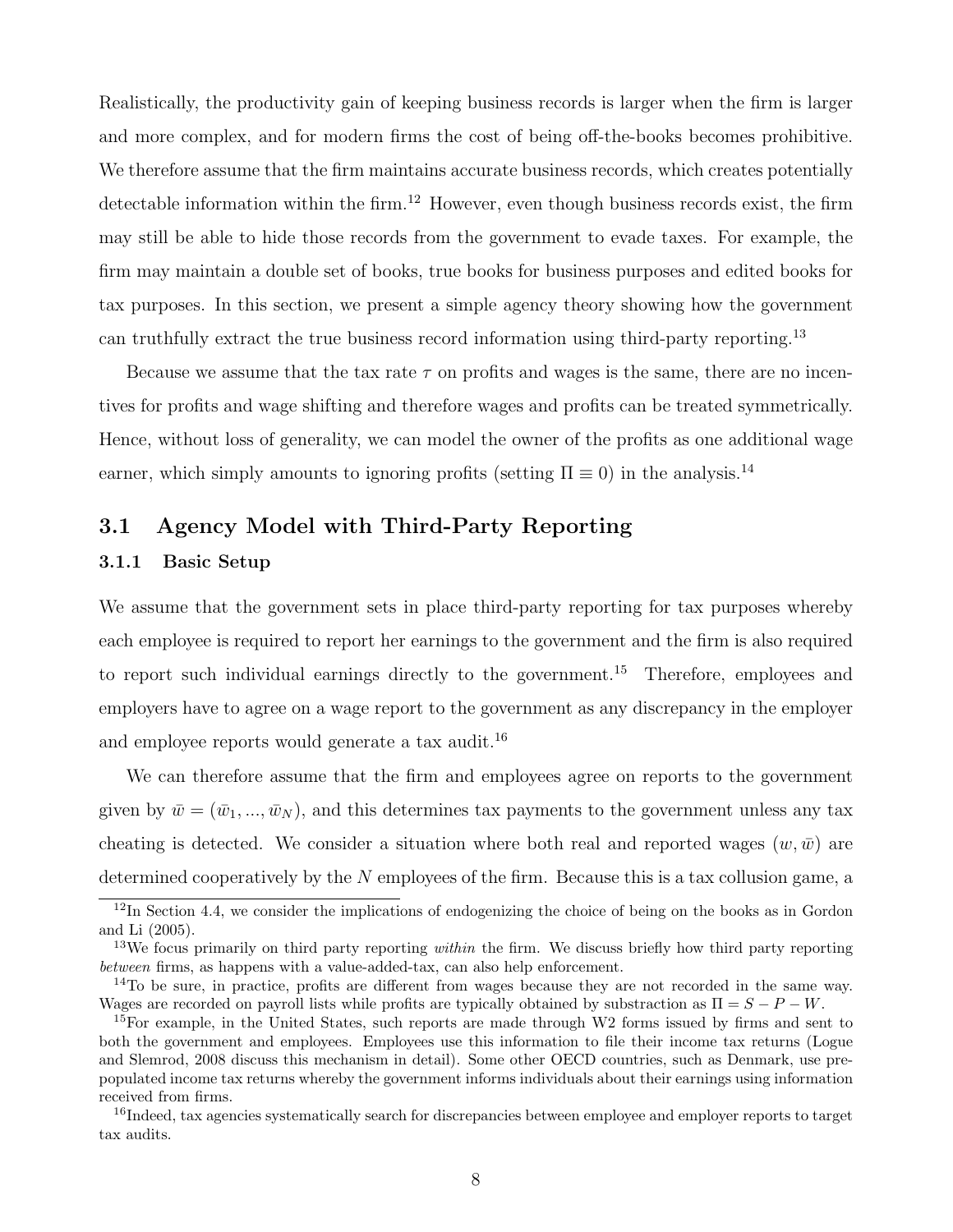cooperative game seems to be the most natural one.<sup>17</sup> As solution concept, we consider the core: no coalition of employees can break off from the firm and obtain strictly better outcomes for each member of this splitting coalition. In particular, the outcome of the cooperative game is Pareto efficient (otherwise the coalition of all employees could do better) and therefore maximizes total surplus of the employees in the firm. In this section, we take  $N$  and the outside options of each employee as given. We denote by  $\bar{y} = (\bar{y}_1, ..., \bar{y}_N)$  the disposable income levels (net of taxes) associated with those outside options.<sup>18</sup> In the general equilibrium macro-model presented in Section 4, we fully endogenize outside options and firm size N.

The presence of business records creates common knowledge within the firm. We capture such common knowledge by assuming that  $(w,\bar{w})$  is known to everyone within the firm. In practice, although records may not be known to literally everyone within the firm, they are widely used in the firm and will be known by a number of employees. We explore also the alternative polar case where only employees for whom  $w_n \neq \bar{w}_n$  are aware of tax evasion and can denounce tax cheating within the firm. This situation of private knowledge of tax evasion might be more realistic in the case of external parties such as business or individual clients, shareholders, or debt holders, a point we come back to later on.

Following the report  $\bar{w}$  to the government, taxes are paid at rate  $\tau$  based on  $\bar{w}$ . Each employee  $n = 1, ..., N$  then decides either to stick to the report  $\bar{w}_n$  or to whistleblow and reveal the true information to the government if  $w \neq \bar{w}$ . We further assume that internal business records create verifiable information: If any employee whistleblows and reveals the information  $(w,\bar{w})$ of the company to the government and the government carries out an audit, the government will indeed be able to verify the information  $(w,\bar{w})$  with the cooperation of the whistleblower. Because true business records are widely used within the company, it is impossible to hide them if a single knowledgeable insider is determined to reveal the true information to the government. In contrast, if no employee is willing the break a collusive tax cheating agreement, then it is much harder for the government to discover the true information. For simplicity, in that case, we assume that the government cannot detect cheating at all.

When evasion is detected, we assume that the government charges the evaded tax plus a

<sup>&</sup>lt;sup>17</sup>The substance of our results generalizes to a non-cooperative game. The non-cooperative case always makes tax enforcement easier relative to the cooperative case.

<sup>&</sup>lt;sup>18</sup>More precisely, we assume that outside options for any coalition of individuals is always given by  $\bar{y} =$  $(\bar{y}_1, ..., \bar{y}_N).$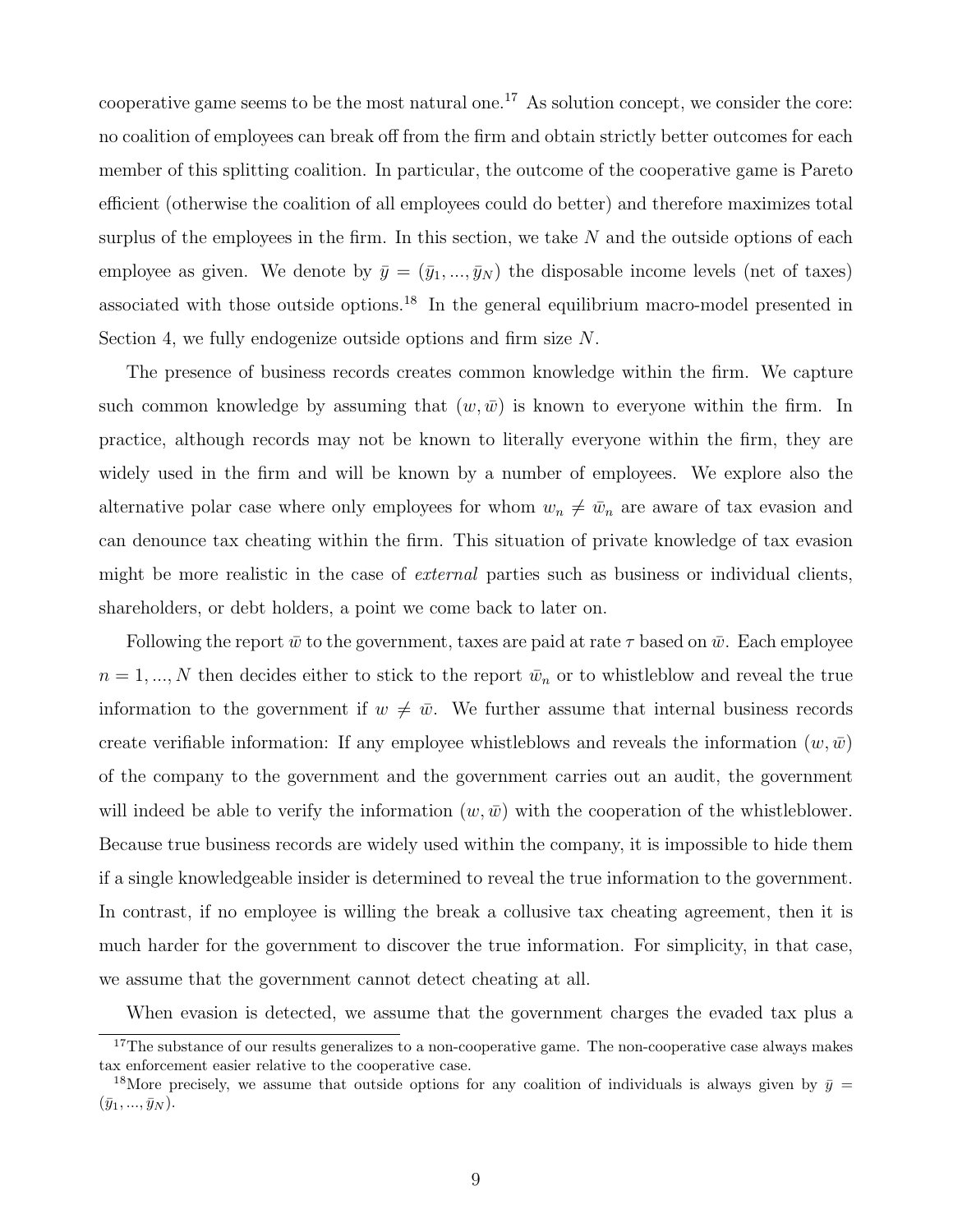fine. As in all tax enforcement studies, we assume that there is an exogenous upper bound  $\theta$ on the level of fines relative to tax evaded.<sup>19</sup> In that case, it is straightforward to show that it is always best for the government to impose the maximum possible fine in all circumstances. Therefore, without loss of generality, we assume that the penalty is equal to  $\theta$  percent of the evaded tax to each person caught evading. In addition, the government may offer a reward to whistleblowers equal to a share  $\delta$  of total uncovered tax evasion. For simplicity, we assume that all workers are risk neutral.<sup>20</sup>

The timing of the game is as follows: (1) employees agree cooperatively on a vector of wages  $w = (w_1, ..., w_N)$  and a vector of reports  $\overline{w} = (\overline{w}_1, ..., \overline{w}_N)$ , (2) taxes are paid based on  $\overline{w}$  at rate  $\tau$ , (3) each employee *n* decides to stick to the report  $\bar{w}_n$  or to whistleblow if  $w \neq \bar{w}$ , and (4) the government decides to audit or not, and fines and potential whistleblower rewards are paid.

**Proposition 1** If all employees can commit ex-ante never to denounce tax cheating to the government, then in any cooperative equilibrium in the core, we have  $\bar{w}_n = 0$  for all n and no taxes are paid.

**Proof:** Suppose that  $\bar{w}_n > 0$  for some n. Then lowering  $\bar{w}_n$  to zero increases the distributable surplus by  $\tau \bar{w}_n$  and hence can increase the payoff of every employee without increasing the risk of detection as employees can commit not to denounce. Hence,  $(w, \bar{w})$  with  $\sum_{n} \bar{w}_n > 0$  cannot be in the core. QED.

The complete cheating equilibrium result of Proposition 1 is unlikely to be robust in practice. There are two sets of reasons why employees may denounce tax cheating to the government. The first set of reasons is the presence of *random shocks* such as a conflict between an employee and the employer, moral concerns of a newly hired employee, or simply a mistake whereby an employee reveals the true records w to the government instead of the fake records  $\bar{w}$ . The second reason is the presence of rational whistleblowing if the government offers a reward to whistleblowers. We develop both models below and show that, when firms are large, the result of Proposition 1 is not robust as tax evasion is bound to be uncovered, which deters it in the

<sup>&</sup>lt;sup>19</sup>Without such an upper bound, the government would impose infinite penalties and hence fully deter tax evasion in the first place. Such infinite fines are not tolerable in practice because punishment ought to be proportionate to the crime and because it is often very difficult to tell apart honest mistakes from intentional evasion. Therefore, imposing an upper bound on fines is both realistic and makes the tax enforcement theoretical problem non-trivial.

<sup>20</sup>Assuming risk aversion would make tax enforcement easier for the government. We consider risk aversion in Section 3.2 in the context of the Allingham-Sandmo model.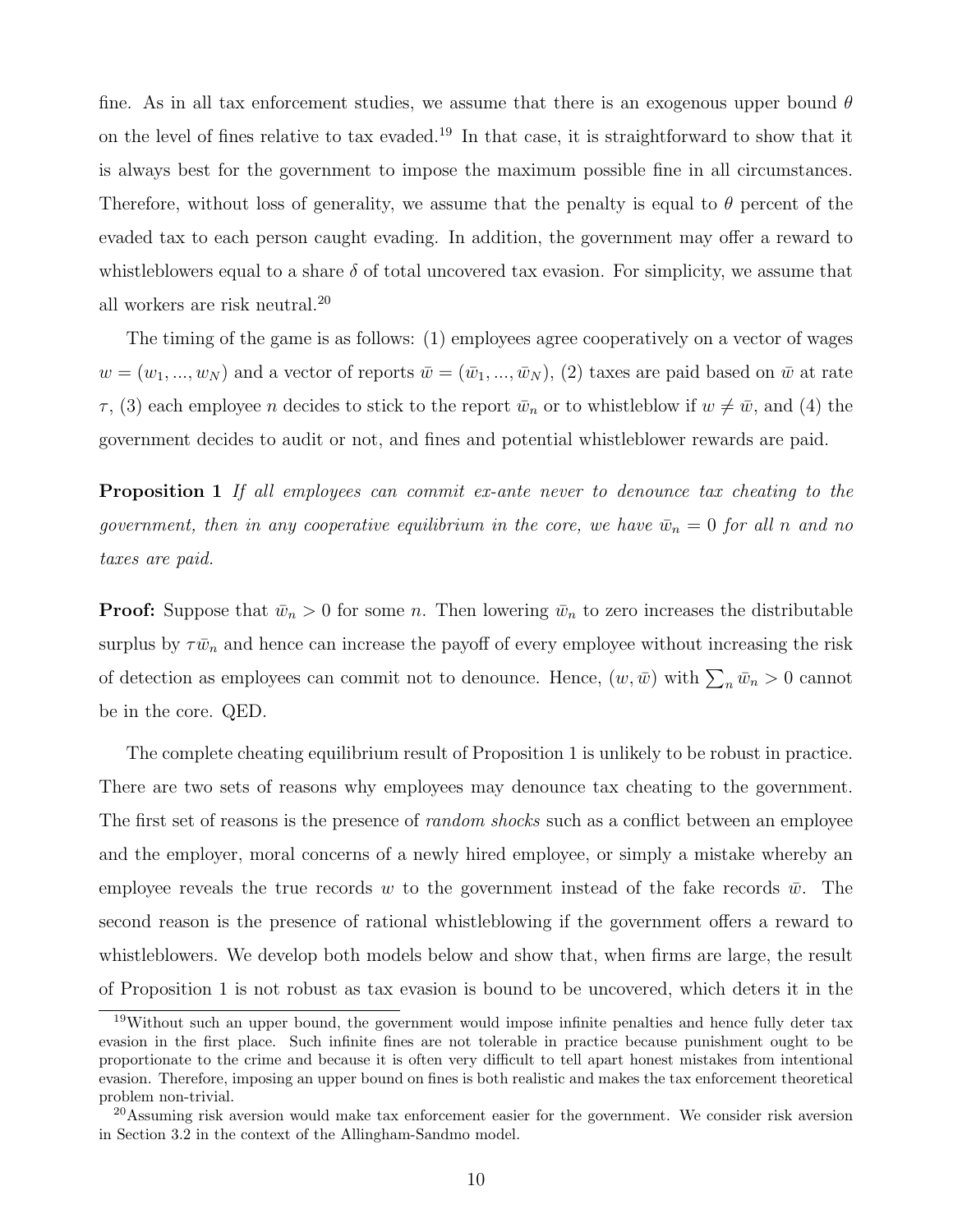first place. As we shall see, the random shock model shows that the evasion equilibrium is not robust to introducing a *trembling hand*, while the whistleblower model shows that the evasion equilibrium is not robust to relaxing the *perfect commitment* assumption.

### 3.1.2 Random Shock Model

We incorporate the possibility that an employee may deviate and reveal internal business records either by mistake, because he is disgruntled, or because of moral concerns.<sup>21</sup> Let  $\varepsilon$  be the probability of any given employee revealing true information through such random shocks. We assume for simplicity that those shocks are iid across employees. With N employees, nobody will denounce tax cheating with probability  $(1 - \varepsilon)^N$ . The probability that somebody in the firm reveals true information (and hence triggers an audit) is therefore given by  $1 - (1 - \varepsilon)^N$ . This probability is increasing in  $N$ , and tends to 1 as  $N$  tends to infinity as a random shock is bound to happen when the number of employees is very large.

The expected pay-off of each employee equals

$$
y_n = w_n - \tau \cdot \bar{w}_n - (1 - (1 - \varepsilon)^N) \cdot \tau \cdot (1 + \theta) \cdot (w_n - \bar{w}_n)^+.
$$

We assume that workers decide cooperatively on vectors of true and reported wages  $(w,\bar{w})$ , taking as given the random shocks in the second stage. The possible outcomes of this cooperative game (the core) are characterized by the set of vectors  $(w,\bar{w})$  that maximize the total expected surplus  $Y = \sum_n y_n$ , subject to the resource constraint  $\sum_{n=1}^N w_n = W$ , non-negativity constraints  $w_n, \bar{w}_n \geq 0$  for all n, and participation constraints  $y_n \geq \bar{y}_n$  for all n, ensuring that each employee obtains a payoff that is at least as high as his best available outside option  $\bar{y}_n$ . The coalition of workers 1, ..., N will find it optimal to increase or decrease the report  $\bar{w}_n$  for worker n depending on the derivative of total surplus with respect to  $\bar{w}_n$ . When  $\bar{w}_n < w_n$ , we have:

$$
\frac{\partial Y}{\partial \bar{w}_n} = \tau \cdot [-1 + (1 + \theta)(1 - (1 - \varepsilon)^N)]. \tag{1}
$$

When  $\bar{w}_n > w_n$ , we have:  $\frac{\partial Y}{\partial \bar{w}_n} = -\tau$ , so that it never pays to over-report wages.<sup>22</sup>

**Proposition 2** In the random shock model, any cooperative solution is such that:

 $21$ For example, an employee might no longer be able to condone tax cheating and decides to denounce the firm. Alternatively, a newly hired employee might not be willing to go along with tax cheating.

 $^{22}$ In principle, in case of over-reporting uncovered by an audit, overpaid taxes will be refunded. This would not change the fact that  $\partial Y / \partial \bar{w}_n < 0$  when  $\bar{w}_n > w_n$ .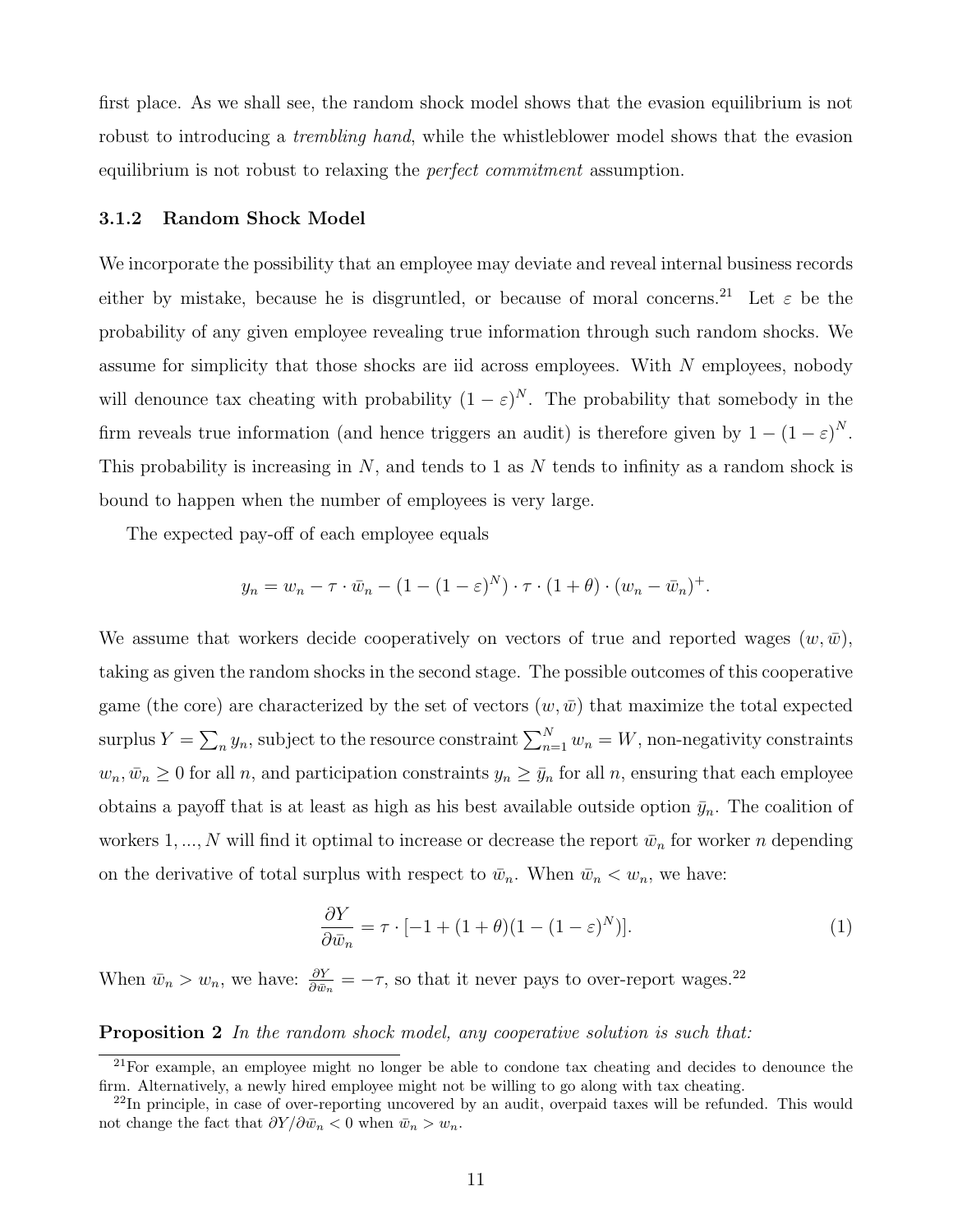(a) If  $(1 - \varepsilon)^N \leq \theta/(1 + \theta)$ , there is no tax evasion at all:  $\bar{w} = w$ . (b) If  $(1 - \varepsilon)^N > \theta/(1 + \theta)$ , there is complete tax evasion:  $\bar{w} = 0$ . (c) For any  $\theta > 0$  and  $\varepsilon > 0$ , there is  $\overline{N}$  such as firms do not evade when  $N \geq \overline{N}$ .

**Proof:** The proof of (a) and (b) is immediate as  $\partial Y/\partial \bar{w}_n \geq 0$  iff  $(1 + \theta)(1 - (1 - \varepsilon)^N) \geq 1$ iff  $\theta/(1+\theta) \ge (1-\varepsilon)^N$ . For (b), where  $\partial Y/\partial \bar{w}_n < 0$ , the solution is determined by the nonnegativity constraint  $\bar{w}_n \geq 0$  for all n. For (c),  $\bar{N}$  is defined by  $\theta/(1+\theta) = (1-\varepsilon)^{\bar{N}}$ , i.e.,  $\overline{N} = \log(\theta/(1+\theta))/\log(1-\varepsilon)$ . QED.

Four points are worth noting about Proposition 2. First, when  $\varepsilon = 0$ , we are back to the standard collusive case where firm size does not help and there is always tax evasion. Second, when  $\varepsilon > 0$  and even for moderate fines  $\theta > 0$ , it will always be the case that large firms choose not to evade, destroying the evasion equilibrium from Proposition 1. Our model can therefore explain why low fines and low audit rates can lead to successful enforcement in practice. This resolves the key puzzle of the Allingham-Sandmo model, which predicts extremely high evasion rates when audit rates and fines are low (given reasonable risk aversion parameters). Third, our qualitative results are robust to introducing risk aversion, which would make tax enforcement easier. Fourth, the results in the proposition do not depend on the specific division of revenue W across workers. The equilibrium division will depend on the outside opportunities  $\bar{y}$  and other factors not explicitly specified that determine the bargaining power of the individuals.

## Private vs. Common Knowledge of Cheating:

The model above assumes that each employee has complete knowledge of the full set of wages  $w,\bar{w}$ . An alternative polar assumption is that each worker knows only about his/her own wages  $w_n, \bar{w}_n$ , while the employer is the only one knowing the full information  $(w, \bar{w})$ . This private knowledge model is more realistic in the case of external parties such as business or individual clients, shareholders, or debt holders, which share specific information with the firm but might not know the complete information within the firm. Critically, we maintain the assumption that, if there is under-reporting for individual n  $(\bar{w}_n < w_n)$  and individual n denounces the firm, the government will carry out an audit and then be able to observe the full set of actual and reported wages  $w, \bar{w}$ . This assumption can be defended as follows. A formal business needs to record w and  $\bar{w}$ . Individual n can prove that  $w_n \neq \bar{w}_n$  as long as  $w_n$  was formally paid out. Therefore, with hard evidence that the firm cheated on individual  $n$ , an investigation may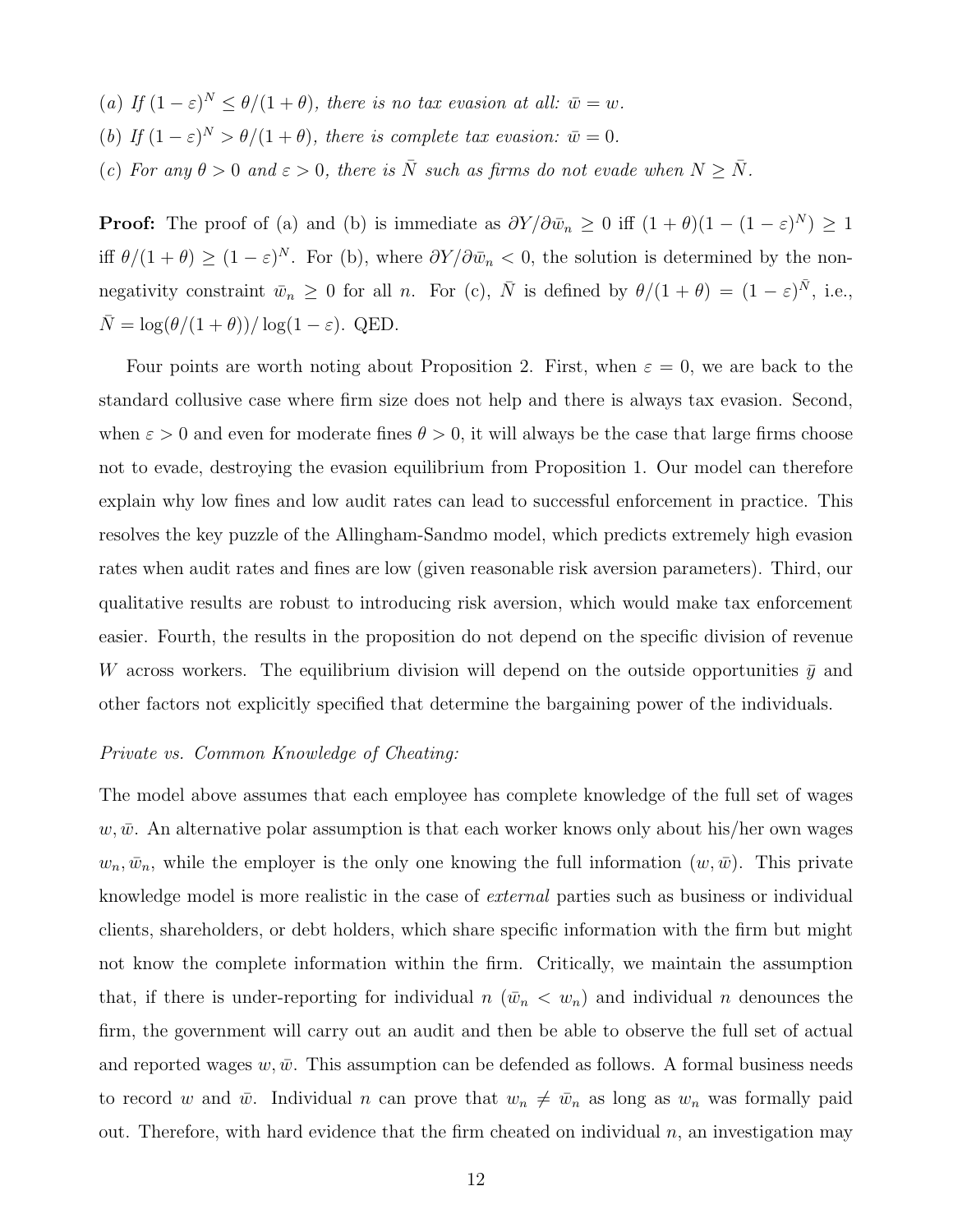be able to retrieve the true business records and obtain full information  $w,\bar{w}$ . In other words, the firm is a nexus of information written in the internal business records, and the information cannot be broken or hidden into isolated pieces.

**Proposition 3** In the random shock model with only private information on incomes:

(a) The optimal evasion strategy for the firm is to report zero income for the  $N_c$  highest-paid employees, where  $N_c$  is an integer below  $\overline{N}$  defined as  $[1 - (1 - \varepsilon)^{\overline{N}}](1 + \theta) = 1$ .

(b) Assuming a fixed distribution of wage incomes, the fraction of income evaded tends to zero as N gets large.

#### Proof:

(a) If  $N_c$  individuals evade, then the probability of detection equals  $1-(1-\varepsilon)^{N_c}$  as only cheating individuals are able to denounce the firm. Hence, the total surplus is given by

$$
Y = \sum_{n} [w_n - \tau \cdot \bar{w}_n - (1 - (1 - \varepsilon)^{N_c}) \cdot \tau \cdot (1 + \theta) \cdot (w_n - \bar{w}_n)^+].
$$

When  $\bar{w}_n < w_n$ , we have:

$$
\frac{\partial Y}{\partial \bar{w}_n} = \tau \cdot [-1 + (1 + \theta)(1 - (1 - \varepsilon)^{N_c})].
$$

Therefore, evasion is profitable only if  $N_c \leq \bar{N}$  defined as  $[1 - (1 - \varepsilon)^{\bar{N}}](1 + \theta) = 1$ . An equilibrium with  $N_c \leq \overline{N}$  evaders Pareto dominates an equilibrium with truthful reporting, because the payoff from the  $N_c$  evaders is higher due to underreporting, while the payoff from everybody else is unaffected. Moreover, when an employee evades, the surplus is maximized by full evasion:  $\bar{w}_n = 0$ . Because the extra surplus created by full evasion is proportional to  $w_n$ , surplus is maximized by having the highest-paid employees evade. Given  $N_c \leq N$ , the optimal number of evaders reflects a trade-off between the extra surplus from the  $N_c$ th evader and the higher probability of being caught for all other evaders. It is optimal to evade for at least one employee (the highest paid) iff  $\varepsilon (1 + \theta) \leq 1 \Leftrightarrow \overline{N} \geq 1$ .

(b) Because  $\bar{N}$  is fixed, as N goes to infinity, we have that  $N_c/N \leq \bar{N}/N$  goes to zero—a vanishing fraction of employees will be able to evade. If the wage distribution is fixed, the share of total compensation going to a vanishing fraction of employees also converges to zero. QED.

Two points are worth noting about Proposition 3. First, our results of successful enforcement for large firms remains valid in the case of only private information, which is the least favorable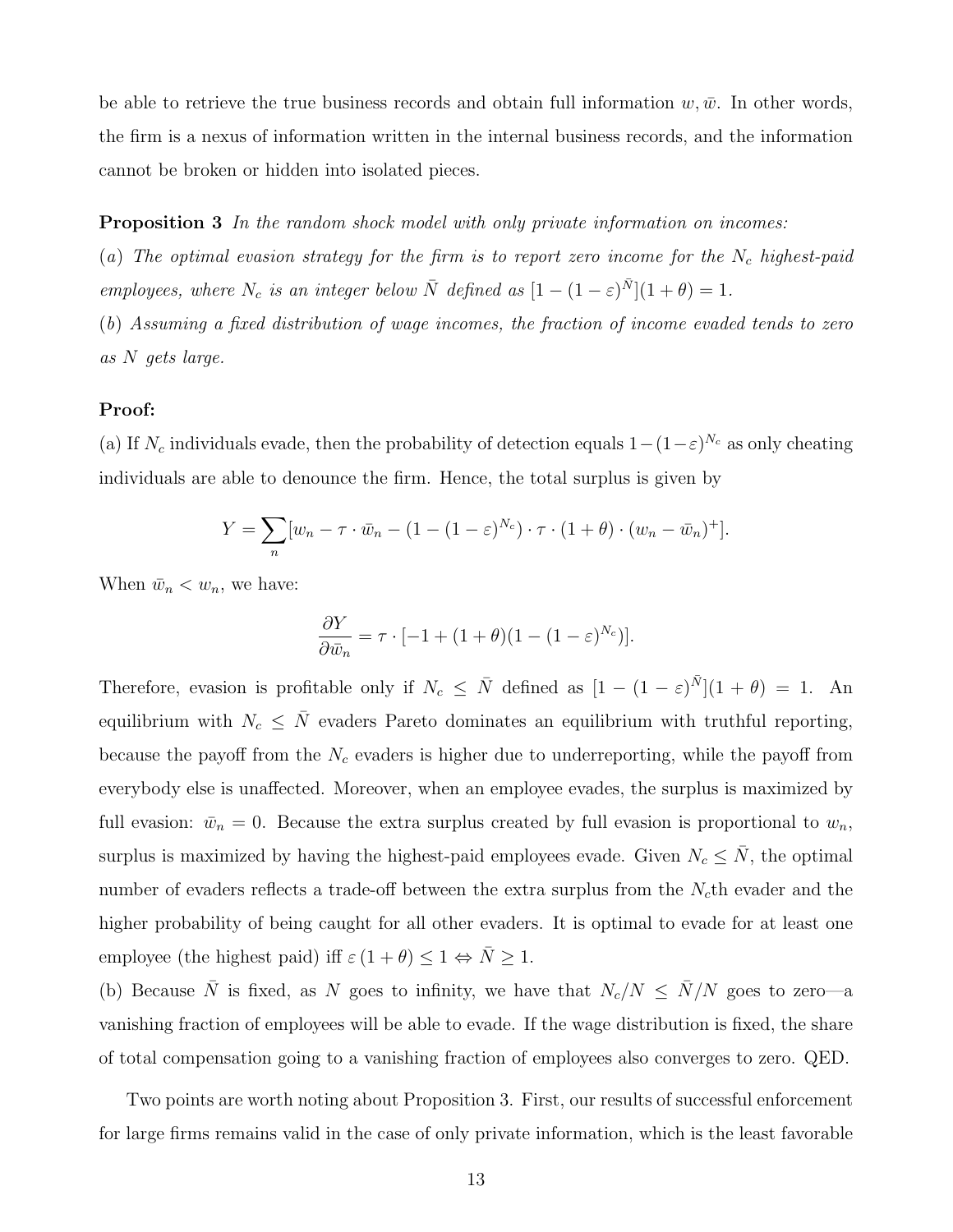to tax enforcement. Second, this case may capture some of the real-world tax evasion practices of large firms. Most of the corporate income tax evasion does not take place as collusion to under-report the wages of ordinary employees, but takes place as under-reporting of profits by setting up illegal tax shelters. Such tax shelters are known or understood by a relatively small number of key accountants, a situation where the tax savings are large relative to the number of individuals in the know as in the proposition (see e.g., Slemrod 2004). Firms that plan on evading taxes therefore have an incentive to limit the flow of information within the firm.

#### 3.1.3 Rational Whistleblower Model

We now consider the case where the government offers a whistleblower reward and we assume that each individual may voluntarily and rationally denounce their employer. Hence, we relax the critical assumption of ex-ante commitment from Proposition 1. In practice, firms do not have the power to enforce non-whistleblowing commitments.<sup>23</sup> We assume that the whistleblower reward is equal to a fraction  $\delta$  of total uncovered revenue shared among all whistleblowers.  $^{24}$ 

Several OECD countries use such whistleblower rewards to induce insiders to denounce large-scale tax evasion within firms. For example, in the United States, the IRS Whistleblower Reward Program offers a payment of 15-30% of total uncovered tax revenue when whistleblowing leads to the detection of tax evasion in the excess of \$2 million (Hesch, 2002). Related, Japan allows laid-off workers to claim unemployment benefits even if their employer did not pay social security contributions (OECD, 2004). Such claims help the government discover businesses evading social security taxes.<sup>25</sup> Alternatively, this model can be interpreted to capture moral rewards from denouncing large-scale tax cheating, assuming that each dollar of revenue that the whistleblower helps uncover creates a psychological reward of  $\delta$  dollars.<sup>26</sup>

Given payments  $w = (w_1, ..., w_N)$  and reports  $\bar{w} = (\bar{w}_1, ..., \bar{w}_N)$ , the payoff for employee n if

<sup>&</sup>lt;sup>23</sup>Organized crime can succeed in enforcing non-whistleblowing agreements by threats of severe retaliation. Short of falling into organized crime, firms cannot impose severe retaliation (Dixit, 2004). In a dynamic model, it is conceivable that whistleblowers could be fired and hence lose future rents from the employment match. Such an extension would make enforcement harder, but would not change the essence of our results.

<sup>&</sup>lt;sup>24</sup>We discuss in Section 3.1.4 whether such a form of whistleblowing rewards can be seen as an optimal mechanism for the government to elicit tax compliance.

<sup>&</sup>lt;sup>25</sup>Interestingly, laid-off employees no longer derive surplus from the employment relationship and hence have less to lose when denouncing tax evasion than current employees.

<sup>&</sup>lt;sup>26</sup>If moral rewards are heterogeneous across individuals and unobservable by the employer, the model becomes conceptually very close to the random-shock model analyzed above.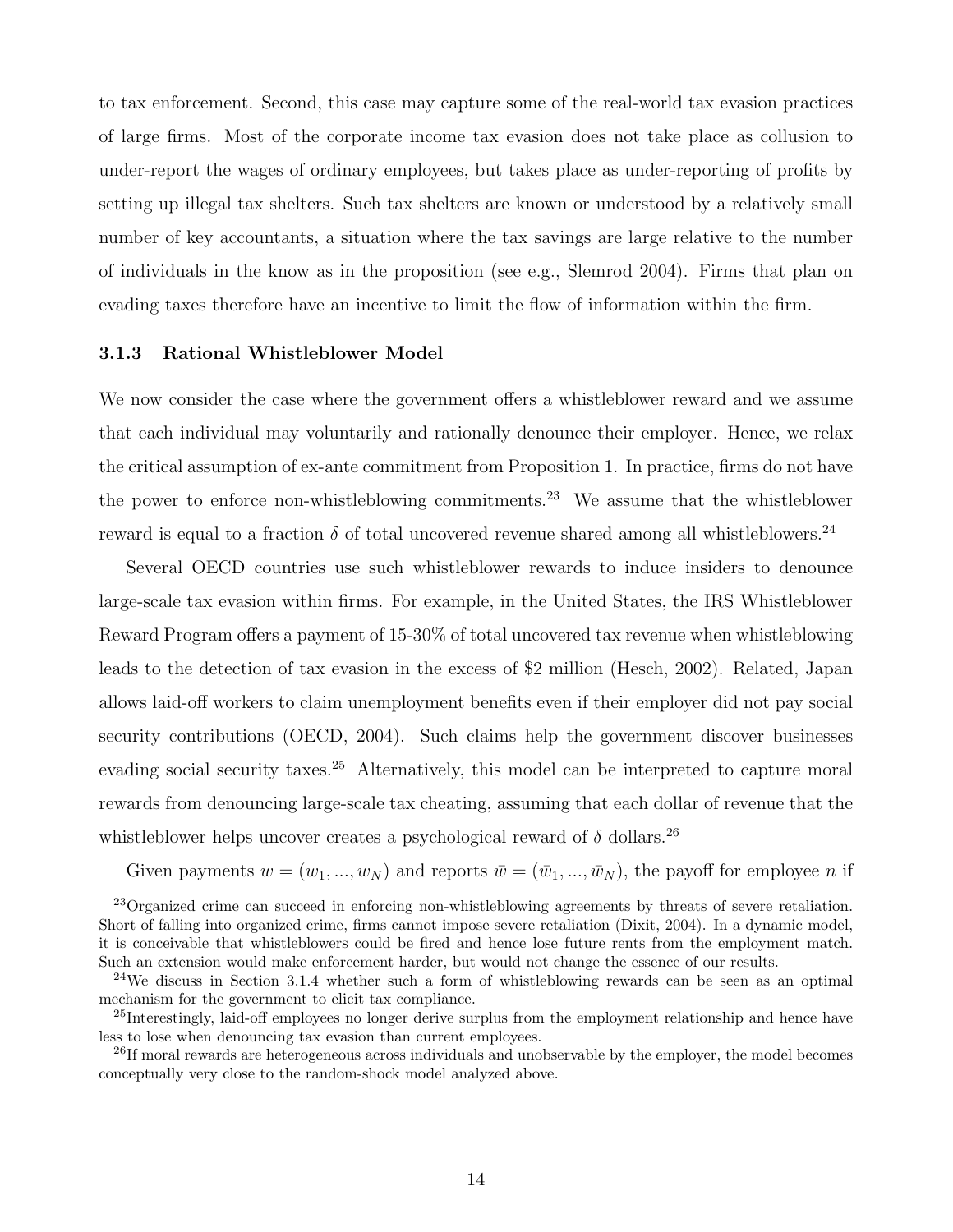he does not whistleblow is given by

$$
y_n = w_n - \tau \bar{w}_n - a \left( 1 + \theta \right) \tau \left( w_n - \bar{w}_n \right)^+, \tag{2}
$$

where  $a = 0, 1$  is an audit dummy that takes the value 1 if any employee whistleblows. The payoff for employee *n* if he whistleblows (in which case  $a = 1$ ) is given by

$$
y_n = w_n - \tau \bar{w}_n - (1 + \theta) \tau (w_n - \bar{w}_n)^+ + \frac{\delta (1 + \theta) \tau \sum_{n'} (w_{n'} - \bar{w}_{n'})^+}{N_w},
$$
 (3)

where  $N_w$  denotes the number of whistleblowers who share equally the rewards from whistleblowing. We assume that the whistleblower reward is a share of total revenue (including fines), because this turns out to be notationally simpler below.

From eqs  $(2)-(3)$ , the total surplus in the firm can be written as

$$
Y = \sum_{n'} \left[ w_{n'} - \tau \bar{w}_{n'} - a \cdot (1 - \delta) (1 + \theta) \tau (w_{n'} - \bar{w}_{n'})^+ \right]. \tag{4}
$$

A cooperative solution  $(w, \bar{w})$  maximizes surplus Y subject to  $\sum_{n'} w_{n'} = W$ , non-negativity constraints  $w_n, \bar{w}_n \geq 0$  for all n, and participation constraints  $y_n \geq \bar{y}_n$  for all n. Notice that  $(1 - \delta) (1 + \theta) \ge 1 \Leftrightarrow \delta \le \theta/(1 + \theta)$  is required to avoid a situation where employees always evade and then collectively whistleblow in order to recoup larger rewards than the fines they pay for under-reporting in the first place.

Moreover, because ex-ante commitments to not whistleblowing are infeasible, a cooperative solution with evasion must also satisfy incentive compatibility constraints ensuring that no worker finds it in his interest to whistleblow ex post. Therefore, given that co-workers do not whistleblow, utility for employee n must be higher under no whistleblowing (eq. 2 with  $a = 0$ ) than under whistleblowing (eq. 3 with  $N_w = 1$ ), implying that, for all n,

$$
\delta \le \frac{(w_n - \bar{w}_n)^+}{\sum_{n'} (w_{n'} - \bar{w}_{n'})^+}.
$$
\n(5)

On the other hand, if at least one co-worker whistleblows, employee n will always find it in his interest to also whistleblow.

**Proposition 4** In the whistleblower model, any cooperative solution is such that: (a) If  $N > 1/\delta$ , then there can be no tax evasion at all:  $\bar{w} = w$ . Hence large firms do not evade taxes even if  $\delta > 0$  is very small.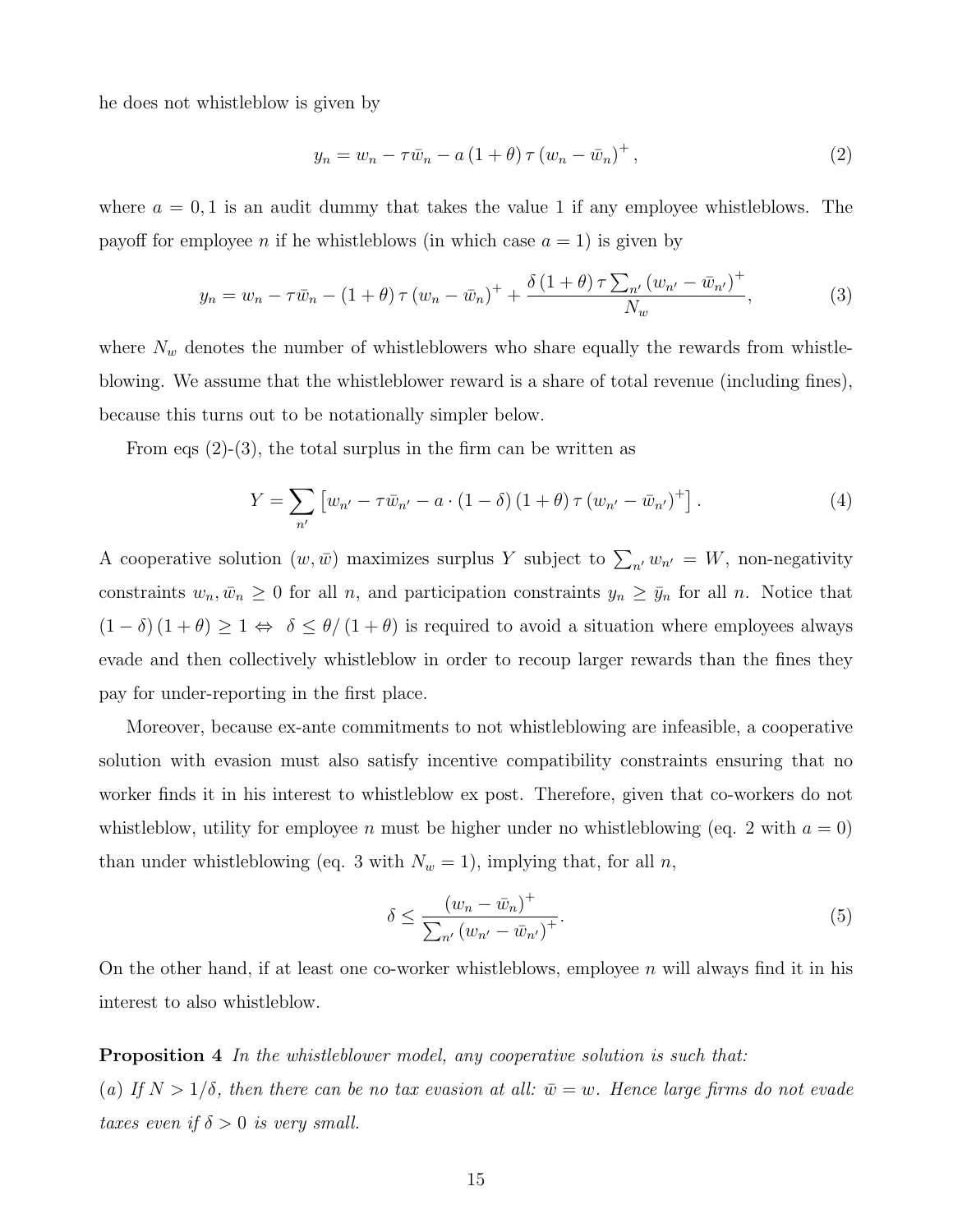(b) If  $N \leq 1/\delta$ , then some evasion is sustainable, and an outcome without evasion is Pareto dominated by a sustainable evasion equilibrium. In the evasion equilibrium, the lowest-paid employee always reports zero wages (full evasion). All other employees may report positive wages (less than full evasion), but evade by at least as much as the lowest-paid employee in absolute terms. If wages  $w_1, ..., w_N$  are equal, then all employees report zero wages.

**Proof:** For (a), let us assume that  $N > 1/\delta$  and that there is some evasion  $E \equiv \sum_{n'} (w_{n'} - \bar{w}_{n'}) >$ 0. Then, from eq. (5), we have  $w_n - \bar{w}_n \geq \delta E$  for all n. Summing across all n, this implies  $E \geq \delta \cdot N \cdot E$ . Because  $E > 0$ , this implies  $1 \geq \delta \cdot N$ , which is a contradiction.

For (b), if some evasion is sustained  $(E > 0)$ , then we must have  $w_n - \bar{w}_n \geq \delta E$  for all n. Because  $\delta \leq \frac{1}{N}$  $\frac{1}{N}$  in this case, it is feasible to satisfy this condition, for example by having equal evasion across all employees:  $w_n - \bar{w}_n = \frac{E}{N} \ge \delta E$  for all n. Thus, starting from an outcome without evasion it is possible to reduce  $\bar{w}_n$  by a small amount  $d\bar{w}$  for all n and thereby generate a sustainable Pareto improvement. The evasion equilibrium is characterized by the maximization of total surplus Y at  $a = 0$  subject to  $\sum_{n'} w_{n'} = W$ , non-negativity  $w_n, \bar{w}_n \geq 0$ , participation constraints  $y_n = w_n - \tau \bar{w}_n \geq \bar{y}_n$ , and the no-whistleblowing constraint (5) for all n. In this case, total surplus is given by  $Y = (1 - \tau) W + \tau E$ , implying that the equilibrium maximizes E subject to  $w_n - \bar{w}_n \ge \delta E$  and  $w_n \ge 0$ ,  $\bar{w}_n \ge 0$ ,  $w_n - \tau \bar{w}_n \ge \bar{y}_n$  for all n. Because no employee can report negative wages, the no-whistleblowing constraint is hardest to satisfy for the lowest-paid individual, say employee 1, who can at the most evade by  $w_1 = \min_n w_n \ge \bar{y}_n > 0$ . Therefore, to maximize E, there is full evasion for the lowest-paid employee  $(\bar{w}_1 = 0)$  and total evasion is taken to the point where (5) is binding for this employee,  $E = \frac{1}{\delta}w_1 \geq Nw_1$ . All other employees evade by at least as much as the lowest-paid employee in absolute terms,  $w_n - \bar{w}_n \geq w_1$  for all  $n$ , but possibly by less in relative terms (less than full evasion). Obviously, if all wages are equal, then zero reporting by all employees is sustainable. QED.

Three points are worth noting about Proposition 4. First, if  $\delta = 0$ , i.e., if the government offers no reward for whistleblowing, then all firms will evade taxes as in Proposition 1. Second, as soon as some reward  $\delta > 0$  is offered, then tax evasion is no longer sustainable for large firms. Therefore, the whistleblowing model also shows that low-powered fines and audit rates are enough to sustain truthful reporting in large firms. This shows that the collusion equilibrium of Proposition 1 is not robust to relaxing the assumption of perfect commitment. Third, in this model, equality in the distribution of true wages  $w_1, ..., w_N$  has a positive impact on the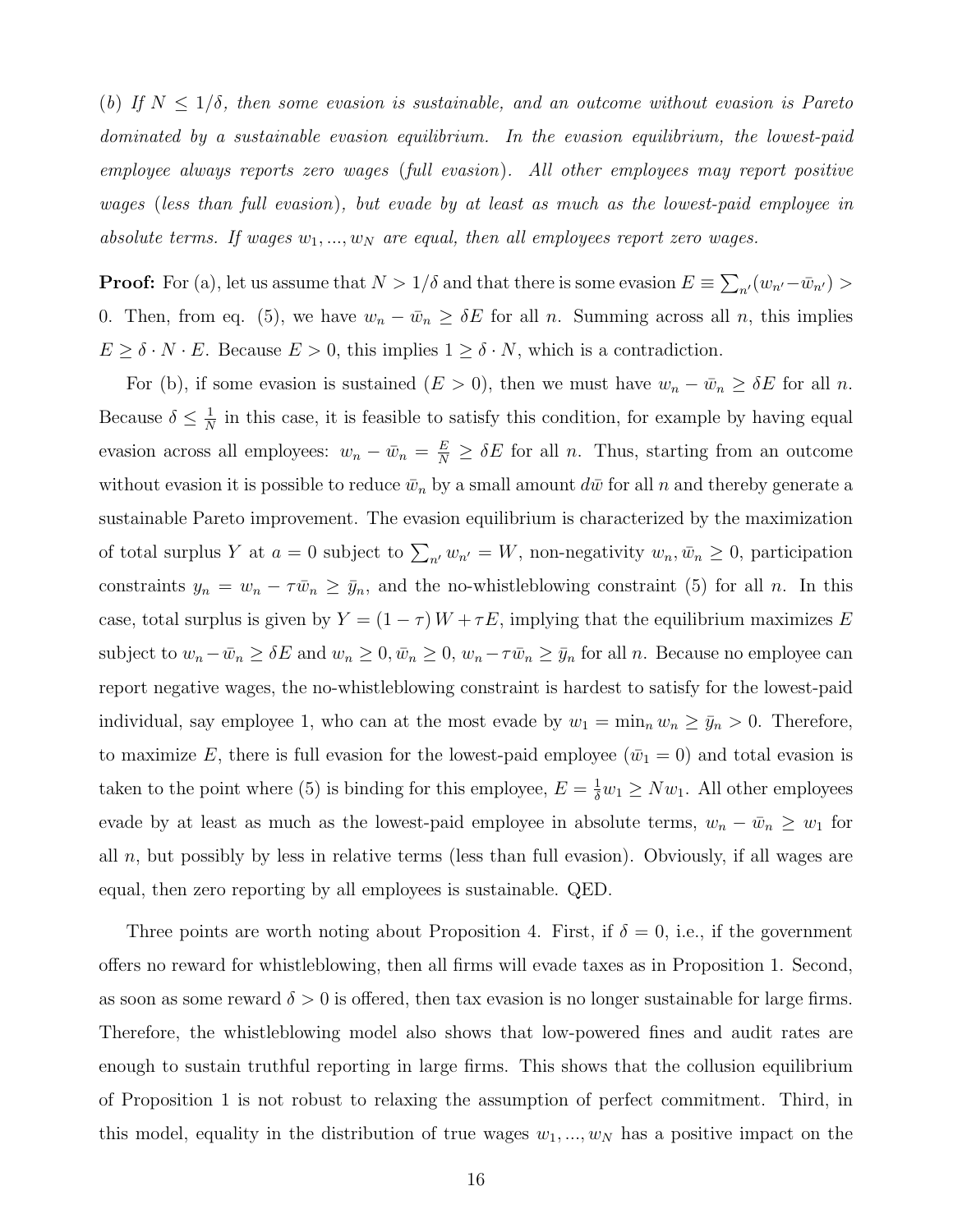level of evasion that can be sustained in equilibrium. This is because low-paid workers are constrained in their evasion and therefore more tempted to whistleblow to get a share of total uncovered revenue. Because the wage structure is itself part of the cooperative evasion game, this creates an incentive for workers to agree on an equal wage structure so as to sustain full evasion. However, the equilibrium division of surplus depends also on the outside opportunities. In particular, complete wage equality and full tax evasion is not necessarily an equilibrium, because employees with good outside opportunities (presumably high-skilled workers) may not be willing to accept this division of surplus despite the extra tax evasion it delivers.

Finally, we may also consider the case with only private knowledge about cheating. Let us assume that only employees involved in cheating can denounce the firm, and that they form rational expectations about the extent of total cheating within the firm. Consistent with the random shock model, we would again have that the firm offers evasion to at most  $N_c = 1/\delta$ employees, and cheating will be concentrated among the highest-paid employees. As N becomes large, the fraction of employees evading and the share of total earnings evaded will shrink to zero.

#### 3.1.4 Mechanism Design

The general lesson from our model is that common information among tax payers dramatically increases the ability of the government to extract tax revenue even with bounded fines. We have proposed a whistleblowing mechanism, which achieves perfect enforcement when N is sufficiently large. The natural question is whether this mechanism is globally optimal, or if the government could do even better. Three points are worth noting.

First, when there is only one individual  $(N = 1)$  and keeping the assumption that the government can only successfully audit after whistleblowing, there is no mechanism that could induce the individual to reveal income truthfully.

Second, if there is more than one individual  $(N \geq 2)$ , then in principle the government could design a non-conventional whistleblowing mechanism that induces truthful reporting. This mechanism is as follows: if the government receives information from  $N_w$  whistleblowers, it will randomly select one whistleblower  $n^*$ , forgive  $n^*$  his evaded tax and corresponding fine, and offer  $n^*$  a small fraction of the tax evaded by the other individuals.<sup>27</sup> This mechanism would induce

 $27$ This mechanism is non-conventional in the sense that we are not aware of any tax agency implementing it in practice.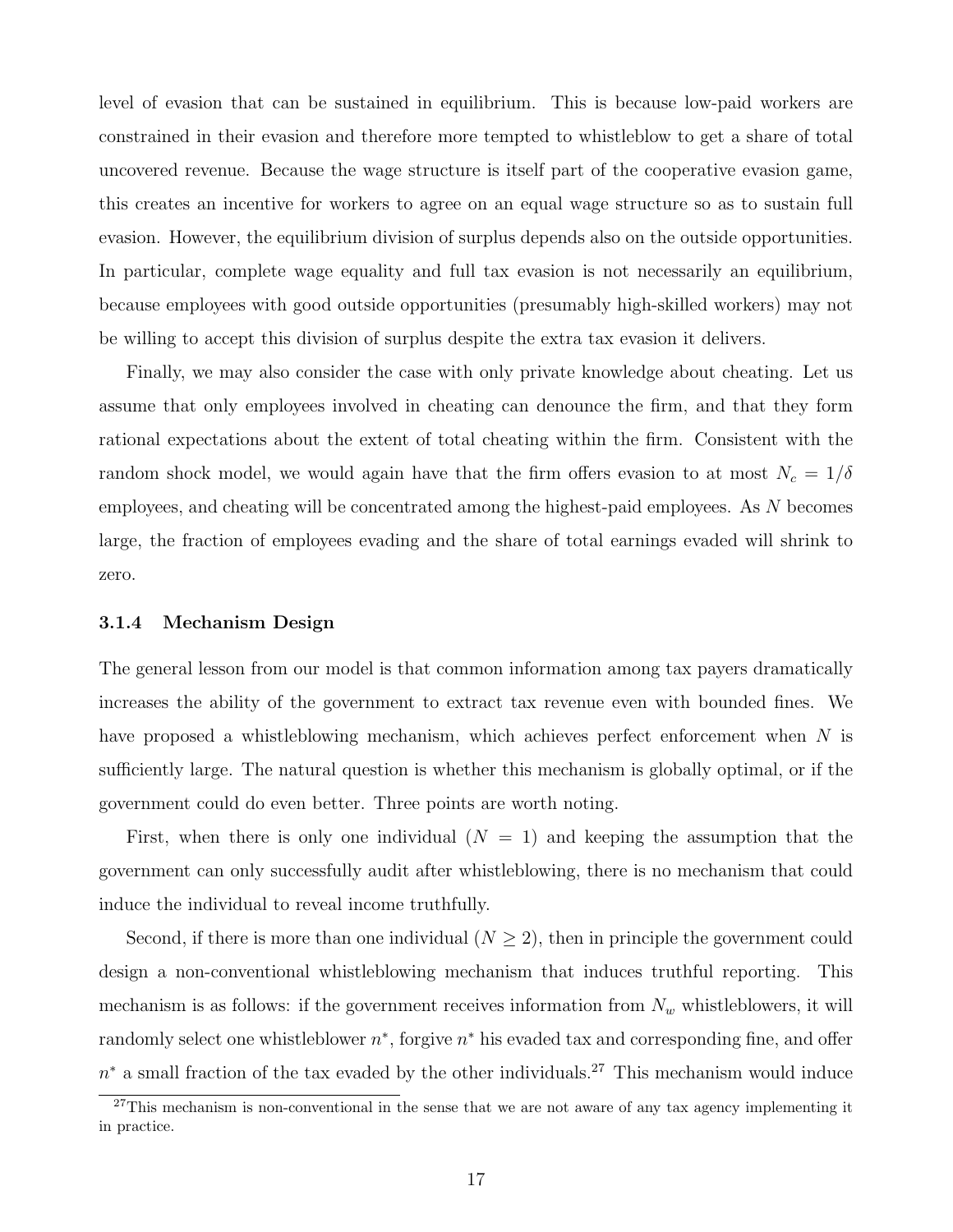any individual to denounce tax cheating and make tax collusion impossible to sustain as long as  $N \geq 2$ . This strong implementation result is consistent with the mechanism design literature, which has shown that first best is often implementable in common information environments using sufficiently sophisticated mechanisms (Moore, 1992).

Third and most important, the complete enforcement result with a small number of individuals  $(N \geq 2)$  is not robust. An insider is willing to whistleblow only if rewards from whistleblowing are larger than the loss of breaking the collusion agreement. In our 1-period model and under the non-conventional mechanism described above, there is no loss from breaking collusion. However, in practice, breaking a tax collusion may generate both monetary costs (loss of future surplus from the worker-firm match, search costs to find a new job, etc.) and psychological costs (in the form of a conflict with colleagues). If those costs are non-trivial, then the net rewards from whistleblowing need to be non-trivial as well, and in this case evasion can only be fully deterred when  $N$  is sufficiently large. Therefore, we believe that the results we have presented capture the gist of the real-world tax policy problem.

### 3.1.5 The Role of External Business Records and the Scope of the Firm

Our theory posits that the success of third-party reporting derives from the presence of verifiable *internal* business records that is commonly known among a sufficiently large number of employees. It is useful to contrast our theory with situations where such records are not present, or when externally recorded transactions allow outside business partners to denounce the firm.

# External Business Records and Value-Added Taxes

Information on income generated by a business can also be obtained from external transactions. For example, businesses need to provide accounting records to shareholders or debt providers. Value added (equal to the sum of wages and profits as we discussed above) can be inferred from value added taxes (all OECD countries except the United States impose value added taxes).

The presence of publicly disclosed accounting books certainly imposes constraints on how much firms can evade as accounting books and corporate tax returns have to be consistent. Theoretically, the firm could collude with shareholders and banks to publicly disclose fake accounting books while secretly showing the true books to prospective shareholders and lenders. Exactly as in our model, such collusion would be very difficult to maintain with a large number of players. Therefore, firms which want to raise equity or debt need to maintain accurate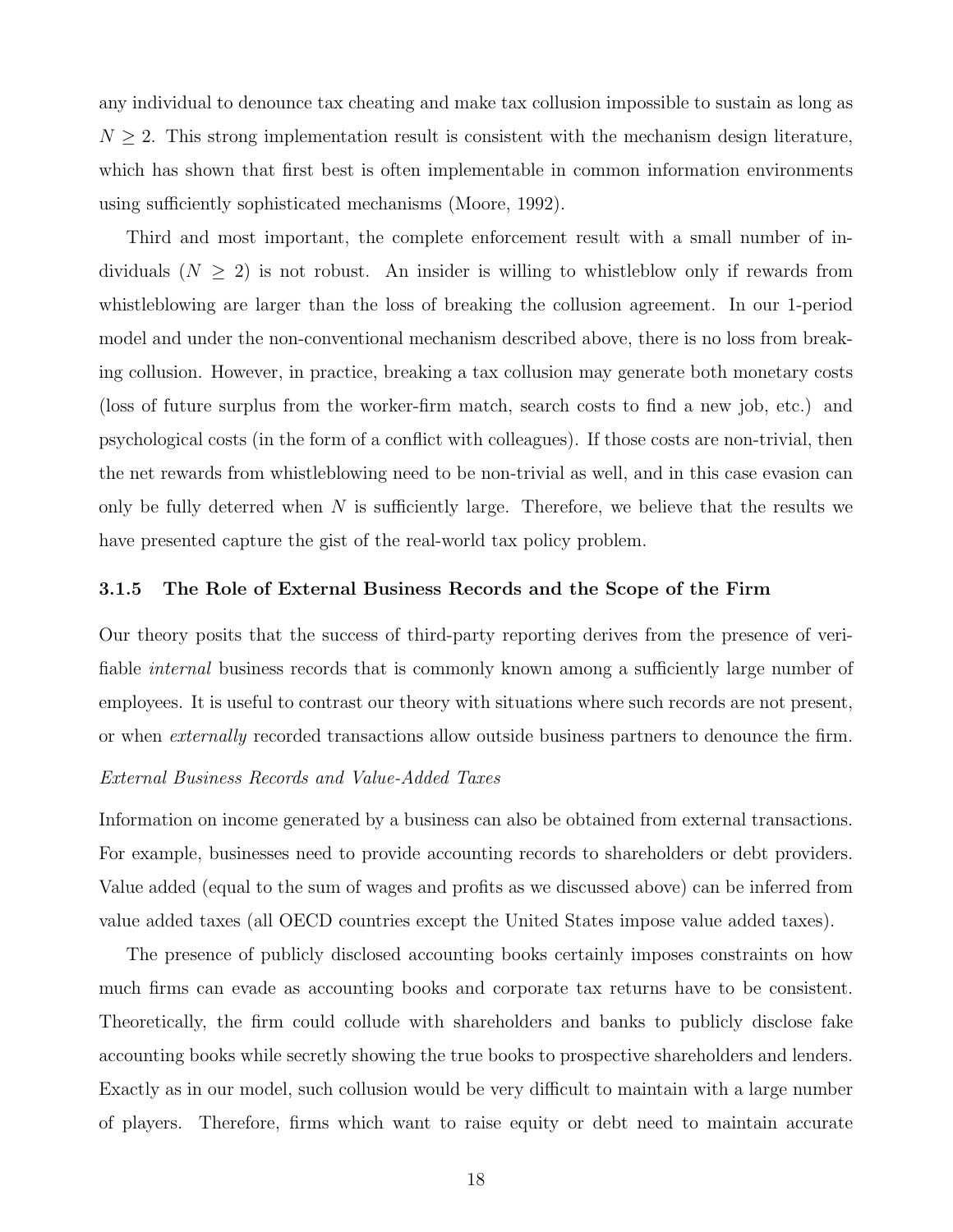business records and cannot easily escape taxation.<sup>28</sup> If taxes on earnings are not linear, it is still possible to manipulate the distribution of reported earnings while truthfully reporting total earnings. This type of evasion could be analyzed along the lines we have proposed.

Value-added-taxes (VAT) require firms to keep accounts of all purchases and sales and pay taxes on sales net of purchases. Therefore, each firm has an incentive to under-report sales and over-report purchases hence creating opposite incentives across businesses engaged in armlength transactions. Starting from a no evasion equilibrium, only businesses selling directly to households for final consumption can unilaterally evade by under-reporting sales. Even in that case, evasion is partial as businesses cannot consistently report negative value-added without raising suspicions. Exactly as in our model, we would expect small retailers to be able to evade partly the VAT while large retailing chains need to maintain formal business records making evasion much harder. Businesses further up in the VAT chain need to collude with businesses further down the chain to evade VAT. Therefore, as long as there is a large business further down the chain, VAT evasion is not feasible even for small informal businesses (Keen, 2007). However, if all businesses were small and informal, it would be impossible to implement a VAT as the tax would unravel from the bottom up. Therefore, in the end, we believe that it is again the presence of a large business which uses business records and cannot successfully hide them that makes the VAT successful, exactly as in our basic model.<sup>29</sup>

## Scope of the Firm

Firms can evade some taxes by sub-contracting services, such as janitorial or building maintenance services, to providers which are often small and may not need to use business records. Such providers can evade taxes and therefore provide the service more cheaply than when those services are integrated and hence fully taxable. A particular example of such sub-contracting is given by tips, which are often additional off-the-books payments that take place directly between clients and employees. A related form of evasion takes the form of envelope wages where a share of wages is paid in cash outside the books. Such evasion is common in Eastern European countries in small businesses (OECD, 2004).

<sup>&</sup>lt;sup>28</sup>As in Gordon and Li (2005), this debt channel is one of the benefits of using accounting books and being formal.

<sup>&</sup>lt;sup>29</sup>No developing country with few large businesses can successfully implement a broad VAT (Ebrill at al., 2001). Furthermore, the VAT is not a necessary condition for successful corporate and individual income tax enforcement as show by the example of the United States.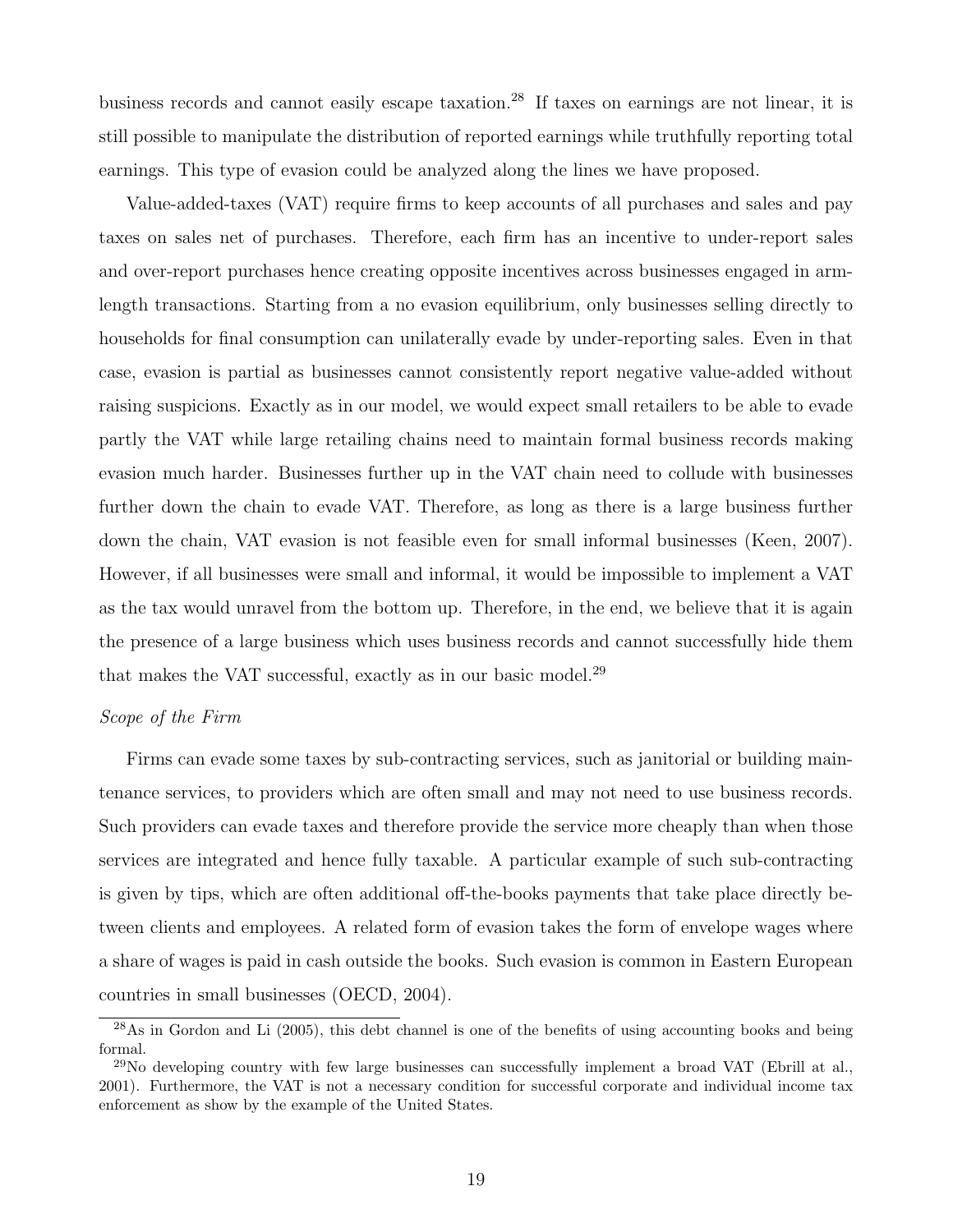# 3.2 Embedding Third-Party Reporting in the Allingham-Sandmo Model

The Allingham-Sandmo (A-S) model of tax evasion has been the dominating theoretical model for the analysis of tax evasion. It is therefore important to analyze how third-party reporting affects the results from this standard model.

Consider a taxpayer with true income  $w = w_t + w_s$ , where  $w_t$  is subject to third-party reporting (such as wages and salaries) while  $w_s$  is purely self-reported (such as self-employment income). The taxpayer reports  $\bar{w}_t$  and  $\bar{w}_s$  to the government. Based on our previous analysis, let us assume that we are in a situation with a large firm using business records, implying that third-party reporting is truthful and hence  $\bar{w}_t = w_t$ . Indeed, if  $\bar{w}_t < w_t$ , the tax administration will catch the under-reporting with probability one through matching of information returns and tax returns. Therefore, in this case, self-reported income  $\bar{w}_s$  is the only choice variable of the individual as in the A-S model.

The probability of being audited and having one's under-reported income discovered is given by p. In the basic A-S model, the probability p is independent of the reports  $\bar{w}_s$  and  $\bar{w}_t$ . The taxpayer solves the following expected utility maximization problem:

$$
\max_{\bar{w}_s} \quad (1-p) \cdot u \left( w - \tau (w_t + \bar{w}_s) \right) + p \cdot u \left( w \left( 1 - \tau \right) - \theta \tau \left( w_s - \bar{w}_s \right)^+ \right). \tag{6}
$$

# 3.2.1 Irrelevance of Third-Party Reporting

We can redefine the problem in terms of total reported income  $\bar{w} \equiv \bar{w}_t + \bar{w}_s$ , in which case the taxpayer maximizes with respect to  $\bar{w}$ :

$$
\max_{\overline{w}} \quad (1-p) \cdot u \left( w - \tau \overline{w} \right) + p \cdot u \left( w \left( 1 - \tau \right) - \theta \tau \left( w - \overline{w} \right)^{+} \right). \tag{7}
$$

This problem is exactly identical to the standard A-S problem with no third-party reporting. Let us denote by  $w^*$  the level of earnings reported in the standard A-S model. We have:

Proposition 5 Irrelevance of third-party reporting in the standard Allingham-Sandmo model: Under a constant audit probability and with no constraints on self-reported income, the total level of earnings reported  $\bar{w}_t + \bar{w}_s$  is equal to w<sup>\*</sup>. Therefore, tax evasion is independent of the fraction of income that is subject to third-party reporting.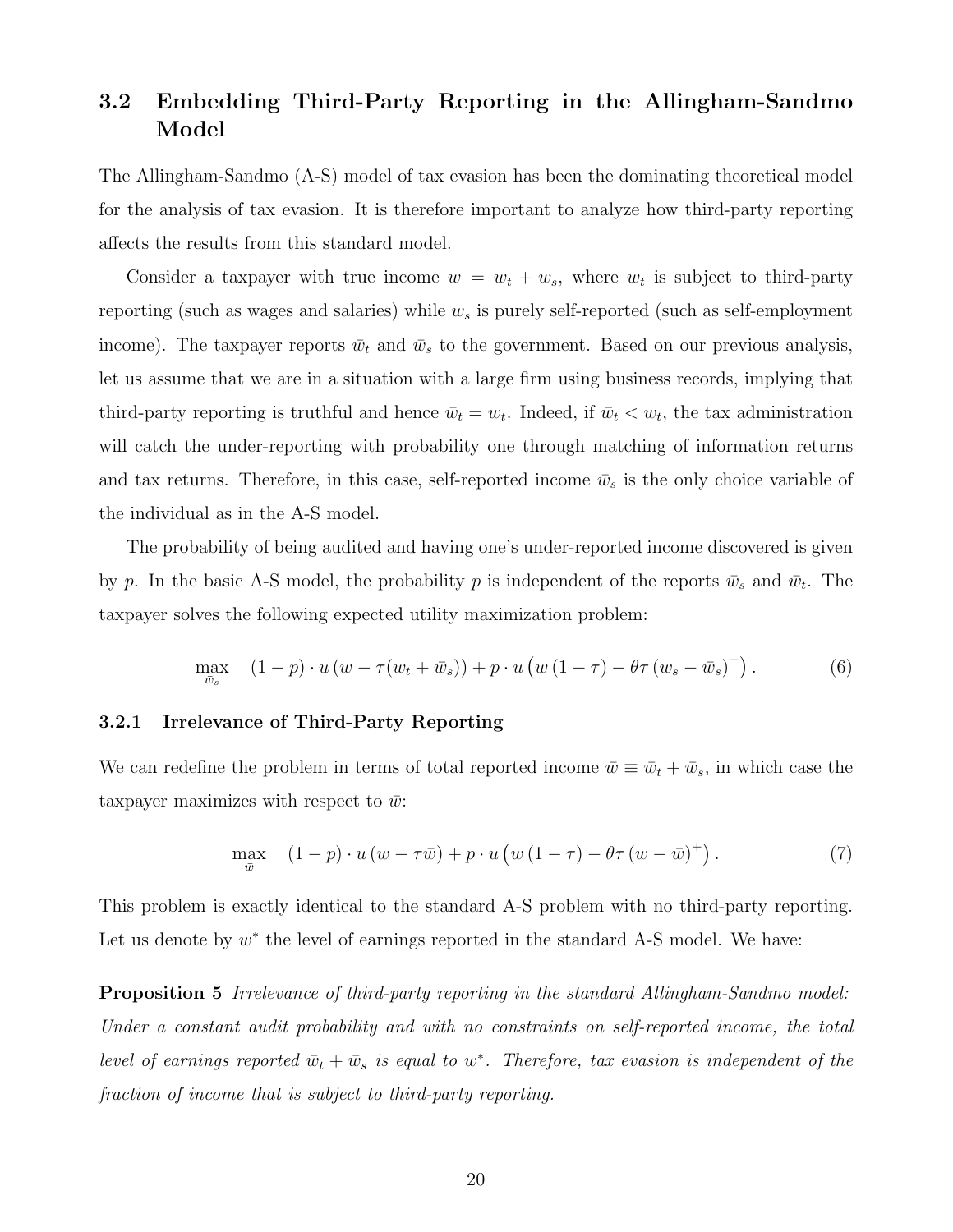Third-party reporting does not improve enforcement because the taxpayer can counteract additional third-party reporting by adjusting self-reported income so as to achieve his optimal amount of evasion at the given probability of being detected and penalty. There is effectively 100% crowd-out of self-reported income by exogenously increased third-party reported income.

# 3.2.2 Breaking the Irrelevance Result

There are two assumptions underlying the strong result in Proposition 5:  $(i)$  the tax policy allows losses to count fully against positive income in the tax calculation,  $(ii)$  the enforcement policy imposes an audit probability that does not depend on the report  $\bar{w}_s$ , and in particular does not depend on whether  $\bar{w}_s$  is positive or negative. In real-world tax systems, neither of these assumptions are typically satisfied. Deductibility of losses is disallowed to some degree and self-reported losses and deductions face higher audit rates than positive income. The above model offers a possible explanation of why this is so: it is because governments wish to protect the enforcement benefits of third-party reporting.

# Disallowing Losses:

Let us assume that self-reported losses,  $\bar{w}_s < 0$ , are not allowed to be deducted for tax purposes from third-party reported income  $\bar{w}_t > 0$ . We prove the following proposition in appendix A.

**Proposition 6** Suppose that losses are disallowed. Consider a small increase in third-party reported income  $dw_t$  keeping total income w constant.

(a) If  $w_t < w^*$ , then  $d\bar{w}_s/dw_t = -1$ : increasing the fraction of income subject to third-party reporting does not increase total reported income  $w_t + \bar{w}_s$  (100% crowd-out).

(b) If  $w_t > w^*$ , then  $d\bar{w}_s/dw_t = 0$ : increasing the fraction of income subject to third-party reporting increases one for one total reported income  $w_t + \bar{w}_s$  (0% crowd-out).

In practice, governments often disallow losses in self-reported income to count against other income items. For example, the United States limits the deductibility of negative capital gains to only \$3,000.<sup>30</sup> Losses in passive activities are also not allowed to count against other positive income items. In those circumstances, the irrelevance result breaks down and third-party reporting does reduce overall tax evasion. We argue that those findings help explain the historical

<sup>&</sup>lt;sup>30</sup>In the case of capital gains, although selling prices are often third-party reported, the buying price is selfreported in most cases, so that capital gains can be seen as effectively self-reported.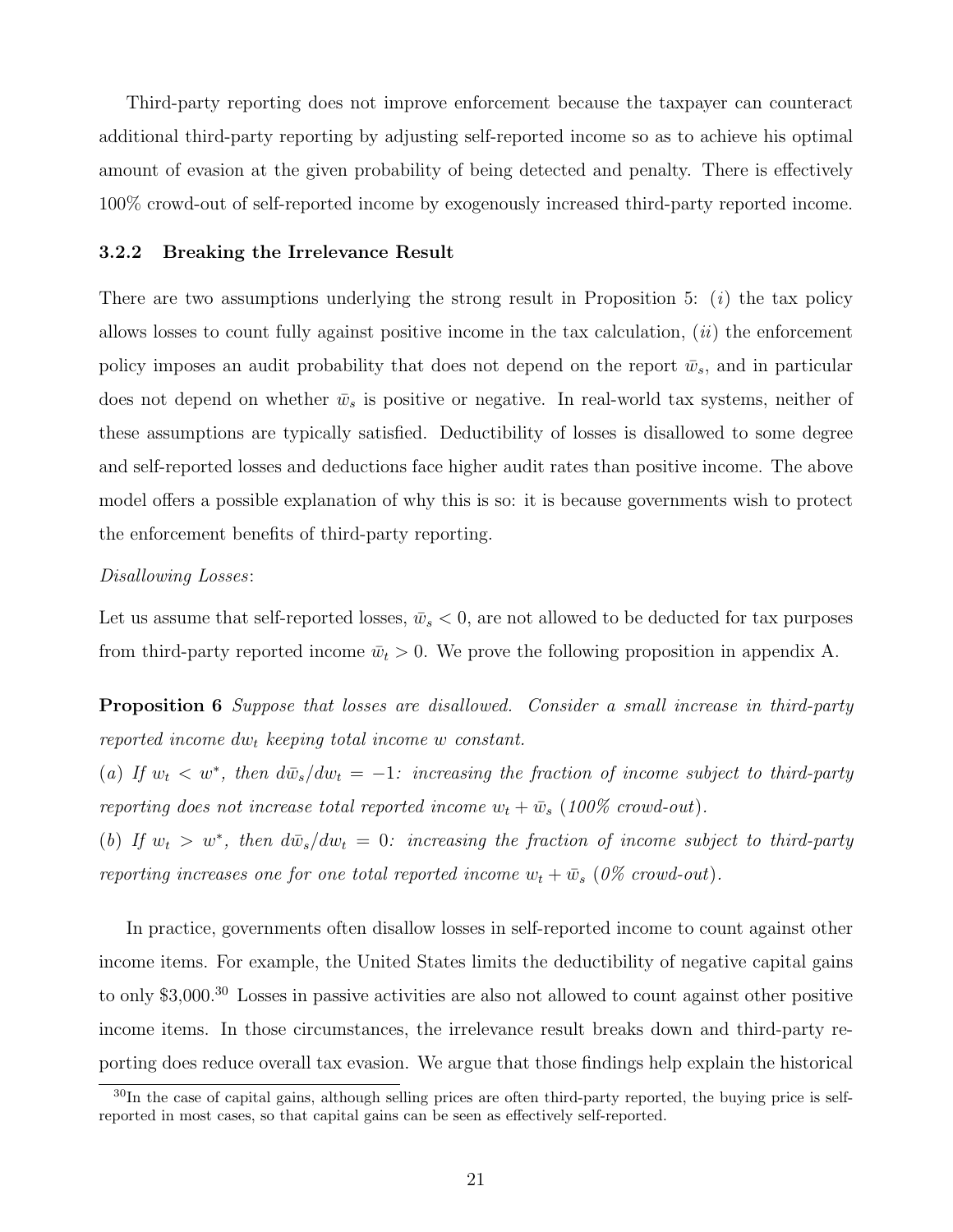development of income taxation. Early income taxes started to raise significant revenue only after third-party income reporting became available and began as schedular taxes, i.e. with different income components being taxed separately. As a result, third-party reported tax bases were protected against losses in other self-reported tax bases. Initial comprehensive individual income taxes started with large exemption levels (so that only a minority of top income individuals were taxed) because, in early stages of economic development, many middle- and bottom-income earners were self-employed and income taxes cannot be enforced on such selfreported incomes. In contrast, third-party reporting was easier to implement for top incomes, which take the form of interest, dividends, large salaries, or business profits from large companies that are all recorded in formal accounting books.

# Differential Audit Rates:

Let us assume that audit rates depend on self-reported income  $\bar{w}_s$ . We assume that  $p(\bar{w}_s)$  is twice differentiable with derivatives  $p'(\bar{w}_s) < 0$  and  $p''(\bar{w}_s) \geq 0$ . These assumptions appear to capture real-world auditing strategies in a stylized way. In particular, the assumption of a negative first-order derivative reflects that less aggressive/suspicious behavior (higher  $\bar{w}_s$ ) lowers the risk of being audited.<sup>31</sup> The assumption of a non-negative second-order derivative reflects that, if the report is already unsuspicious (high  $\bar{w}_s$ ) and the audit probability therefore low, increasing reported income will have a relatively small impact.<sup>32</sup>

**Proposition 7** Suppose that the audit probability  $p(\bar{w}_s)$  satisfies  $p'(\bar{w}_s) < 0$ ,  $p''(\bar{w}_s) \geq 0$ . Consider a small increase in third-party reported income  $dw_t$  keeping total income w constant. Then  $d\bar w$  $\frac{d\bar{w}}{dw_t} = 1 + \frac{d\bar{w}_s}{dw_t} > 0$ : there is less than 100% crowd-out of increased third-party reported income by reduced self-reported income.

The proof is presented in appendix A. Two points are worth noting. First, the condition  $p''(\bar{w}_s) \geq 0$  is sufficient (but not necessary) to ensure incomplete crowding out.<sup>33</sup> Second, the key reason why there is less than 100% crowd-out is because the government uses third-party

<sup>&</sup>lt;sup>31</sup>For example, in the United States, tax preparers are known to calibrate the audit probability to the wishes of their clients. An audit probability of about 0.3 is seen by tax preparers as an 'aggressive report'.

<sup>&</sup>lt;sup>32</sup>For example, some countries select tax returns for audits based on computer-generated audit flags, where flags are triggered by return characteristics that appear to be suspicious or aggressive. A return may receive more than one flag if several line items raise suspicion, and the number of flags determine the probability of an audit. In such a system, as the return becomes more unsuspicious (reported income goes up) and the number of flags approaches zero, increases in reported income will have a very small impact on the audit probability.

 $33$ It is theoretically possible to obtain more than 100% crowding out if p were (very) concave.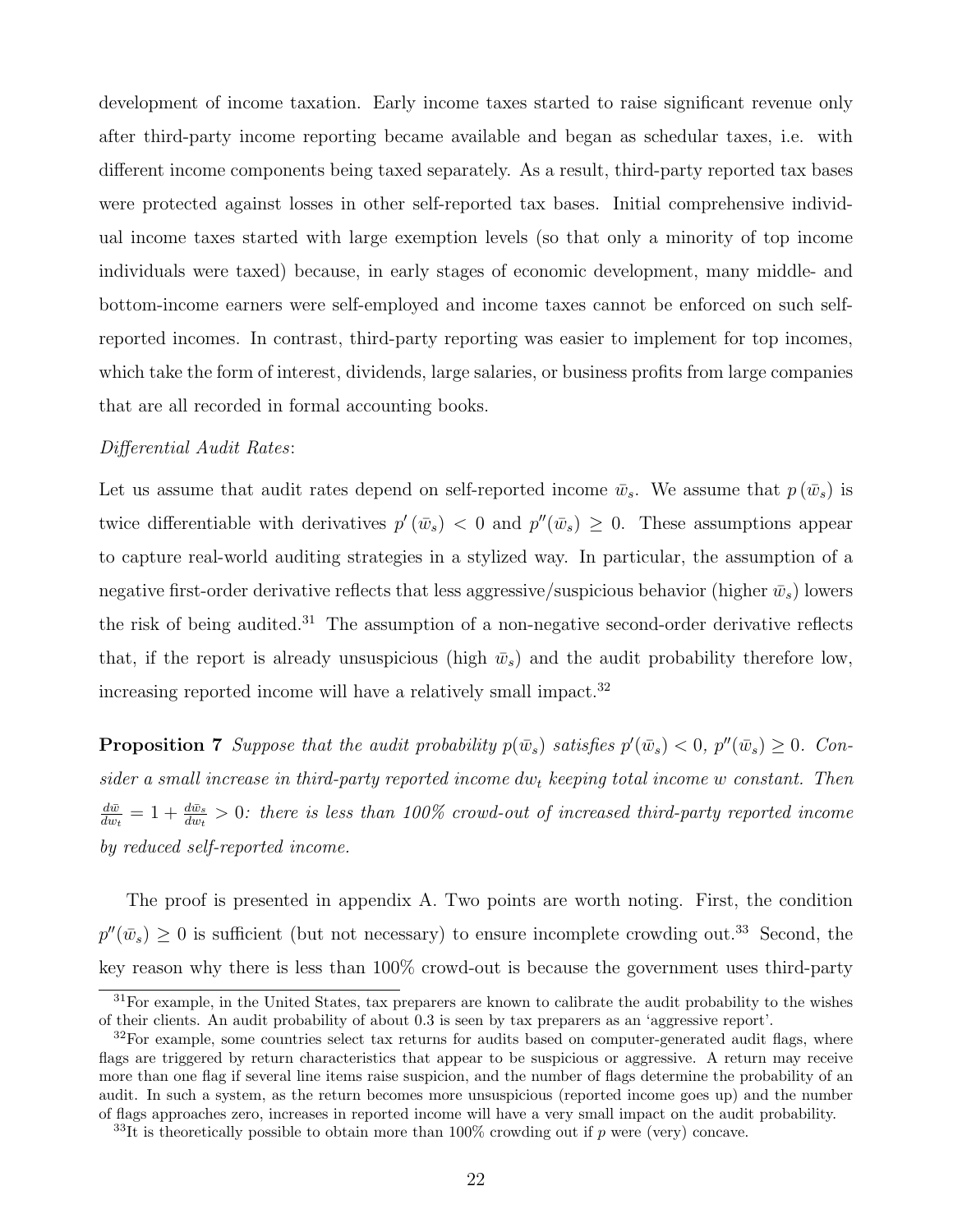reports to determine its audit policy: p is a function of  $\bar{w}_s$  and hence of  $w_t = \bar{w} - \bar{w}_s$  for a given  $\bar{w}$ . The case  $p = p(\bar{w})$  would generate the same irrelevance result as in Proposition 5.

It would be useful to develop a formal normative tax and audit theory, which could generate as optimal policies the actual tax and audit policies observed over the course of economic development. We conjecture that disallowing self-reported losses could be desirable and that, more generally, the optimal audit policy would depend not only on total reported income but also on self-reported income. We leave this analysis for future research.

# 4 A Macro Theory of Tax Enforcement and Government Size

In this section, we set out a simple growth model that can explain the observed evolution of firm size, third-party income tax enforcement, and government size over the course of economic development. For expositional simplicity, we maintain the assumption that firms always maintain internal business records, which creates potentially detectable information within the firm. This assumption is not realistic for economies in very early stages of development where most firms are small and informal. We show in Section 4.4 that it is possible to endogenize the decision to use business records. In that case, endogenous books choice creates a consistent and reinforcing mechanism whereby growth and increasing firm size/complexity make it easier to enforce income taxation using third-party reporting.

# 4.1 Macro Model Without Enforcement Problems

#### Households

There is a continuum (of measure one) of homogeneous individuals, who derive utility  $u(c, g)$ from the consumption of a private good c and a tax financed public good  $g$ . We assume that  $u(c, g)$  is homothetic, implying that the public good has an income elasticity equal to one (see below). We also assume that  $u_c(c, 0) > 0$ , so that public goods are not essential for prosperity.

We assume that labor is inelastically supplied. We denote by  $w$  the pre-tax labor income of each individual and by  $\tau$  the tax rate on income. Under truthful reporting, the budget constraint is given by  $c = (1 - \tau)w$ , where the price of the private good is normalized to one.

# Government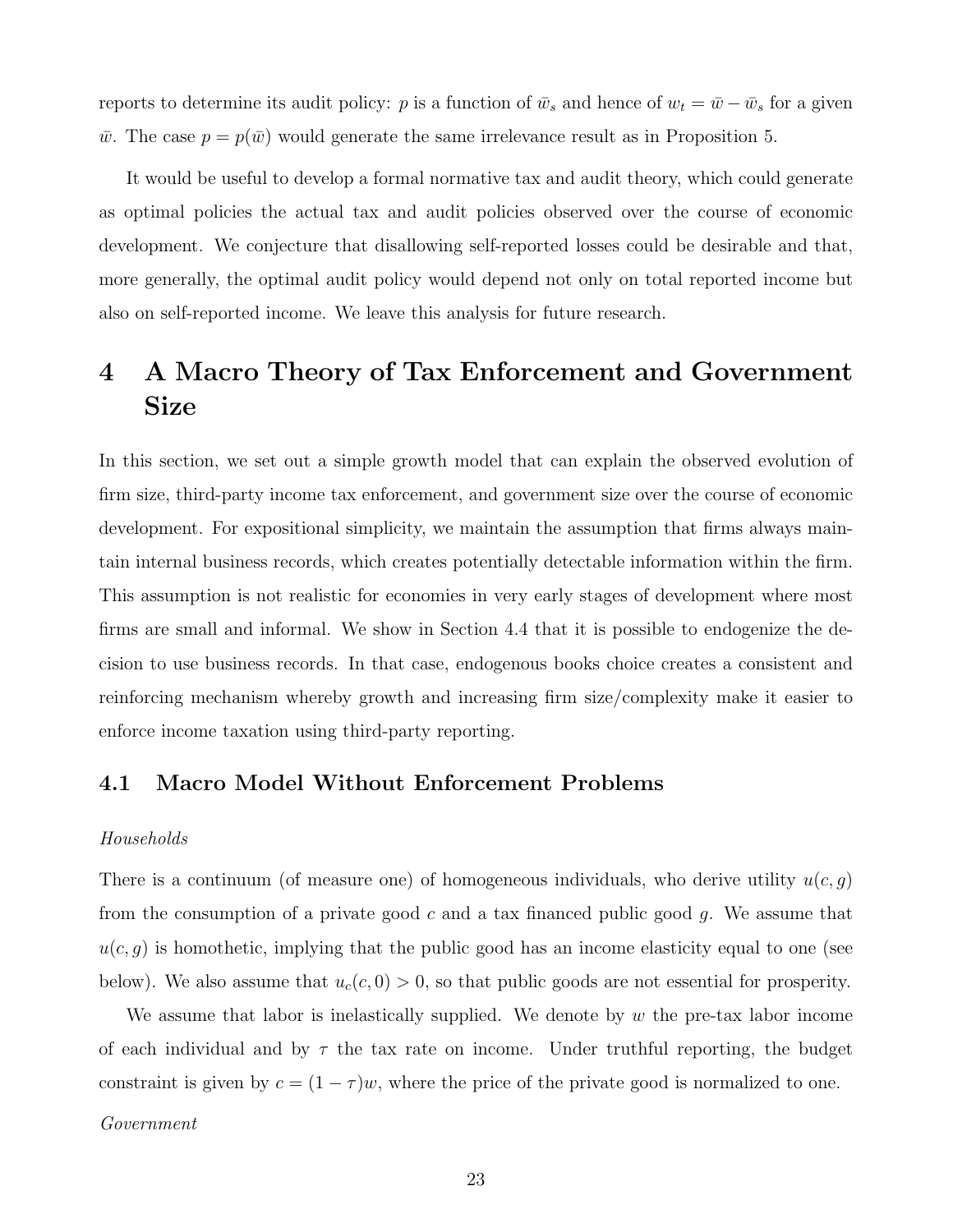We consider a benevolent government choosing public goods g and taxes  $\tau$  so as to maximize the welfare of the representative individual subject to a government budget constraint. The assumption of a benevolent government is not crucial for the model: as discussed earlier, our theory of government growth could alternatively be presented within the context of a Leviathan model where self-interested politician-bureaucrats maximize revenue for their own consumption.<sup>34</sup>

The government can convert one unit of c into one unit of  $g$ . Absent any enforcement problem, the government budget constraint is given by  $g = \tau w$ . In this case, the government maximizes  $u((1 - \tau)w, \tau w)$  with respect to  $\tau$ , so that the standard Samuelson rule  $u_c(c, g)$  =  $u_g(c, g)$  is satisfied. Because  $u(c, g)$  is homothetic, the optimal tax rate  $\tau^*$  is characterized by:

$$
1 = \frac{u_g(c,g)}{u_c(c,g)} = \frac{u_g(1 - \tau^*, \tau^*)}{u_c(1 - \tau^*, \tau^*)}.
$$
\n(8)

Importantly, the optimal tax rate is independent of income  $w$  and hence will be constant along the growth path. Thus, optimal government spending as a share of income,  $g^*/w = \tau^*$ , is constant and the public good income elasticity is equal to one. This implies that the size of government to GDP would be constant over time in the absence of enforcement problems.

# Firms and Productivity

We assume that all firms have access to the same production technology. For each firm, the average product of labor equals  $x(N, A)$ , where N is the number of employees in the firm and A is a technology parameter that grows exogenously over time. We assume that  $x(N, A)$  is increasing in  $A$  and inversely U-shaped in  $N$ . The assumption that average productivity is inversely U-shaped in N mirrors the standard assumption of a U-shaped average cost curve. Furthermore, we assume that technological progress is complementary to labor input, defined as  $x_A(N, A)/x(N, A)$  being increasing in N.

Let  $\hat{N}(A)$  be the firm size maximizing average productivity (minimizing average costs), i.e.  $\hat{N}(A) \equiv \arg \max_{N} x(N, A)$ . This implies  $x_N(\hat{N}, A) = 0$  and  $x_{NN}(\hat{N}, A) < 0$ . We then have

$$
\frac{d\hat{N}}{dA} = -\frac{x_{NA}(\hat{N}, A)}{x_{NN}(\hat{N}, A)} > 0,
$$

where the inequality follows from the assumption  $x_A/x$  increasing in N (and using  $x_N(\hat{N}, A) =$ 0), which implies  $x_{AN}(\hat{N}, A) = x_{NA}(\hat{N}, A) > 0$ .

<sup>&</sup>lt;sup>34</sup>Although both models can provide a positive theory of government growth, their normative implications are obviously very different.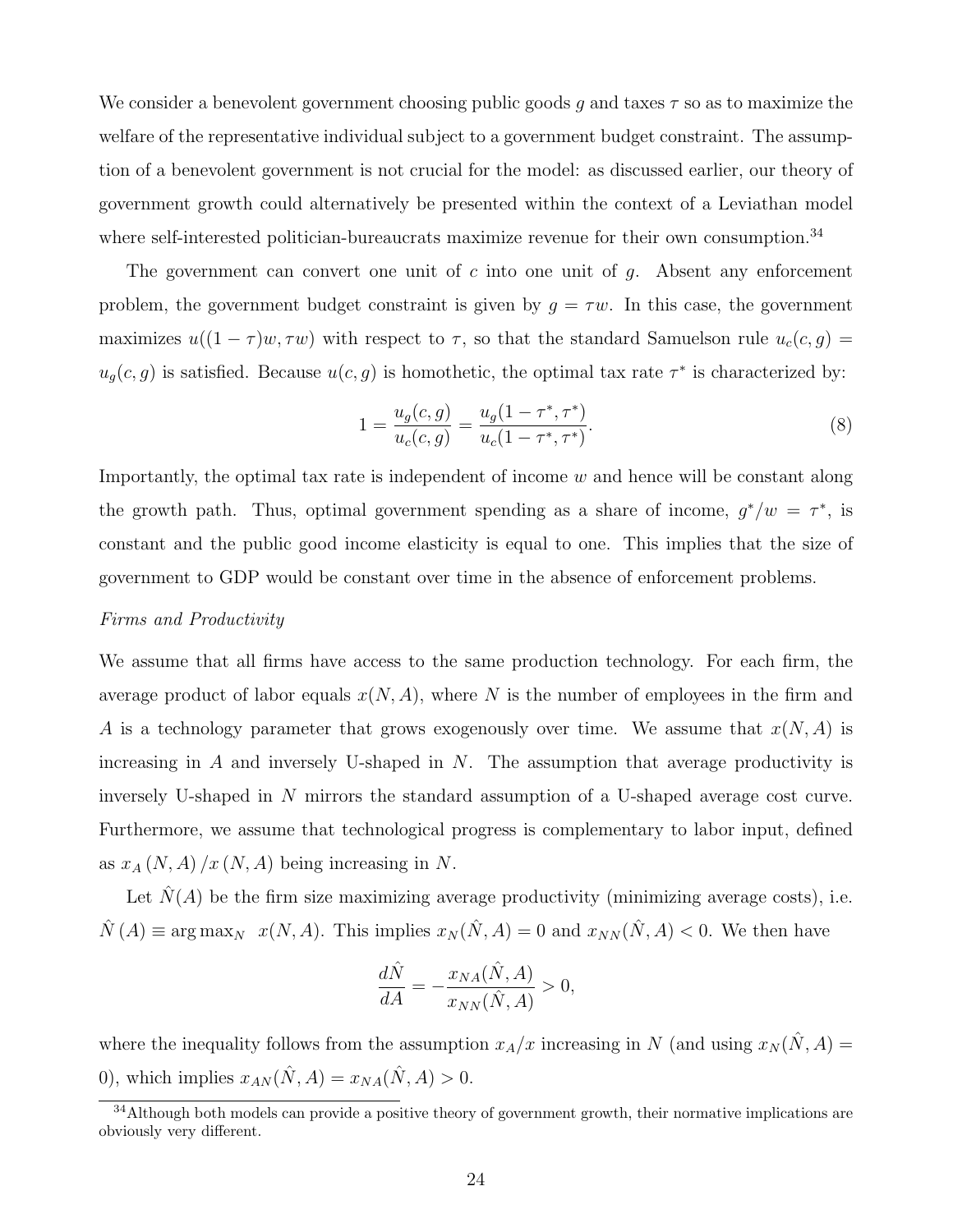We assume perfect competition in all markets, implying that firms take the output price and wages as given. Profits are given by  $x(N, A) \cdot N - w \cdot N$ , which is maximized with respect to firm size N. The first-order condition for firm size is given by  $x_N \cdot N + x - w = 0$ . We assume that there is free entry of firms, which leads to zero profits in general equilibrium. Hence, we have  $x = w$  and the first-order condition for N reduces to  $x_N(N, A) = 0$ . Therefore, the optimal size of firms is given by the productivity-maximizing level  $\hat{N}(A)$ .

In our model, N is the number of employees in the firm so that we can directly apply the model from Section 3. It would also be possible to interpret N more broadly as the number of external parties that share some of the information of the business. In such an interpretation, a more inter-connected production process becomes more valuable as technology progresses.

# 4.2 Incorporating Tax Evasion into the Model

We consider the whistleblower model of tax evasion. The whistleblower model simplifies the presentation, because it involves no uncertainty. From Proposition 4, either there is evasion that always goes undetected or there is no evasion at all. Furthermore, because all workers are identical in this model, when there is evasion, it is complete.

As before, we consider a cooperative game where the firm and its employees agree on true and reported wages  $(w,\bar{w})$  to maximize total surplus. Either they report truthfully  $(\bar{w} = w)$ and workers pay taxes  $\tau w$ , or they report dishonestly  $(\bar{w} = 0)$  and workers pay no tax. For expositional simplicity, it is convenient to assume that the firm has all the bargaining power, implying that the solution maximizes profits under the constraint that each employee receives his outside option. Therefore, unlike the micro model in Section 3, we do not characterize the entire set of cooperative equilibria (the core), but a specific equilibrium where the firm gets the surplus from evasion.<sup>35</sup> Notice though, that in general equilibrium where free entry eliminates pure profits, the workers ultimately receive all the surplus from tax evasion.

Let  $\bar{y}$  be the net-of-tax income of each employee in his best outside option, where  $\bar{y}$  is determined by the equilibrium in the labor market and taken as given by the firm. The firm has to offer each employee a pre-tax compensation equal to  $\bar{y}/(1-\tau)$  if it complies with the tax law, and equal to  $\bar{y}$  if it evades all taxes. Denoting by  $1(\bar{w} = w)$  the indicator variable

<sup>35</sup>This equilibrium is natural given the assumptions of no hiring-firing costs and perfect competition in the labor market. Under those assumptions, if one worker does not accept the proposed division of surplus, the firm can costlessly hire another worker at his marginal product.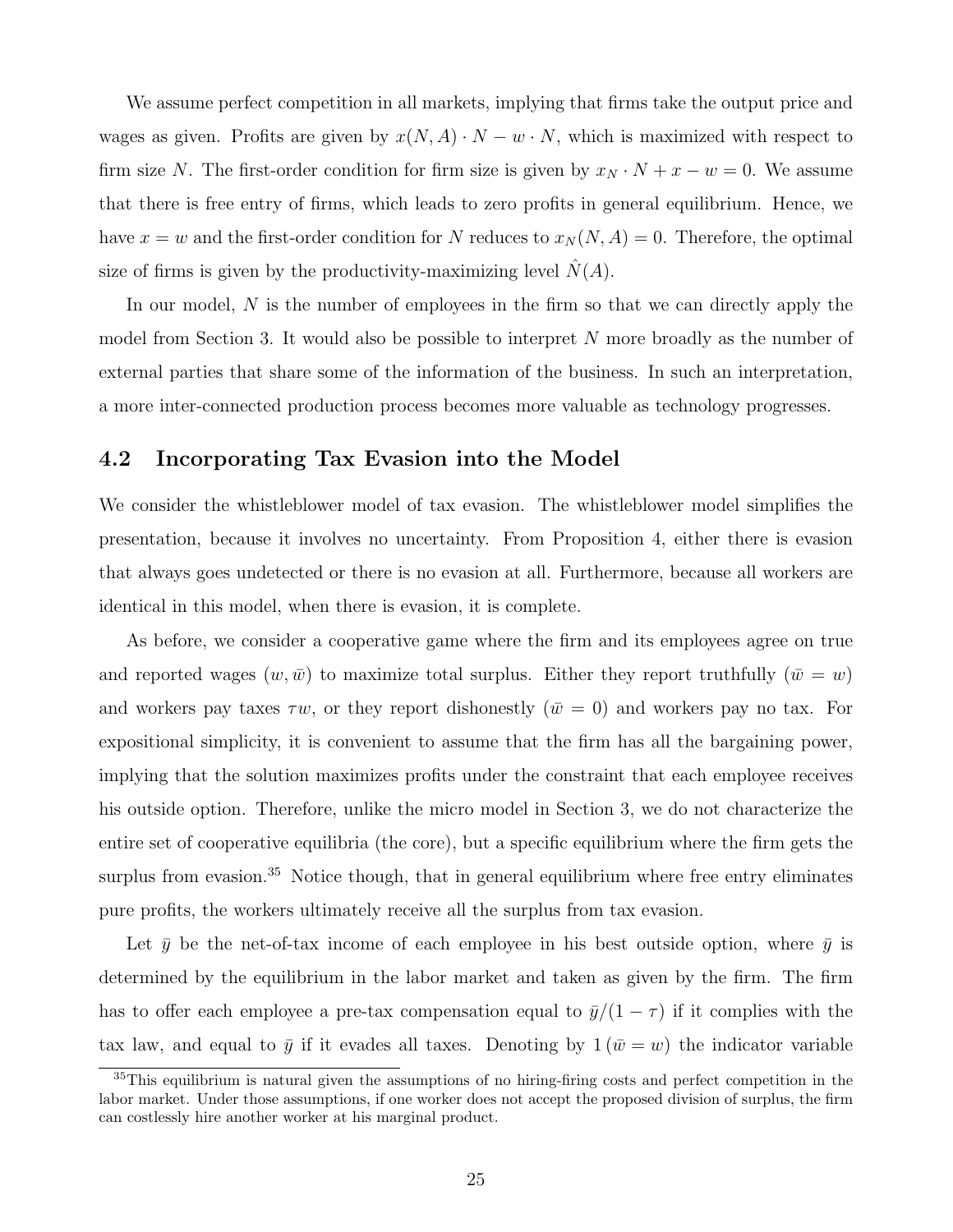equal to one under truthful reporting and zero under full evasion, profits can be written as  $x(N, A) \cdot N - \frac{\bar{y}}{1-\tau A}$  $\frac{y}{1-\tau \cdot 1(\bar{w}=w)} \cdot N$ . Hence, for the firm, under-reporting wages to the government lowers the before-tax wage it has to pay its employees. The potential cost of under-reporting is that it may be denounced by an employee seeking the whistleblower reward  $\delta$ .

If the firm does not evade, then we saw in the previous section that equilibrium firm size equals  $\hat{N}(A)$ , the before-tax wage is given by  $w = x(\hat{N}(A), A)$ , and the after-tax wage is given by  $y = (1 - \tau) \cdot x(\hat{N}(A), A)$ . If the firm evades and nobody whistleblows, each employee income is  $w = y = x(N, A)$ . If an employee whistleblows (and nobody else does), he obtains  $x(N, A) - \tau(1+\theta)x(N, A) + \delta\tau(1+\theta)x(N, A)N$ . Therefore, the employee does not whistleblow iff  $x(N, A) \ge x(N, A) - \tau(1 + \theta)x(N, A) + \delta\tau(1 + \theta)x(N, A)N$ , which is equivalent to  $N \le 1/\delta$ as in Proposition 4. Hence, a firm that evades tax has to choose a firm size below  $1/\delta$ .<sup>36</sup>

# Proposition 8 We obtain the following cases:

- (1) If  $\hat{N}(A) \le 1/\delta$ , then the firm evades all taxes and chooses the optimal firm size  $\hat{N}(A)$ .
- (2) If  $\hat{N}(A) > 1/\delta$  then:
	- (a) If  $x(\hat{N}(A), A) \cdot (1 \tau) < x(1/\delta, A)$ , then the firm evades all taxes and chooses suboptimal firm size  $1/\delta$ .
	- (b) If  $x(\hat{N}(A), A) \cdot (1 \tau) \geq x(1/\delta, A)$ , then the firm does not evade and chooses the optimal firm size  $N(A)$ .

**Proof:** The proof of (1) follows from the fact that profits are always greater under evasion when this can be sustained at the optimal firm size  $\hat{N}(A)$ . The proof of (2a) and (2b) follows from the observation that, once evasion is not sustainable under the optimal firm size  $\tilde{N}(A)$ , an evading firm must reduce firm size to  $1/\delta$ . Under full evasion and  $N = 1/\delta$ , the free-entry (zero-profit) equilibrium is characterized by labor income  $y = x(1/\delta, A)$ . Under no evasion and  $N = \hat{N}(A)$ , the free-entry equilibrium has labor income  $y = (1 - \tau)x(\hat{N}(A), A)$ . In a labor market equilibrium, the outcome will be the one associated with the highest labor income, which gives the conditions in the proposition. QED.

 $36$ Notice that the decision to whistleblow is independent of the level of public goods g, because whistleblowing within a single firm does not affect the aggregate level of  $g$ .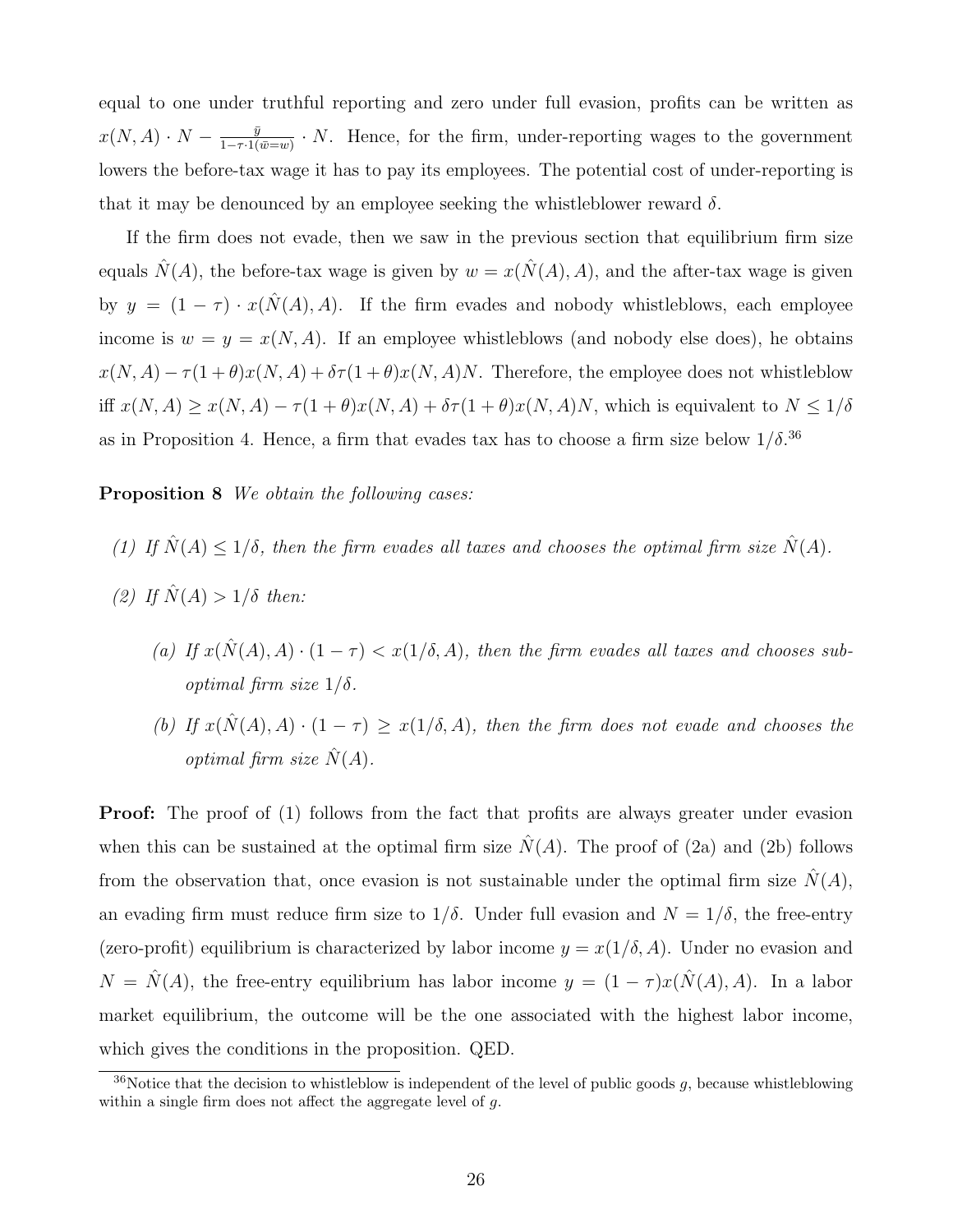Note that Proposition 8 implies that taxation distorts firm size away from intermediate levels above  $1/\delta$ . The result is consistent with the empirical phenomenon of the "missing middle" discussed in the development literature (e.g., Tybout, 2000). A recent paper by Dharmapala, Slemrod and Wilson (2008) argues that the missing middle may be the outcome of optimal tax policies that exempt small firms from taxation in order to save on administrative costs. In our model, the missing middle does not arise because small firms are tax exempt de jure, but because small firms can sustain tax evasion and therefore become tax exempt de facto.

# 4.3 Macroeconomic Development and Optimal Government Policy

We now turn to the evolution of government size over the growth process. Let  $A_L$  be the technology level such that  $\hat{N}(A_L) = 1/\delta$  and  $A_H$  the technology level such that  $x(\hat{N}(A_H), A_H)$ .  $(1 - \tau^*) = x(1/\delta, A_H)$ . Obviously, we have  $0 < A_L \leq A_H$  and  $A_L = A_H$  iff  $\tau^* = 0$ .

**Proposition 9** We have the following three stages of development:

(1) Early Stage: when  $A \leq A_L$ , the government cannot raise any tax revenue and sets  $\tau(A) = 0$ . (2) Intermediate Stage: when  $A_L < A < A_H$ , the government is constrained by tax enforcement and sets  $\tau(A)$  such that  $x(\hat{N}(A), A) \cdot (1 - \tau(A)) = x(1/\delta, A)$ . Firms do not evade taxes. Government size is suboptimal,  $\tau(A) < \tau^*$ , and  $\tau(A)$  is increasing in A.

(3) Late Stage: when  $A \geq A_H$ , the government is no longer constrained by tax enforcement and firms do not evade taxes. The tax rate is set at the optimal level  $\tau(A) = \tau^*$  and government size is constant in A.

**Proof:** The only non-obvious point is that  $\tau(A)$  increases in A in the intermediate stage. Log-differentiating  $1 - \tau(A) = x(1/\delta, A)/x(\hat{N}(A), A)$  and using  $x_N(\hat{N}, A) = 0$ , we obtain

$$
-\frac{1}{1-\tau(A)}\frac{d\tau(A)}{dA} = \frac{x_A(1/\delta, A)}{x(1/\delta, A)} - \frac{x_A(\hat{N}(A), A)}{x(\hat{N}(A), A)},
$$

Because  $\hat{N}(A) > 1/\delta$  in the intermediate stage, the assumption that technological progress is complementary to labor input,  $x_A/x$  increasing in N, implies  $d\tau/dA > 0$ . QED.

The predictions of Proposition 9 are illustrated in Figure 1. Following an early stage with zero tax revenue and no public goods provision, the government gradually increases the tax rate over the growth process until it reaches the dashed line in the figure after which government size as a share of income is constant. This simple model captures the stylized facts regarding the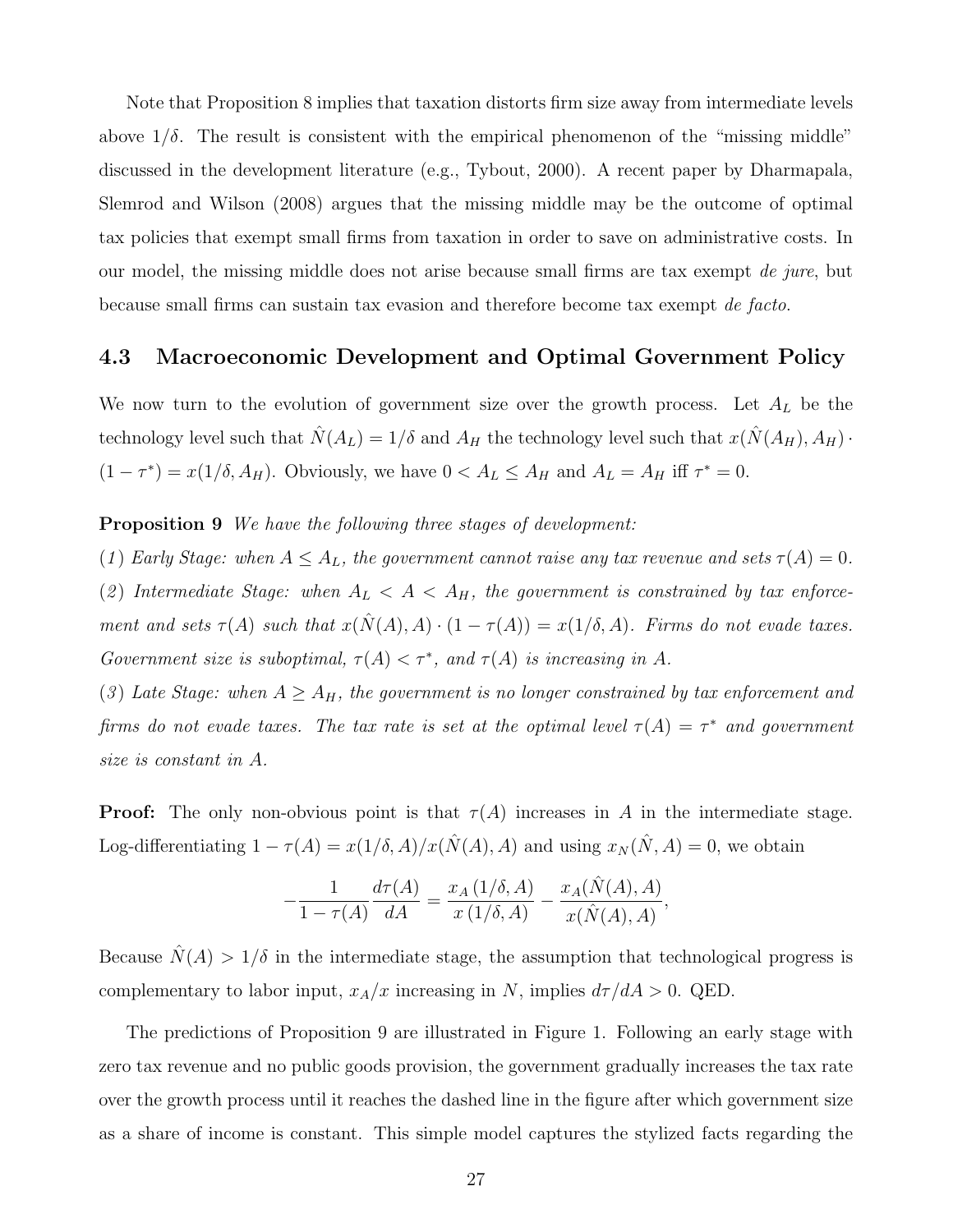evolution of taxes and government size over the process of economic development. Indeed, all of the advanced economies in the world experienced a drastic increase in the size of government to GDP during the 20th century when broad-based and third-party enforced taxes such as individual income taxes, payroll taxes, and value-added-taxes were gradually implemented (see, e.g., Webber and Wildavsky, 1986). In the last three-four decades, the size of government to GDP has been roughly constant in the richest economies (OECD, 2008).

It is illuminating to compare our theoretical predictions to the empirical evidence by considering the historical evolution of taxation and government size in three different advanced economies. Figure 2 (Panel A) displays the ratio of tax revenue (including all social security contributions and all levels of government) to GDP in the United States, the United Kingdom, and Sweden since the latter part of the 19th century. In all three countries, the tax ratio is low (well below 10%) and very flat until World War I, increases until around the late 1970s, and then stays roughly constant thereafter. The exact timing of the tax increases and the final level of the ratio differ across countries. Most of the increase take place around the World Wars in the United Kingdom. The United States also displays clear spikes around the World Wars, although the tax ratio comes down to some extent after the wars. The increase in government size is a lot smoother in Sweden, which was relatively unaffected by the wars due to its status as a neutral country. However, in all three countries and despite their different exposure to wars, the stylized pattern of government growth is the same and fits very nicely with the theoretical prediction shown in Figure 1. The case of Sweden is important to show that external shocks and the ensuing ratchet effects are not necessary for the growth of government. Indeed, an examination of all 30 OECD countries (OECD, 2008) shows that only Mexico and Turkey—the two poorest OECD countries—have tax-to-GDP ratios below 25% in 2006, implying that the growth of the tax-to-GDP ratio is universal among advanced economies.

Panel B decomposes the US tax ratio into incomes taxes (individual, corporate, and all payroll taxes) and other taxes (property taxes, excise and sales taxes, custom duties, etc.). Income taxes correspond roughly to modern taxes (based on business records, third-party reporting, etc.), while other taxes are traditional taxes. Consistent with our theory, the graph shows clearly that the secular growth in the tax ratio comes from income taxes, with only very modest increases in other taxes. The US case is representative of other OECD countries where income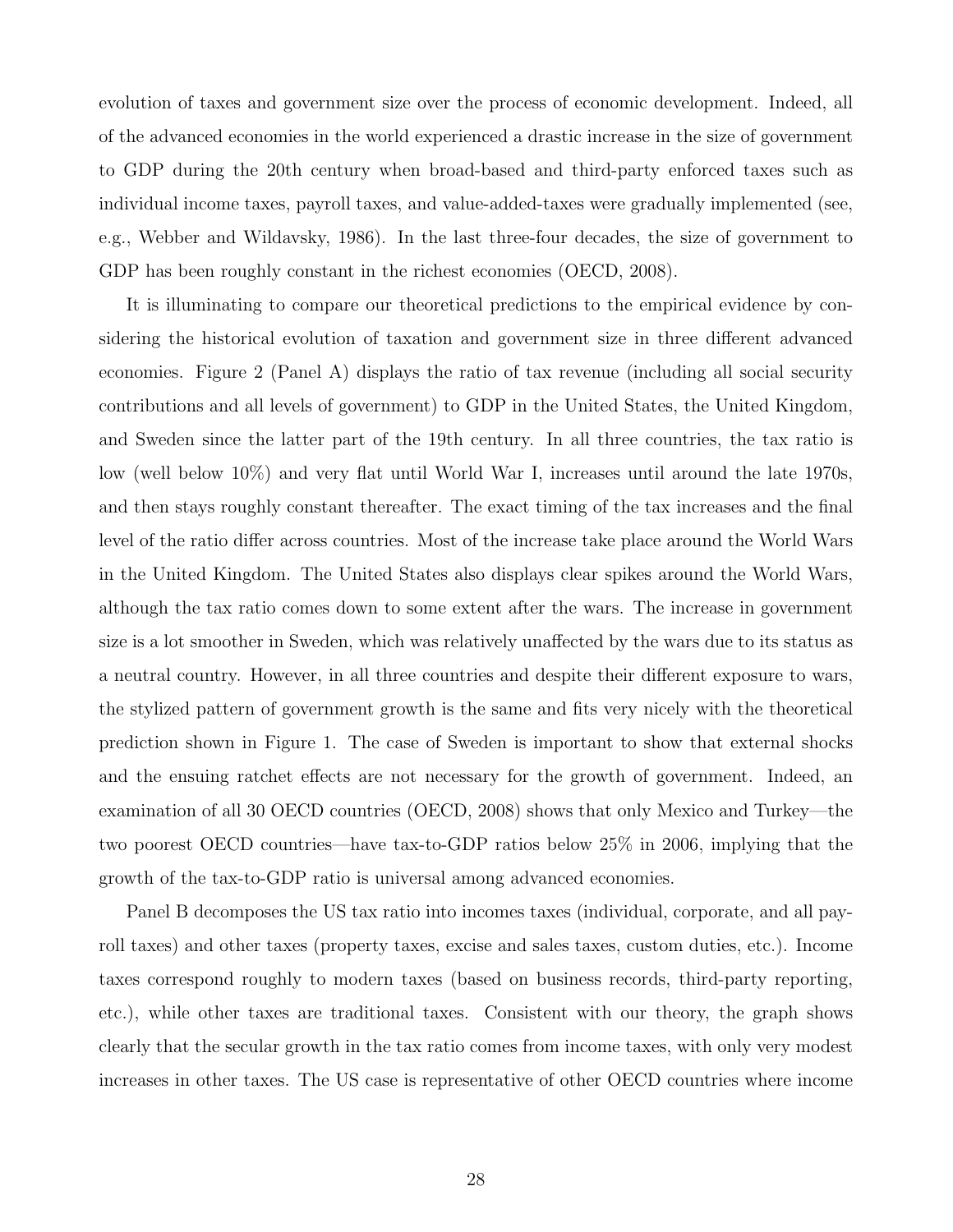and payroll taxes, along with the value-added  $\text{tax},^{37}$  account for the bulk of government growth. A more comprehensive analysis of tax ratios and composition over time and across countries is left for future research. Finally, note that it is easy to extend our model to incorporate archaic taxes by assuming that the government can raise a fixed fraction  $\tau_0$  of national product through such taxes. In that case, the theoretical path of taxes to GDP depicted on Figure 1 would be shifted upward by  $\tau_0$  exactly as on Panel B in Figure 2.

# 4.4 Extensions

#### 4.4.1 Endogenous Use of Business Records

Our analysis has assumed the existence of accurate business records ('books') that create potentially detectable evidence of tax evasion. One way for a firm to escape taxation completely is to discard the use of books altogether. As discussed in Section 3, being off-the-books is presumably associated with a productivity loss that is growing in firm size and complexity, and firms choose to be on or off books by trading off this productivity loss against the tax savings as in Gordon and Li (2005). It is conceptually straightforward to set out a macro-economic model along these lines, which generates results that are fully consistent with those presented above.

We assume that the average product of labor for a firm on the books is equal to  $x(N, A)$  (1 – c), where c is a fixed administrative cost of maintaining books per unit of output and  $x$  has the same properties as in the earlier model. Average productivity for a firm off-the-books equals  $x(N, A) \alpha(N)$ , where  $\alpha$  reflects the output loss of not having accurate business records. We make the assumptions  $\alpha(0) = 1, \alpha'(N) < 0$ , and  $\lim_{N \to \infty} \alpha(N) = 0.38$  To zoom in on the implications of endogenous books, we drop the agency model of third-party reporting, and assume simply that a firm on the books is perfectly taxable while a firm off the books is completely untaxable. All other components of the model (such as the specification of consumers and government) are exactly as before. In this setup and under some additional regularity assumptions, it is possible to state a result analogous to Proposition 9 and with an evolution of government size as in Figure 1. The mechanism that drives this development is no longer the increased risk of third-party whistleblowing but rather an increased productivity gain of using rigorous

<sup>&</sup>lt;sup>37</sup>The value-added-tax relies critically on accounting books and third party enforcement is obtained through arm-length business-to-business transactions.

<sup>&</sup>lt;sup>38</sup>In other words, not using books becomes prohibitively costly as technological progress grows. The results easily extend to the case where  $\lim_{N\to\infty} \alpha(N) = \overline{\alpha} > 0$  as long as  $\tau^* \leq 1 - \overline{\alpha}/(1-c)$ , i.e., the social optimal tax rate is not too large.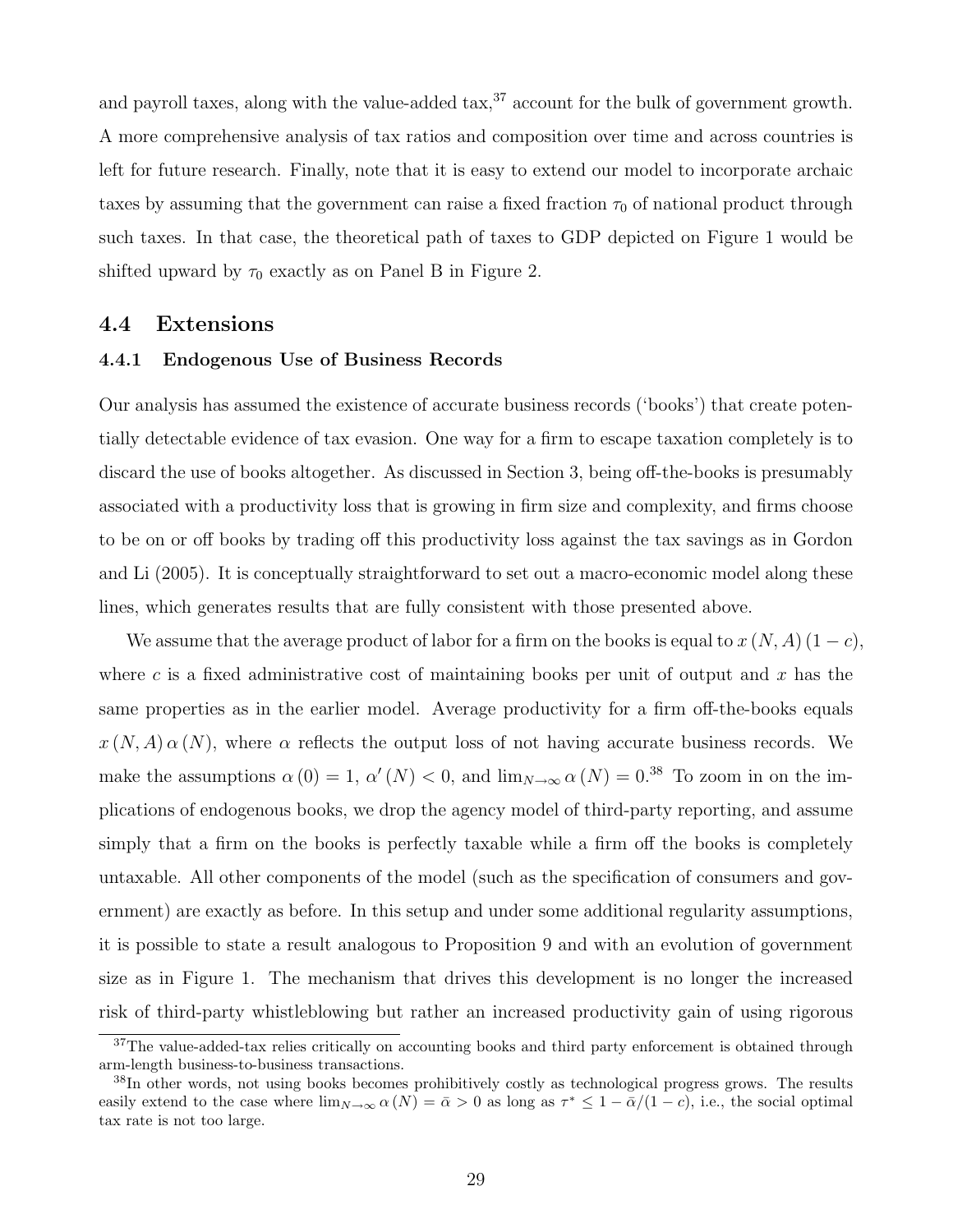business records as firms get larger. The model and results are presented in appendix B.1.

## 4.4.2 Endogenous Growth

The above analysis of the development of tax enforcement and government size assumes that productivity increases exogenously. This is a reasonable assumption if government activities have only a limited impact on the growth process. However, some government activities, such as the protection of property rights, law enforcement, and investments in education, health, and infrastructure, may be very important for growth. Barro (1990) develops an endogenous growth model where government inputs are complementary to private inputs in production, and derives the optimal tax rate and government size along the growth process. It is possible to embed a Barro-type production technology in our theory of tax enforcement, and obtain a model where optimal firm size grows with endogenous technological progress. We present this model in appendix B.2. The government applies a time varying tax rate to maximize the lifetime infinitehorizon utility of a representative household. Under some parameters, an economy might get stuck in a poverty trap, because firms are too small and the government cannot raise income taxes to feed the growth process. When the economy is not stuck in a poverty trap, there will be three stages of development as in Proposition 9. First, the government cannot raise income taxes and the economy grows too slowly relative to first best. Second, the government starts raising income taxes, but the tax rate is constrained by tax enforcement. The economy grows faster but still slower than first best. Third, the government is no longer constrained by tax enforcement and can apply the tax rate that optimizes the growth rate. Thus, this endogenous growth model delivers the same S-shaped time pattern of the tax-to-GDP ratio that fits the empirical evidence. The model also suggests that the inability of some of the poorest countries to start the growth process might be due to insufficient fiscal capacity.<sup>39</sup>

# 5 Conclusion

Our paper has presented a simple agency model to explain why third-party income reporting by employers can sustain tax enforcement in spite of low fines and low audit rates. Therefore, our model overcomes the main shortcoming of the standard Allingham-Sandmo model of tax evasion.

<sup>&</sup>lt;sup>39</sup>Economists have proposed many theoretical mechanisms that may generate poverty traps (see Azariadis and Stachurski, 2005, for a survey). The public finance theory described above should be seen as complementary to those alternative theories.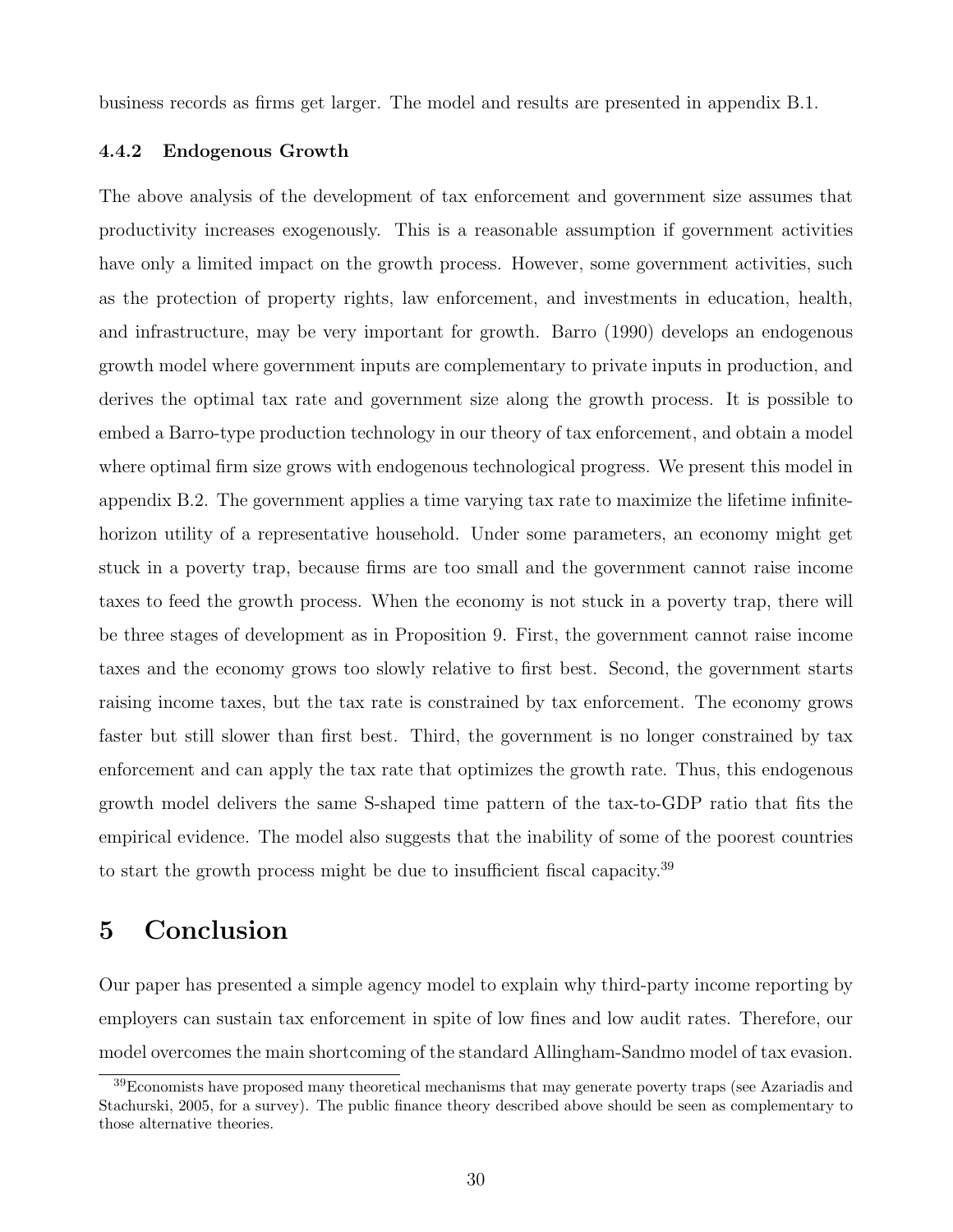The key mechanism that makes third-party tax enforcement successful is the combination of verifiable book evidence that is common knowledge within the firm and a large number of employees, as any single employee can denounce collusive tax cheating between employees and the employer by revealing true books to the government.<sup>40</sup> Embedding this agency model into the standard Allingham-Sandmo tax evasion model, we have shown that third-party reporting improves tax enforcement if the government disallows self-reported losses or audits such losses more stringently. We have argued that those findings fit very well with actual tax policy practices and help explain the historical development of income taxation. We have also embedded this agency model into a macro-economic growth model where the size and complexity of firms grows with technological progress. Our simple model can capture the stylized fact that the level of income taxes and the size of government to GDP grows during the process of economic development. In our model, capitalistic development relaxes the tax enforcement constraint and naturally leads to large welfare state governments.

Our analysis has been primarily theoretical. In future work, it would be valuable to test some of the predictions of our model both in developed and developing countries.

Our theory predicts that third-party enforcement should be most successful for large and complex firms. The related theories proposed by Gordon and Li (2005) and Kopczuk and Slemrod (2006) point out that links to the financial sector and the network of arm-length transactions between firms (respectively) explain the success of modern taxes. We think that both internal common knowledge (as in our model) and external arm-length transactions (as in Kopczuk and Slemrod) produce verifiable information that the government can exploit for tax purposes. Hence, it is really the volume of recorded transactions (both internal and external) that grows with economic development and increases the ability to tax. In principle, an empirical analysis of tax audits of both firms and employees in a developed country could be used to assess which factors—size and complexity, links to the financial sector, network of transactions explains best the low levels of tax evasion observed in advanced OECD countries.

Our theory also predicts that the inability to collect income taxes from the informal sector is the key reason why developing countries collect little tax revenue.<sup>41</sup> Other theories have

<sup>&</sup>lt;sup>40</sup>It is an intriguing question whether the development of automatic tax withholding and tax return free systems could affect this mechanism as employees may no longer have to certify or even be aware of what employers report to the government.

 $^{41}$ The theory proposed by Gordon and Li (2005) makes the same prediction.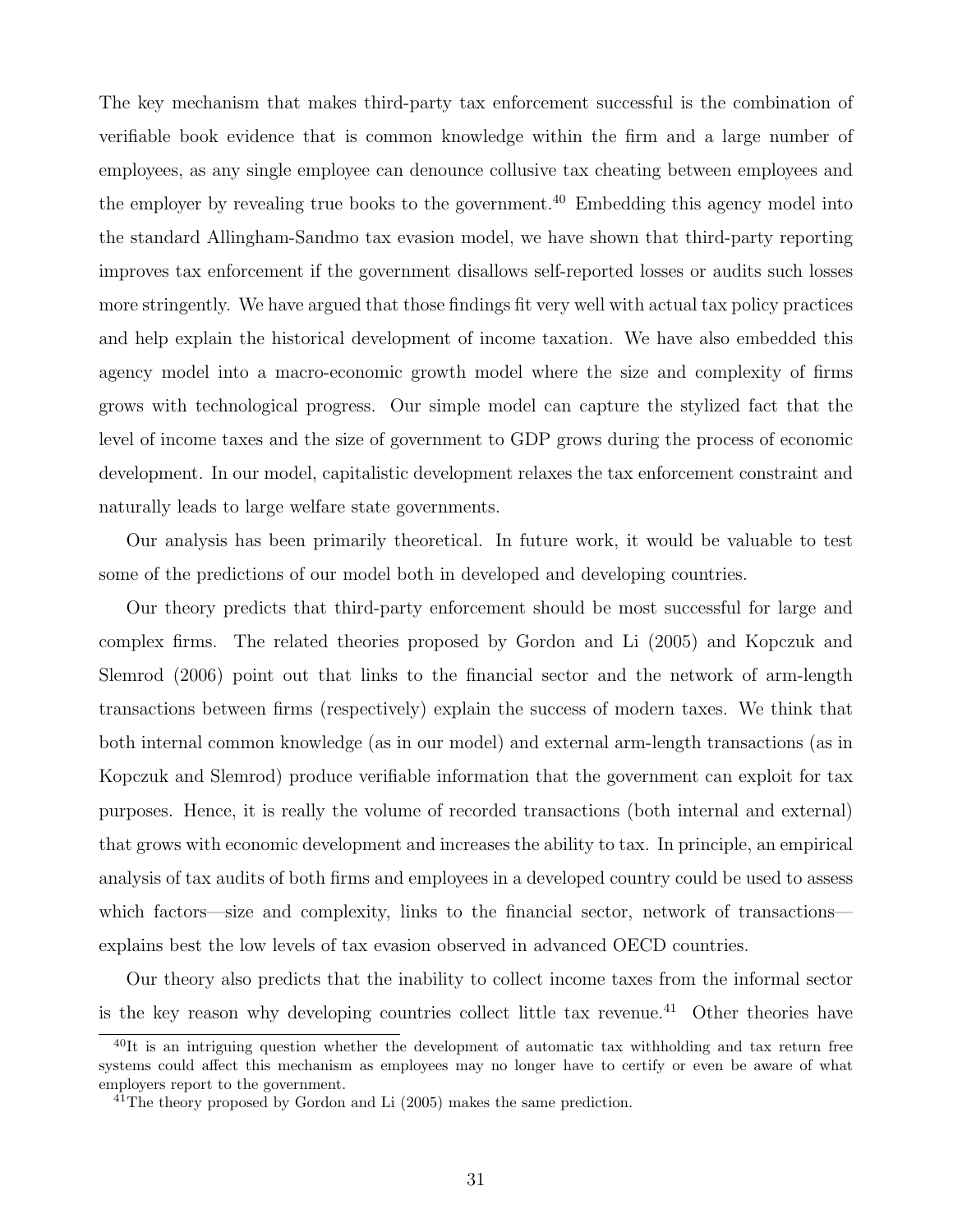been put forward: (1) corruption in the tax administration may make taxes hard to collect in both the formal and informal sectors, (2) demand for government services may be lower in poor countries. We could test our theory by estimating tax rates in the formal and informal sectors of developing countries and comparing them with tax rates in OECD countries. Our theory predicts that tax rates on the formal sector in developing countries should be high—possibly as high as in OECD countries—while the alternative theories imply that even in the formal sector, tax rates should be much lower in developing countries than in OECD countries.

# A Appendix: Proofs for the A-S Model

# Proof of Proposition 6

Suppose self-reported losses are disallowed to count against third-party reported income for tax purposes. In this case, the taxpayer maximizes

$$
(1-p) \cdot u \left( w - \tau (w_t + \bar{w}_s^+) \right) + p \cdot u \left( w - \tau (w_t + w_s^+) - \theta \tau \left( w_s^+ - \bar{w}_s^+ \right) \right), \tag{9}
$$

with respect to  $\bar{w}_s$ . Now we have to distinguish explicitly between positive self-reporting  $(\bar{w}_s >$ 0) and non-positive self-reporting ( $\bar{w}_s \le 0$ ). As losses are disallowed, individuals with nonpositive self-reporting ( $\bar{w}_s \leq 0$ ) are indifferent on how much losses to report, so we assume without loss of generality that  $\bar{w}_s = 0$  in that case. Therefore  $\bar{w}_s^+ = \bar{w}_s$ . Positive self-reporting is optimal if the right-derivative of (9) is positive at  $\bar{w}_s = 0$ , i.e. if

$$
\frac{u'(w - \tau w_t - \theta \tau w_s^+)}{u'(w - \tau w_t)} > \frac{1 - p}{p\theta},\tag{10}
$$

which just corresponds to saying that the solution to the original problem was associated with  $w^* > w_t$  (i.e.,  $\bar{w}_s > 0$ ). If equation (10) holds, the maximization problems with symmetric versus asymmetric treatment of gains and losses yield the same solutions, and third-party reporting is irrelevant. In other words, third-party reporting on infra-marginal units of reported income (increasing  $w_t$  when  $w_t < w^*$ ) has no effect on  $\bar{w}$ . On other hand, once third-party reporting starts digging into previously unreported income (increasing  $w_t$  when  $w_t \geq w^*$ ), then  $\bar{w}_s = 0$ and the individual can no longer offset third party reporting. QED.

# Proof of Proposition 7

The taxpayer maximizes

$$
(1 - p(\bar{w}_s)) \cdot u(w - \tau(w_t + \bar{w}_s)) + p(\bar{w}_s) \cdot u(w(1 - \tau) - \theta \tau(w_s - \bar{w}_s)). \tag{11}
$$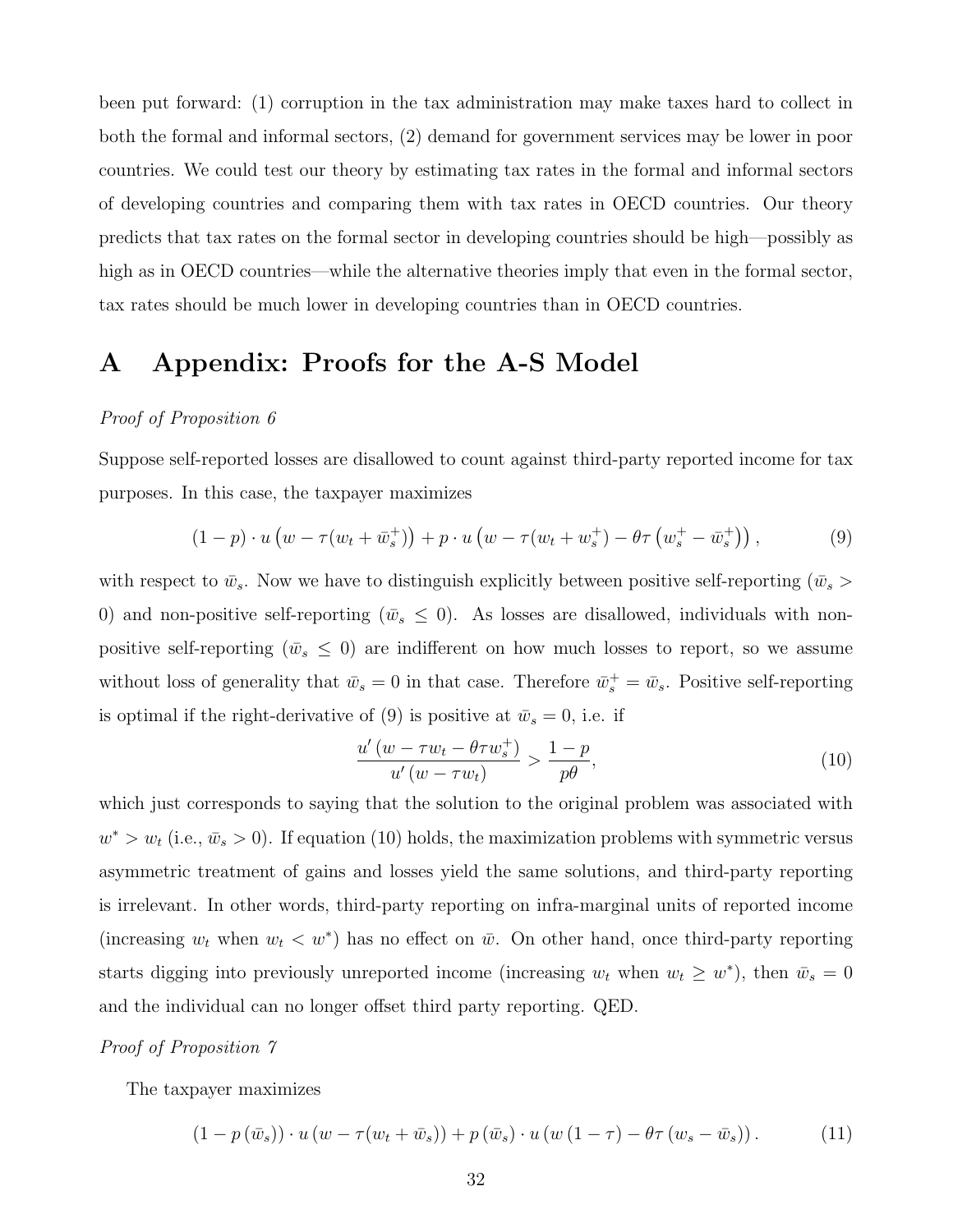Denoting by  $c_A$  and  $c_N$  disposable income in the audit and no-audit states, the first-order condition for  $\bar{w}_s$  is given by

$$
p(\bar{w}_s) u'(c_A) \theta \tau - p'(\bar{w}_s) [u(c_N) - u(c_A)] = (1 - p(\bar{w}_s)) u'(c_N) \tau,
$$
\n(12)

where the left-hand side is the gain of a higher report (the higher utility in the audited state plus the lower probability of being in the audited state), while the right-hand side is the cost of a higher report (the lower utility in the non-audited state).

Let us rewrite the first-order condition (12) as

$$
0 = R(\bar{w}_s, \bar{w}, w) \equiv p(\bar{w}_s)\theta \tau u'(c_A) - (1 - p(\bar{w}_s))\tau u'(c_N) - p'(\bar{w}_s)[u(c_N) - u(c_A)],\tag{13}
$$

where  $c_N = w - \tau \bar{w}$  and  $c_A = w(1 - \tau) - \theta \tau (w - \bar{w})$  are functions of w and  $\bar{w}$  (and not of  $\bar{w}_s$ ). Since  $\bar{w} = \bar{w}_s + w_t$  and the individual takes  $w_t$  as fixed, the second-order condition of the individual maximization problem is given by

$$
\frac{dR}{d\bar{w}_s} = \frac{\partial R}{\partial \bar{w}_s} + \frac{\partial R}{\partial \bar{w}} < 0.
$$

Consider now a change in third-party reporting  $dw_t$  keeping w constant such that  $dw = 0$  and  $d\bar{w}_s = d\bar{w} - dw_t$ . Differentiating (13), we obtain

$$
0 = \frac{\partial R}{\partial \bar{w}_s} [d\bar{w} - dw_t] + \frac{\partial R}{\partial \bar{w}} d\bar{w},
$$

which implies

$$
\frac{d\bar{w}}{dw_t} = \frac{\partial R/\partial \bar{w}_s}{\partial R/\partial \bar{w} + \partial R/\partial \bar{w}_s}
$$

.

The denominator is negative from the second-order condition. Hence  $d\bar{w}/dw_t > 0$  if and only if  $\partial R/\partial \bar{w}_s < 0$ . As  $c_A, c_N$  do not depend on  $\bar{w}_s$ , we have indeed

$$
\frac{\partial R}{\partial \bar{w}_s} = p'(\bar{w}_s)\tau[\theta u'(c_A) + u'(c_N)] - p''(\bar{w}_s)[u(c_N) - u(c_A)] < 0,
$$

where the inequality follows from  $p'(\bar{w}_s) < 0$ ,  $p''(\bar{w}_s) \ge 0$ , and  $c_N \ge c_A$ . QED.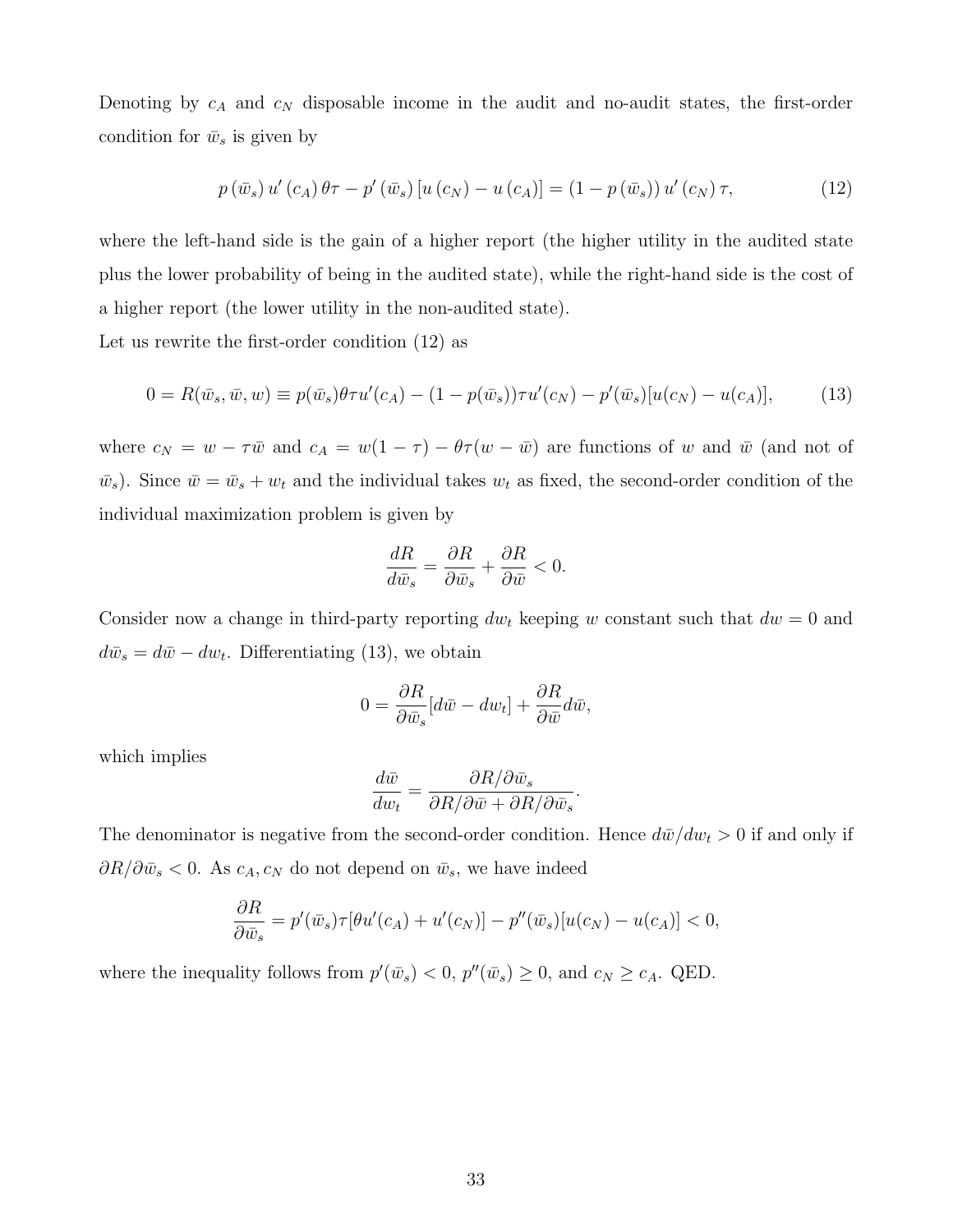# B Appendix: Extensions

# B.1 Endogenous Use of Business Records

We assume that all firms have access to the same production technology. For each firm, the average product of labor equals  $F(N, A, B)$ , where N is the number of employees in the firm, A is a technology parameter that grows exogenously over time, and B is an indicator variable that equals 1 when the firm uses books and equals 0 otherwise. As in Section 4.4.1, we assume

$$
F(N, A, B) = \begin{cases} x(N, A) (1 - c) & \text{for } B = 1 \\ x(N, A) \cdot \alpha(N) & \text{for } B = 0 \end{cases}
$$

where  $x(N, A)$  is increasing in A and inversely U-shaped in N (as in Section 4), c is a resource cost in proportion of output of bookkeeping, while  $1 - \alpha(N)$  reflects the output loss of not using books. We assume that  $\alpha(0) = 1$ ,  $\alpha_N(N) < 0$ , and  $\lim_{N\to\infty} \alpha(N) = 0.42$  Let  $\hat{N}(A) =$ arg max  $x(N, A)$ . As in Section 4, we assume that technological progress is complementary to labor input, defined as  $x_A(N, A)/x(N, A)$  being increasing in N. This implies that  $\hat{N}'(A) > 0$ . Moreover, we assume that, for all  $N$ ,

$$
\lim_{A \to 0} \hat{N}(A) = 0, \lim_{A \to \infty} \hat{N}(A) = \infty, \lim_{A \to \infty} \frac{x(N, A)}{x(\hat{N}(A), A)} = 0.
$$
\n(14)

Under those assumptions, we can prove:

**Proposition 10** There are two cut-off levels  $A_L < A_H$  which determine three stages of development:

(1) Early Stage: when  $A \leq A_L$ , firms do not use books and the government cannot raise any tax revenue and sets  $\tau(A) = 0$ .

(2) Intermediate Stage: when  $A_L < A < A_H$ , the government is constrained by tax enforcement. Firms use books and do not evade taxes. Government size is suboptimal,  $\tau(A) < \tau^*$ , and  $\tau(A)$ is increasing in A.

(3) Late Stage: when  $A \geq A_H$ , the government is no longer constrained by tax enforcement and firms do not evade taxes. The tax rate is set at the optimal level  $\tau(A) = \tau^*$  and government size (relative to total product) is constant in A.

<sup>&</sup>lt;sup>42</sup>Note that the assumption  $\lim_{N\to\infty} \alpha(N) = 0$  does not necessarily imply that output vanishes for large N since output equals  $x(N, A) \cdot \alpha(N) \cdot N$ .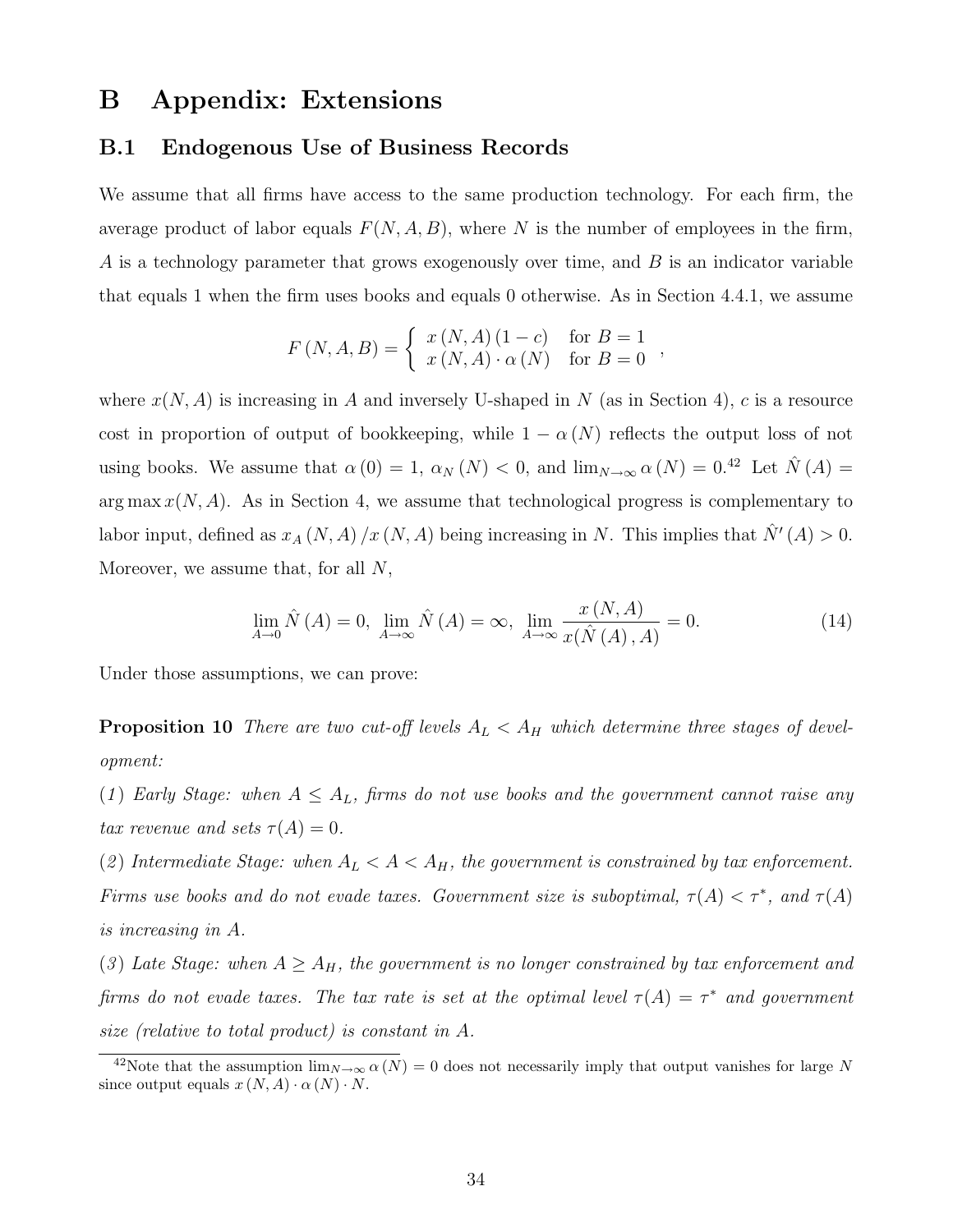**Proof:** Firm profits  $\pi(N, A, B)$  are such that

$$
\pi(N, A, 0) = x(N, A) \alpha(N) N - yN, \qquad (15)
$$

$$
\pi(N, A, 1) = x(N, A)(1 - c)N - \frac{y}{1 - \tau}N, \tag{16}
$$

where y is the net-income that the firm has to offer its employees, while  $\tau$  is the tax rate on earnings when using books. Profits are maximized with respect to  $N$  and  $B$ . The first-order conditions with respect to  $N$  equals

$$
x_N(N, A) N\alpha(N) + x(N, A) \alpha_N(N) N + x(N, A) \alpha(N) - y = 0 \text{ for } B = 0,
$$
 (17)

$$
[x_N(N, A) N + x (N, A)] (1 - \tau) (1 - c) - y = 0 \text{ for } B = 1.
$$
 (18)

Let us denote by  $N(A, 0)$  and  $N(A, 1)$  the optimal choices for N given by (17) and (18). There is free entry/exit of firms and labor is completely mobile across firms. This implies that profits are zero in equilibrium. From the profit expressions (15) and (15), we get

$$
y = x (N (A, 0), A) \cdot \alpha (N (A, 0)) \quad \text{for } B = 0,
$$
 (19)

$$
y = x (N (A, 1), A) (1 - \tau) (1 - c) \quad \text{for } B = 1.
$$
 (20)

Using these two expressions, the first-order conditions (17) and (18) simplify to

$$
x_N(N(A,0),A) \alpha (N(A,0)) + x (N(A,0),A) \alpha_N (N(A,0)) = 0 \text{ for } B = 0,
$$
 (21)

$$
x_N(N(A,1),A) = 0 \text{ for } B = 1.
$$
 (22)

Comparing these two expressions, we see that a firm with books will choose more employees than a firm without books:

$$
N(A,1) > N(A,0). \tag{23}
$$

Lemma 1 Our assumption of complementarity implies

$$
\frac{dN(A,B)}{dA} > 0 \text{ for } B = 0, 1.
$$

**Proof of the Lemma:** For  $B = 1$ , we have from (22)

$$
\frac{dN(1)}{dA} = -\frac{x_{NA}(N(1), A)}{x_{NN}(N(1), A)} > 0,
$$

which is positive because of the assumption of complementarity and because  $x(N, A)$  is inversely U-shaped in N.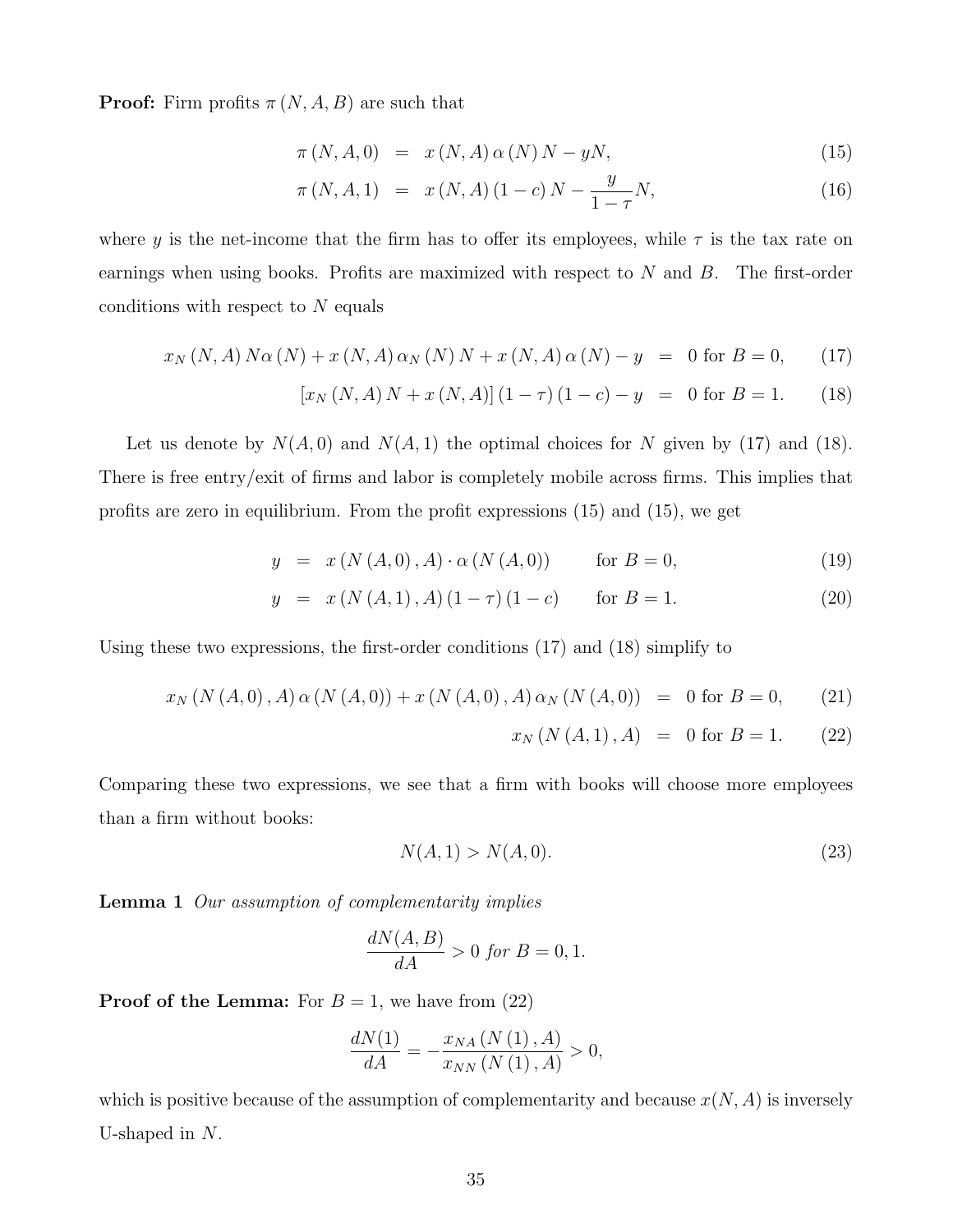For  $B = 0$ , the first-order condition (21) is

$$
\Phi(A, N(0)) = x_N (N(0), A) \alpha (N(0)) + x (N(0), A) \alpha_N (N(0)) = 0.
$$
 (24)

At the optimum, we have

$$
\frac{dN\left(0\right)}{dA} = -\frac{\Phi_A\left(A, N\left(0\right)\right)}{\Phi_N\left(A, N\left(0\right)\right)},
$$

where  $\Phi_N(A, N(0))$  < 0 because of the second-order condition. This implies

$$
sign [dN (0) / dA] = sign [\Phi_A (A, N (0))].
$$

From (24), we have

$$
\Phi_{A}(A, N(0)) = x_{NA}(N(0), A) \alpha (N(0)) + x_{A}(N(0), A) \alpha_{N}(N(0)),
$$

where we have used the Envelope Theorem. By inserting (24), we see that

$$
sign [\Phi_A (A, N(0))] = sign \left[ x_{NA} (N(0), A) - \frac{x_A (N(0), A) x_N (N(0), A)}{x (N(0), A)} \right],
$$

which is positive because of the complementarity assumption  $x_A (N, A) / x (N, A)$  increasing in N. QED.

In equilibrium, firms that offer the highest wages survive. Hence, firms will use books if this implies that they can offer higher wages to the employees. From equations (19) and (20), the condition for using books becomes

$$
1 - \tau > \frac{x (N (A, 0), A)}{x (N (A, 1), A)} \cdot \frac{\alpha (N (A, 0))}{1 - c}.
$$
 (25)

As long as  $\tau$  is less than the Samuelson tax rate  $\tau^*$ , the government will be constrained by the above condition. Let  $\hat{\tau}(A)$  denote the highest enforceable tax rate of the government. Then

$$
1 - \hat{\tau}(A) = \frac{x(N(A,0), A)}{x(N(A,1), A)} \cdot \frac{\alpha(N(A,0))}{1 - c}.
$$
 (26)

By log-differentiating this expression and using the envelope theorem, we obtain

$$
-\frac{1}{1-\hat{\tau}(A)}\hat{\tau}'(A) = \frac{x_A(N(A,0),A)}{x(N(A,0),A)} - \frac{x_A(N(A,1),A)}{x(N(A,1),A)}.
$$

The assumption of complementarity,  $x_A (N, A) / x (N, A)$  increasing in N, ensures that the constrained tax rate is increasing,  $\hat{\tau}'(A) > 0$ . The assumption (14) ensures that

$$
\lim_{A \to 0} \frac{x (N (A, 0), A)}{x (N (A, 1), A)} \frac{\alpha (N (A, 0))}{1 - c} = \frac{1}{1 - c} \text{ and } \lim_{A \to \infty} \frac{x (N (A, 0), A)}{x (N (A, 1), A)} \frac{\alpha (N (A, 0))}{1 - c} = 0,
$$
 (27)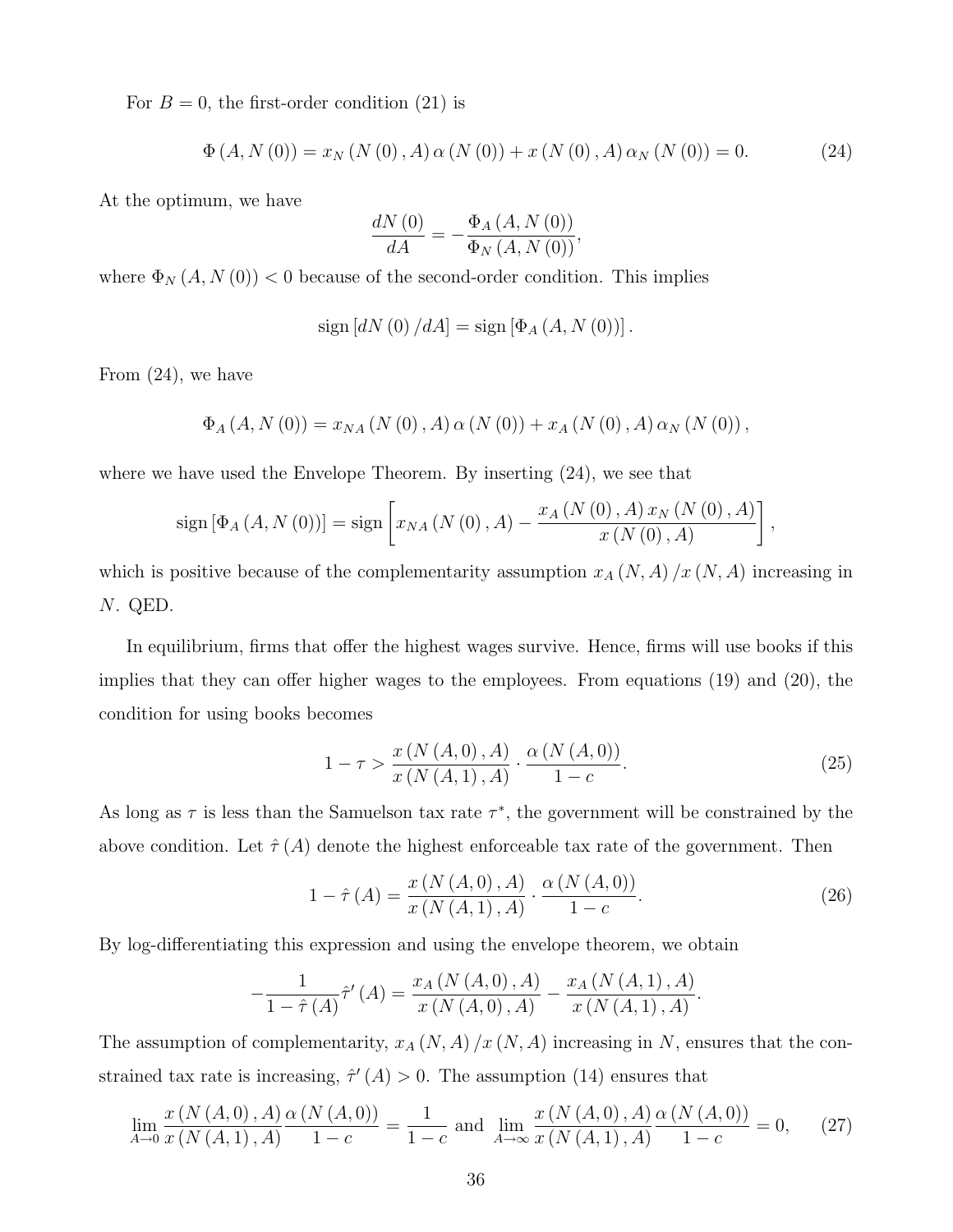where we have used that  $\lim_{A\to 0} \hat{N}(A) = 0 \Rightarrow \lim_{A\to 0} N(A, 1) = 0$  implying that  $\lim_{A\to 0} N(A, 0) =$ 0 because of (23). In addition, we have used that  $\lim_{A\to\infty} \hat{N}(A) = \infty$  implies  $\lim_{A\to\infty} N(A, 1) =$  $\infty$ . Thus, either  $\lim_{A\to\infty} N(A,0) = \text{constant}$  in which case the assumption  $\lim_{A\to\infty} \frac{x(N,A)}{x(N,A)}$  $\frac{x(N,A)}{x(N(A),A)}=0$ ensures the last result or  $\lim_{A\to\infty} N(A, 0) = \infty$  in which case  $\lim_{N\to\infty} \alpha(N) = 0$  ensures the last result.

The limits in (27) and the result  $\hat{\tau}'(A) > 0$  imply that there exist  $A_L$  and  $A_H$  such that the proposition is satisfied. In particular, when  $A_L \leq A \leq A_H$ , the government sets  $\tau(A) = \hat{\tau}(A)$ given by equation (26). QED.

# B.2 Endogenous Growth Model

# B.2.1 Households

There is a continuum (of measure one) of homogeneous individuals. Each household maximizes lifetime utility

$$
u = \int_0^\infty \frac{c^{1-\sigma} - 1}{1 - \sigma} e^{-\rho t} dt,\tag{28}
$$

where c is instantaneous individual consumption (we drop time subscripts for expositional simplicity),  $\rho > 0$  is the rate of time preference, and  $\sigma > 0$  is the coefficient of relative risk aversion. We assume that each household supplies inelastically one unit of labor. The flow-budget constraint equals

$$
\dot{k} = rk + (1 - t)w - T - c,\tag{29}
$$

where k is the capital stock, r is the net-return on savings, w is the pre-tax labor income, t is a tax rate on labor income, while  $T$  is a lump sum tax. We assume that the lump sum instrument is restricted  $T \leq \beta y$  where  $\beta$  is the maximum fraction of aggregate income y that the government can collect in lump sum taxes. We introduce lump sum taxes so that the government can raise revenue in all stages of economic development as government spending is essential for economic prosperity as we shall see below. Our empirical analysis in Figure 2 shows indeed that governments were able to raise a modest fraction of GDP in taxes before modern income and value added taxes became enforceable. Maximization of (28) subject to (29) and a no-Ponzi game condition gives the standard Keynes-Ramsey rule

$$
\gamma_c \equiv \frac{\dot{c}}{c} = \frac{r - \rho}{\sigma}.\tag{30}
$$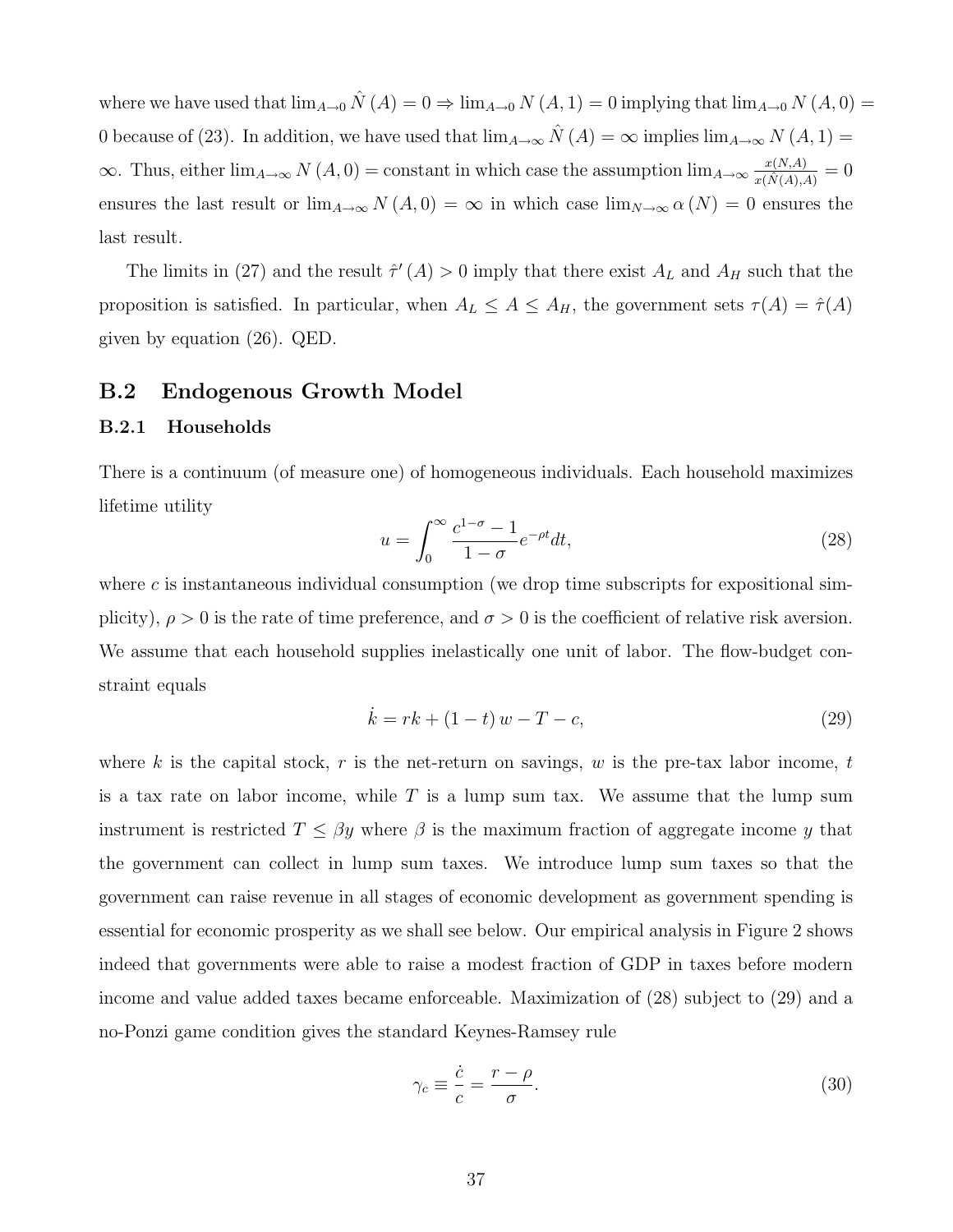### B.2.2 Firms and Productivity

We assume that all firms have access to the same production technology and we assume that all markets are perfectly competitive. The output of firm  $i$  is given by

$$
y_i = f\left(n_i, k_i, g, k\right) = x\left(\frac{n_i}{\hat{n}\left(k\right)}\right)g^{\alpha}k_i^{1-\alpha}n_i^{\alpha},\tag{31}
$$

where  $n_i$  is the number of employees in the firm,  $k_i$  is the size of the firm's capital stock, g is aggregate government spending,  $k$  is the aggregate capital stock in the economy. We assume that  $x(\cdot)$  is inversely U-shaped with a maximum at  $n_i = \hat{n}(k)$  in which case we have  $x'(1) = 0$  and  $x(1) \equiv 1$ . Therefore,  $\hat{n}(k)$  is the optimal firm size/number of employees in the firm. Ignoring the  $x(.)$  function, notice that  $f(n_i, k_i, g, k)$  is homogenous of degree one in the reproducible factors of production k and g and is homogenous of degree one in  $n_i$  and  $k_i$ . These two homogeneity assumptions are common in the endogenous growth literature.

Moreover, we assume that capital and firm size are complementary,  $\hat{n}'(k) > 0$ , reflecting that the workforce needs to organize in larger firms in order to reap the full return of a larger capital stock. Importantly, we assume for simplicity of exposition that the optimal firm's size depends on the aggregate capital stock  $k$  and not on the firm's specific capital stock  $k_i$ . Finally, note that the capital stock of each firm is negligible compared to the aggregate capital stock as there is a continuum of firms. In a symmetric equilibrium, each firm employs  $n$  workers. There is therefore a continuum of firms of measure  $1/n$  (as there is a continuum of workers of measure one). Each firm employs  $k_i = n \cdot k$  units of capital where k is the aggregate capital stock. Hence, summing (31) across all identical  $1/n$  firms, aggregate production is

$$
y \equiv x \left(\frac{n}{\hat{n}(k)}\right) g^{\alpha} k^{1-\alpha} \leq g^{\alpha} k^{1-\alpha},\tag{32}
$$

which shows that aggregate output is maximized when firm size n equals  $\hat{n}(k)$ .

Profits of firm i equal

$$
\pi_i = x \left(\frac{n_i}{\hat{n}(k)}\right) g^{\alpha} k_i^{1-\alpha} n_i^{\alpha} - r k_i - w n_i.
$$
\n(33)

The first-order conditions with respect to  $n_i$  and  $k_i$  are

$$
\frac{\partial \pi_i}{\partial n_i} = x'(\cdot) \frac{1}{\hat{n}} g^{\alpha} k_i^{1-\alpha} n_i^{\alpha} + \alpha x(\cdot) g^{\alpha} k_i^{1-\alpha} n_i^{\alpha-1} - w = 0,
$$
  

$$
\frac{\partial \pi_i}{\partial k_i} = (1 - \alpha) x(\cdot) g^{\alpha} k_i^{-\alpha} n_i^{\alpha} - r = 0,
$$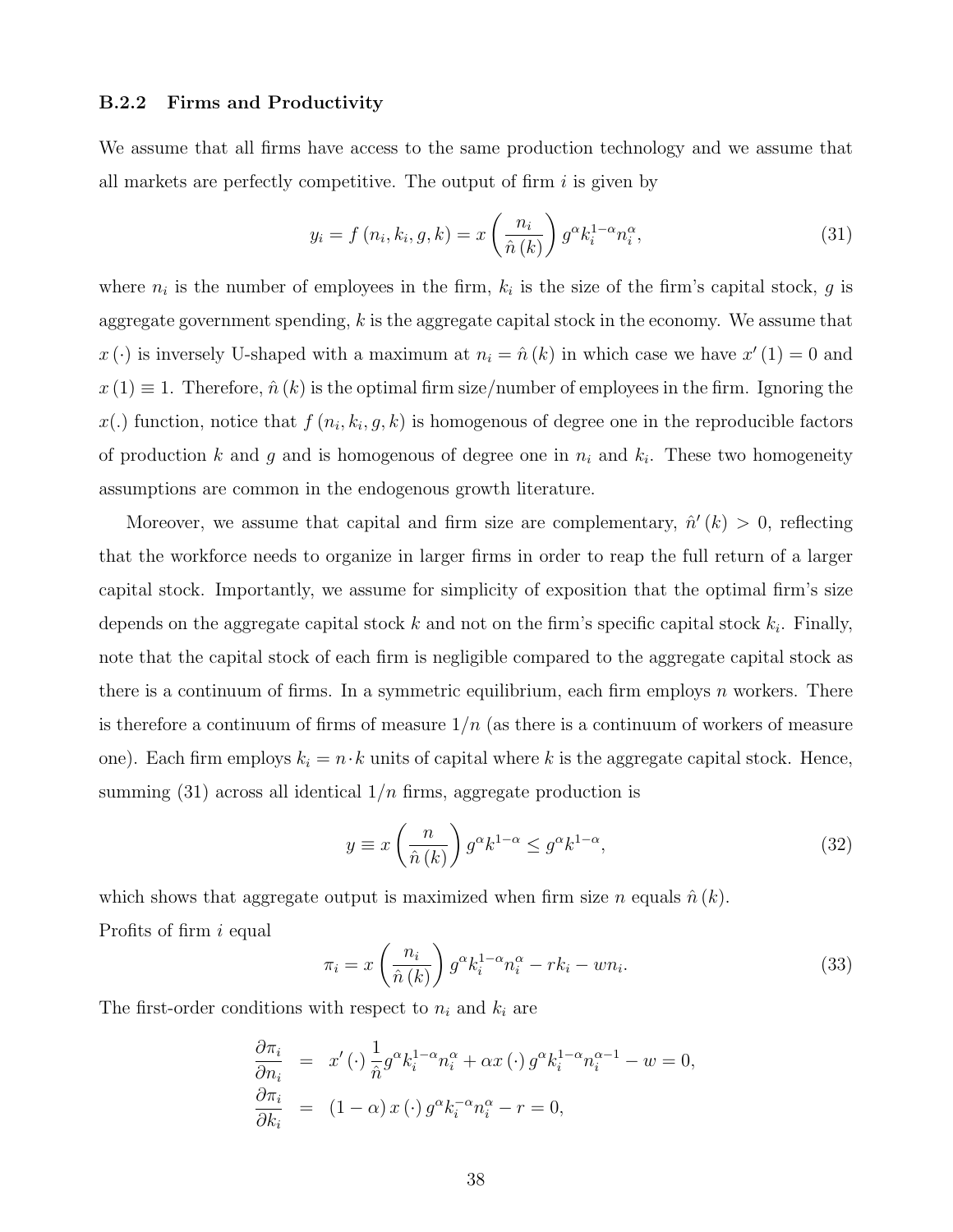which gives

$$
w = \left[\frac{x'(\cdot)}{x(\cdot)}\frac{n_i}{\hat{n}} + \alpha\right]x(\cdot) g^{\alpha} k_i^{1-\alpha} n_i^{\alpha-1}, \tag{34}
$$

$$
r = (1 - \alpha) x (\cdot) g^{\alpha} k_i^{-\alpha} n_i^{\alpha}.
$$
 (35)

From equations  $(33)$ – $(35)$ , we obtain

$$
\pi_i = -\frac{x'\left(\cdot\right)\frac{n_i}{\hat{n}}}{x\left(\cdot\right)}x\left(\cdot\right)g^{\alpha}k_i^{1-\alpha}n_i^{\alpha}
$$

Free entry and exit ensures that profits are zero therefore entry/exit will occur until  $n_i = \hat{n}(k)$ such that  $x'(1) = 0$ .

The aggregate production, wage rate, and real interest rate become

$$
y = g^{\alpha} k^{1-\alpha}, \tag{36}
$$

$$
w = \alpha g^{\alpha} k^{1-\alpha}, \tag{37}
$$

$$
r = (1 - \alpha) g^{\alpha} k^{-\alpha} \tag{38}
$$

where we have used equations (32), (34), (35), and  $n_i = \hat{n}(k)$ . Note that the standard macroeconomic equation  $y = w + rk$  holds.

# B.2.3 Optimal Government Policy

#### Case with No Tax Evasion

We consider a benevolent government that chooses  $(g, T, t)$  in order to maximize lifetime utility (28). The government policy has to satisfy the government budget constraint

$$
g \le T + tw. \tag{39}
$$

Let  $\tau \equiv g/y$  denote the government to GDP ratio. From equation (36), we have

$$
g/k = \tau^{\frac{1}{1-\alpha}} \tag{40}
$$

From equations (29), and (39) and (40), we obtain the resource constraint

$$
\dot{k} = g^{\alpha}k^{1-\alpha} - g - c = \tau^{\frac{\alpha}{1-\alpha}}k - g - c. \tag{41}
$$

From equations (30) and (33), we obtain the steady state growth rate of consumption for a given government to GDP ratio  $\tau$ 

$$
\gamma_c = \frac{\left(1 - \alpha\right)\left(g/k\right)^{\alpha} - \rho}{\sigma} = \frac{\left(1 - \alpha\right)\tau^{\frac{\alpha}{1 - \alpha}} - \rho}{\sigma},\tag{42}
$$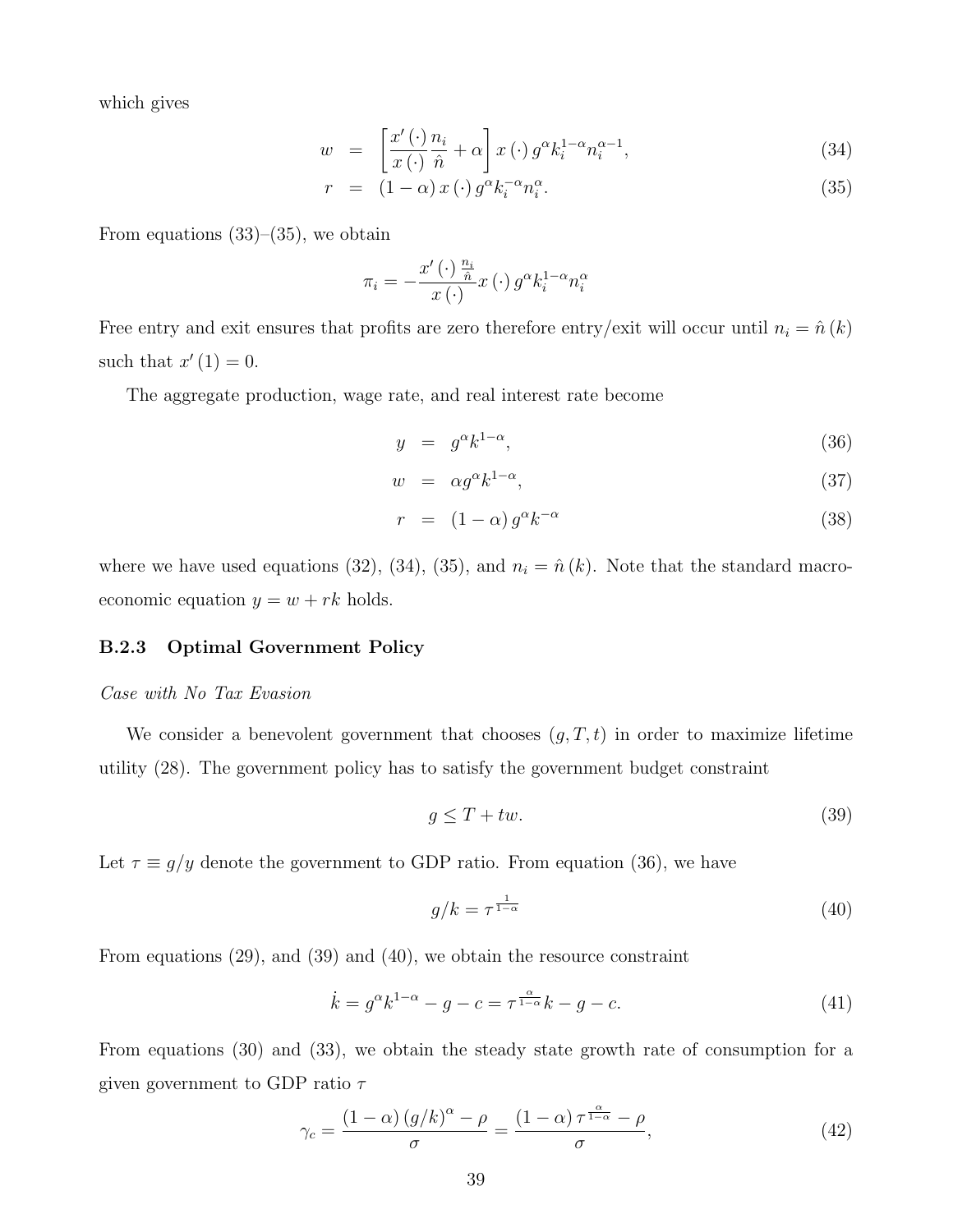which also becomes the steady state growth rate of  $k$  and  $y$ . The marginal benefit of raising public spending is  $\alpha g^{\alpha-1}k^{1-\alpha} = \alpha (g/k)^{\alpha-1}$  while the marginal cost is 1. This, together with equation (40), implies that the optimal policy solution that decentralizes the first best allocation is  $\tau^* = \alpha$  in which case, the growth rate of the economy becomes

$$
\gamma_c = \frac{(1 - \alpha) \alpha^{\frac{\alpha}{1 - \alpha}} - \rho}{\sigma},\tag{43}
$$

which is constant over time.<sup>43</sup>

#### Case with Full Tax Evasion

With full tax evasion, it is impossible to tax income,  $t = 0$ . We now have  $g = T \le \beta y$ . We assume  $\beta < \alpha$  implying that it is impossible to attain the optimal government-to-GDP ratio with lump sum taxation alone. From  $(42)$ , we obtain the growth rate

$$
\gamma_c = \frac{(1 - \alpha)\beta^{\frac{\alpha}{1 - \alpha}} - \rho}{\sigma}.
$$
\n(44)

The growth rate will be positive or negative depending on whether  $\beta$  is above or below  $\left(\frac{\beta}{\beta}\right)$  $\frac{\rho}{1-\alpha}\Big)^{\frac{1-\alpha}{\alpha}}$ . Case with Tax Enforcement

We consider the whistleblower model of tax evasion. We denote by  $\bar{y}$  the net-of-tax income of each employee in his best outside option, where  $\bar{y}$  is determined by the equilibrium in the labor market and taken as given by the firm. The firm then has to offer each employee a pre-tax compensation equal to  $\bar{y}/(1-t)$  if it complies with the tax law, and equal to  $\bar{y}$  if it evades all taxes.

If the firm evades and nobody whistleblows, the income of each employee is given by  $w = \bar{y}$ . If an employee decides to whistleblow (given that nobody else does), he can obtain income  $\bar{y} - \tau (1 + \theta) \bar{y} + \delta (1 + \theta) \tau \bar{y} n_i$ . The employee is therefore prevented from whistleblowing iff  $\bar{y} \ge \bar{y} - \tau (1 + \theta) \bar{y} + \delta (1 + \theta) \tau \bar{y} n_i$ , which is equivalent to  $n_i \le 1/\delta$  as in Proposition 4. Hence, a firm that evades tax has to choose a firm size  $n_i$  below  $1/\delta$ . We can prove the following Proposition:

**Proposition 11** Let  $\bar{n} \equiv 1/\delta$ . We obtain the following cases:

(1) If  $\hat{n}(k) \leq \bar{n}$ , then the firm evades all taxes and chooses the optimal firm size  $\hat{n}(k)$ .

<sup>&</sup>lt;sup>43</sup>We assume  $(1-\alpha)\alpha^{\frac{\alpha}{1-\alpha}} > \rho > (1-\alpha)\alpha^{\frac{\alpha}{1-\alpha}}(1-\sigma)$ , where the first inequality ensures a positive growth rate while the second inequality ensures that utility is bounded.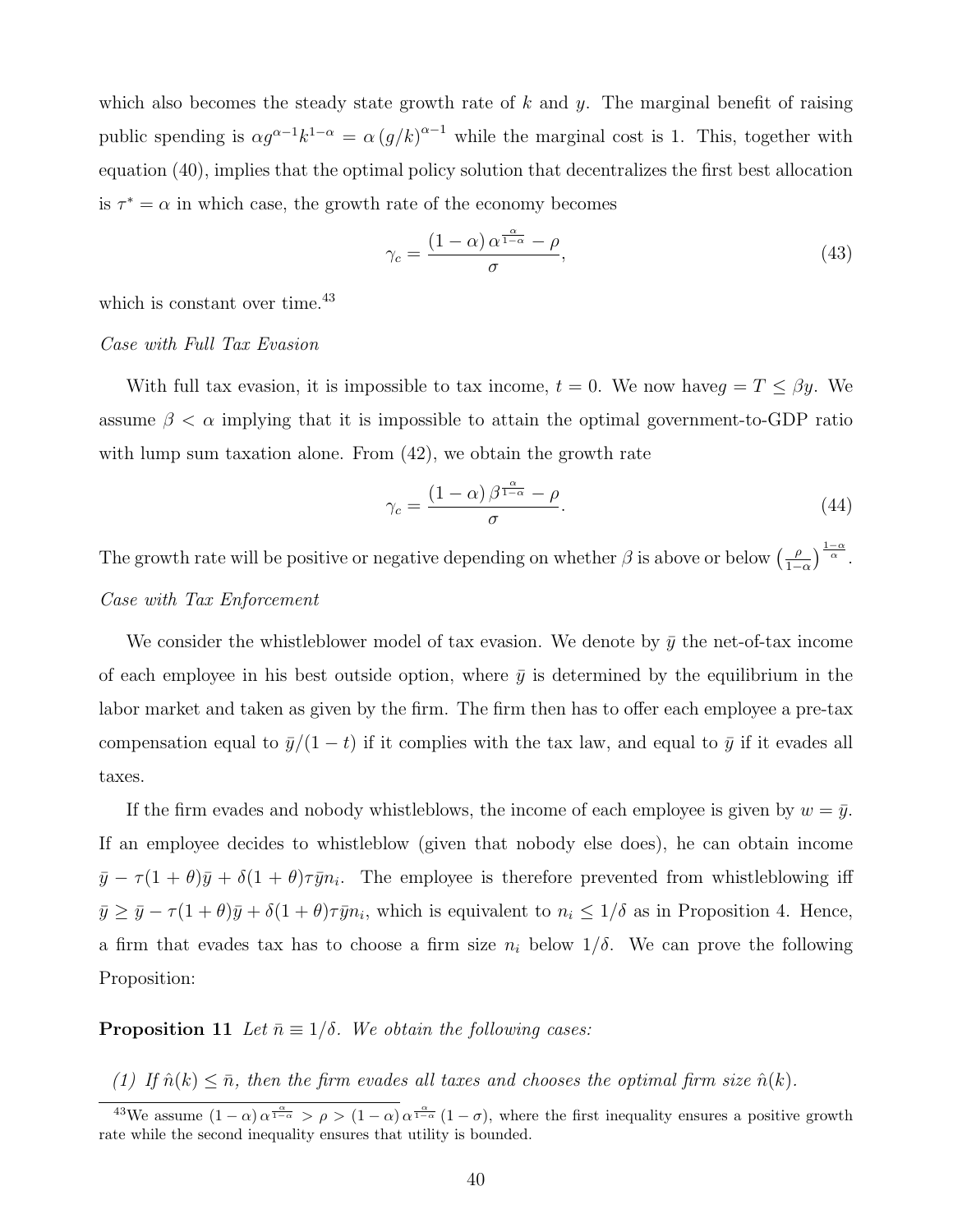(2) If  $\hat{n}(k) > \bar{n}$  then:

\n- (a) If 
$$
t > 1 - x \left( \frac{\bar{n}}{\hat{n}(k)} \right)^{\frac{1}{\alpha}}
$$
, the firm evades all taxes and chooses suboptimal firm size  $\bar{n}$ .
\n- (b) If  $t \leq 1 - x \left( \frac{\bar{n}}{\hat{n}(k)} \right)^{\frac{1}{\alpha}}$ , the firm does not evade and chooses the optimal firm size  $\hat{n}(k)$ .
\n

**Proof:** Without tax evasion,  $n_i = \hat{n}(k)$  is optimal and the pre-tax wage rate as a function of the capital stock is given by equation (37) such that  $w = \alpha \cdot g \cdot (k/g)^{1-\alpha}$ . The capital stock as a function of the real interest rate from equation (38) is such that  $k = \left(\frac{1-\alpha}{r}\right)$  $(\frac{-\alpha}{r})^{\frac{1}{\alpha}} g$ . By inserting this expression, in equation (37), we obtain

$$
\bar{y} = (1 - t) w = (1 - t) \alpha g \left(\frac{1 - \alpha}{r}\right)^{\frac{1 - \alpha}{\alpha}}.
$$
\n(45)

Taxation is sustainable if a single firm cannot achieve a higher profit by cheating. Since, profit is zero in the no-evasion equilibrium, this requirement implies that profits with tax evasion are negative:

$$
\pi_i^E = x \left(\frac{n_i}{\hat{n}(k)}\right) g^{\alpha} k_i^{1-\alpha} n_i^{\alpha} - r k_i - \bar{y} n_i \le 0.
$$

If  $\hat{n}(k) > \bar{n}$ , then the optimal size choice for the evading firm is  $n_i = \bar{n}$ . In that case, the optimal capital stock if the firm evades becomes

$$
\frac{\partial \pi_i^E}{\partial k_i} = (1 - \alpha) x (\cdot) g^{\alpha} k_i^{-\alpha} \bar{n}^{\alpha} - r = 0.
$$

By isolating  $k_i$  and substituting the result back into the profit expression, we arrive at the condition

$$
\pi_i^E = \left[ \alpha x \left( \cdot \right)^{\frac{1}{\alpha}} g \left( \frac{1-\alpha}{r} \right)^{\frac{1-\alpha}{\alpha}} - \bar{y} \right] \bar{n} \le 0.
$$

The company has to offer each worker at least  $\bar{y}$  in (45). This implies

$$
\pi_i^E = \left[ x \left( \cdot \right)^{\frac{1}{\alpha}} - (1 - t) \right] \alpha g \left( \frac{1 - \alpha}{r} \right)^{\frac{1 - \alpha}{\alpha}} \bar{n} \le 0,
$$

which is fulfilled if

$$
t \le 1 - x \left(\frac{\bar{n}}{\hat{n}(k)}\right)^{\frac{1}{\alpha}}.\tag{46}
$$

Using the same procedure, it is possible to show the reverse result, i.e., starting from an evasion equilibrium, it is not possible to obtain a higher profit by not evading if  $t > 1 - x \left( \frac{\bar{n}}{\hat{n}} \right)$  $\frac{\bar{n}}{\hat{n}(k)}\bigg)^{\tfrac{1}{\alpha}}.$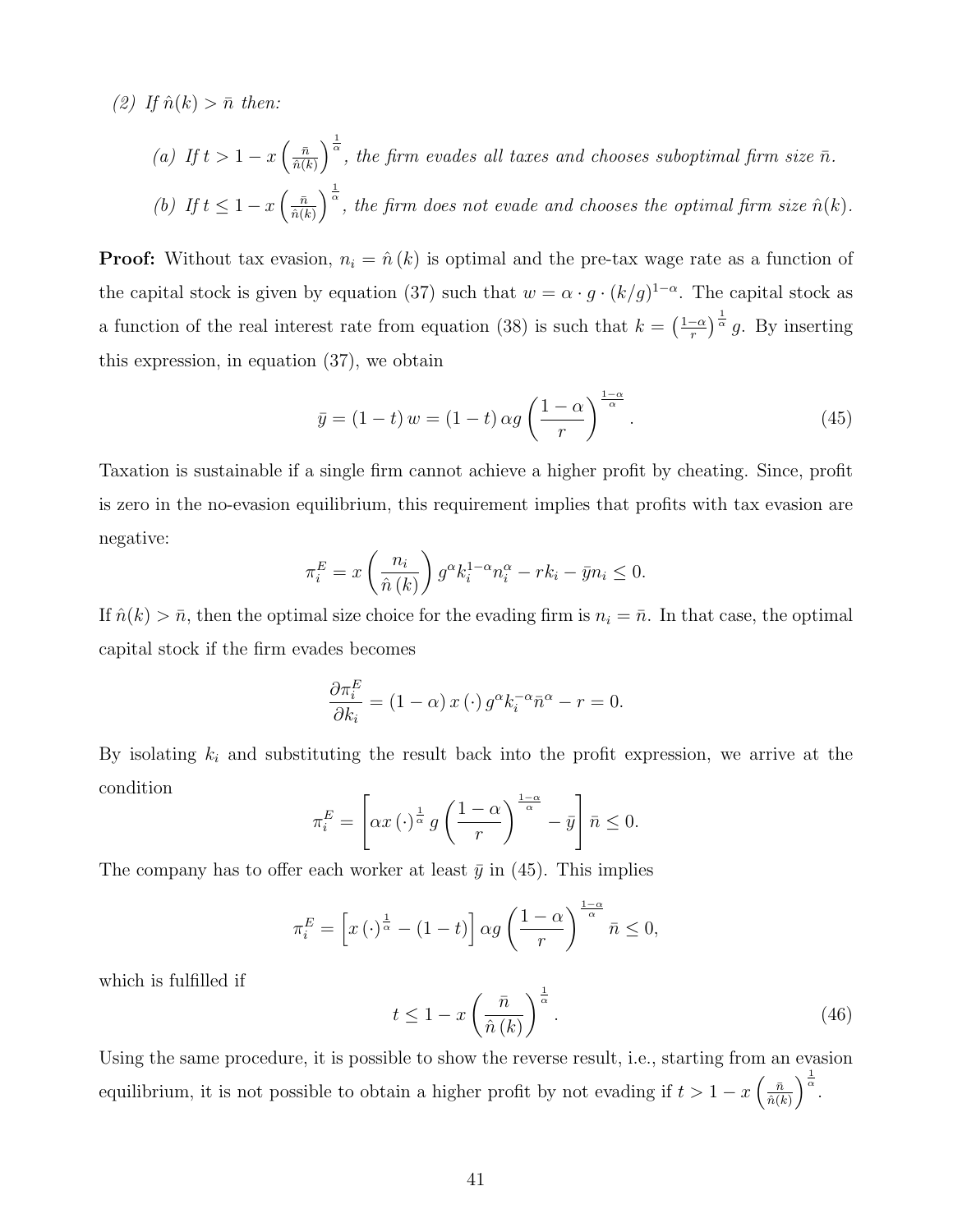The proof of (1) follows from the fact that profits are always greater under evasion when this can be sustained at the optimal firm size  $\hat{n}(k)$ . The proof of (2a) and (2b) follows directly from the above argument and the condition (46). QED.

#### Macroeconomic Development

We now characterize the optimal government policy and the macroeconomic development of the economy. Let us denote by <u>k</u> the aggregate capital stock that solves  $\hat{n}(\underline{k}) = \bar{n} \equiv 1/\delta$ , and let  $\bar{k}$  be the capital stock that solves  $x(\bar{n}/\hat{n}(\bar{k}))^{\frac{1}{\alpha}} = \beta/\alpha < 1$ . As  $\hat{n}(\bar{k}) > \bar{n}$ , we have  $\underline{k} < \bar{k}$ . We consider an economy with an initial capital stock below  $k$ . We have

# **Proposition 12** Optimal government policy and possible stages of economic development

- (1) Poverty trap: If  $\beta \leq (\frac{\rho}{1-\rho})$  $\frac{\rho}{1-\alpha}$   $\frac{1-\alpha}{\alpha}$  then the government cannot raise income taxes and the economy will experience negative growth.
- (2) Economic development: If  $\beta > \left(\frac{\rho}{1-\rho}\right)$  $\frac{\rho}{1-\alpha}$ ) $\frac{1-\alpha}{\alpha}$  then:
	- (a) First stage (underdeveloped economy): When  $k < \underline{k}$ , the government cannot raise any tax revenue. The growth rate of the economy is positive but too low compared to the first-best growth rate.
	- (b) Intermediate stage: When  $\underline{k} \leq k \leq \overline{k}$ , the government is constrained by tax enforcement and sets  $t = 1 - x \left( \frac{\bar{n}}{\hat{n}} \right)$  $\left(\frac{\bar{n}}{\hat{n}(k)}\right)^{\frac{1}{\alpha}}$ . Firms do not evade taxes but government size is suboptimal  $(\tau^* < \alpha)$ . The growth rate of the economy is positive and increasing but too low compared to the first-best growth rate.
	- (c) Last stage (modern economy): When  $k > \overline{k}$ , the government is no longer constrained by tax enforcement, firms do not evade taxes, government size is socially optimal  $(\tau^* = \alpha)$ , and the growth rate of the economy equals the the first-best growth rate.

**Proof:** In all cases, the economy starts with  $k < \underline{k}$  so that firms are untaxable initially. Suppose that  $\beta \leq (\frac{\rho}{1-\rho})$  $\frac{\rho}{1-\alpha}$   $\frac{1-\alpha}{\alpha}$ , then equation (44) implies that the growth rate is negative. In that case, the economy is stuck in a poverty trap which proves (1).

Suppose instead that  $\beta > \left(\frac{\rho}{1-\rho}\right)$  $\frac{\rho}{1-\alpha}$ , then equation (44) implies that the growth rate is positive. As  $\beta < \alpha$ , the growth rate is lower than the first best growth rate given by (43) which proves (2a).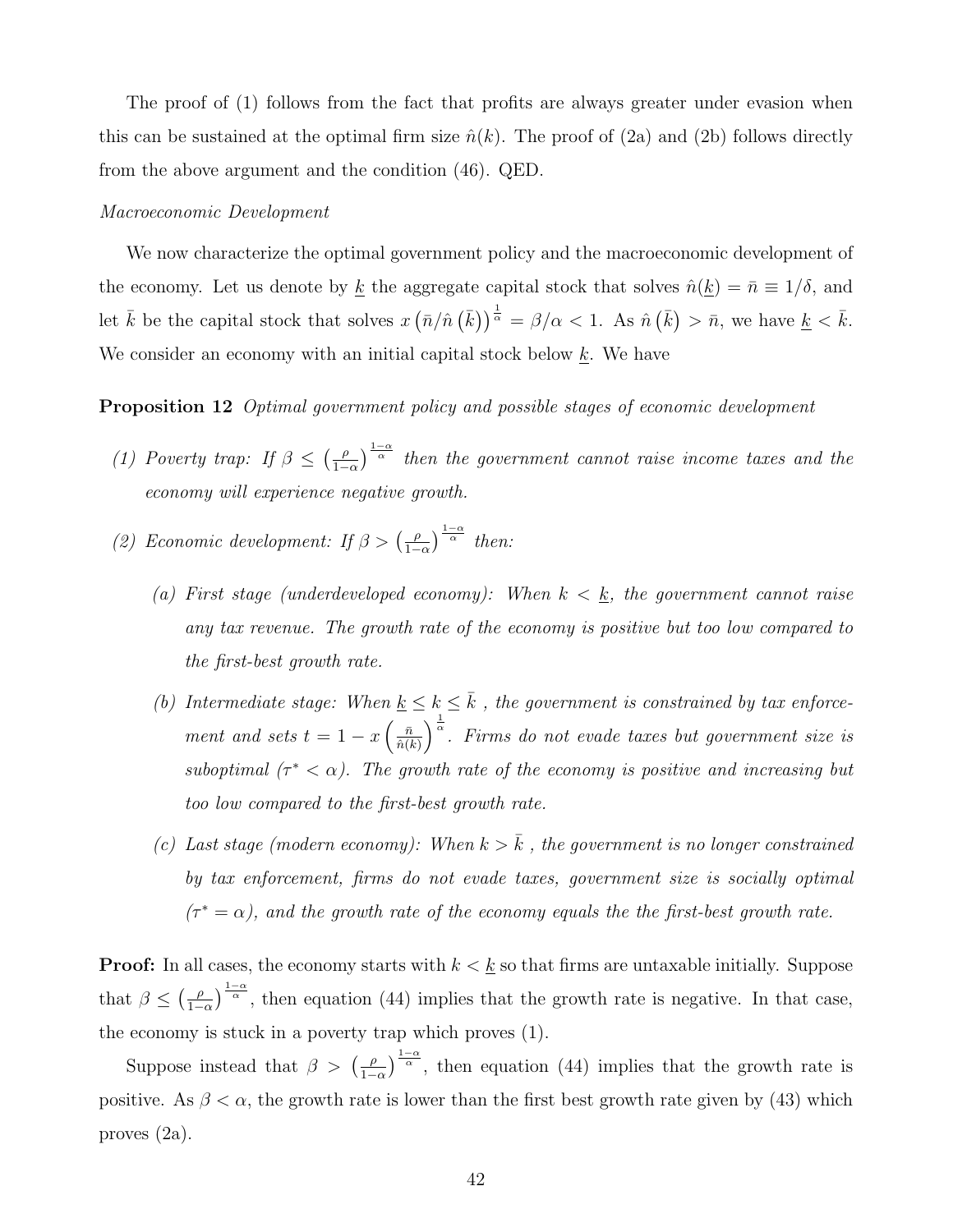As the economy has a positive growth rate, k will eventually reach  $\underline{k}$  and Proposition 11, (2b) implies that a maximum tax at rate  $t = 1 - x \left( \frac{\bar{n}}{\hat{n}} \right)$  $\frac{\bar{n}}{\hat{n}(k)}\Big)^{\frac{1}{\alpha}}$  can be enforced, which proves (2b). Eventually, k will reach  $\bar{k}$  at which point the first best tax rate  $\tau^* = \alpha$  can be enforced and

the growth rate becomes first best optimal which proves (2c). QED.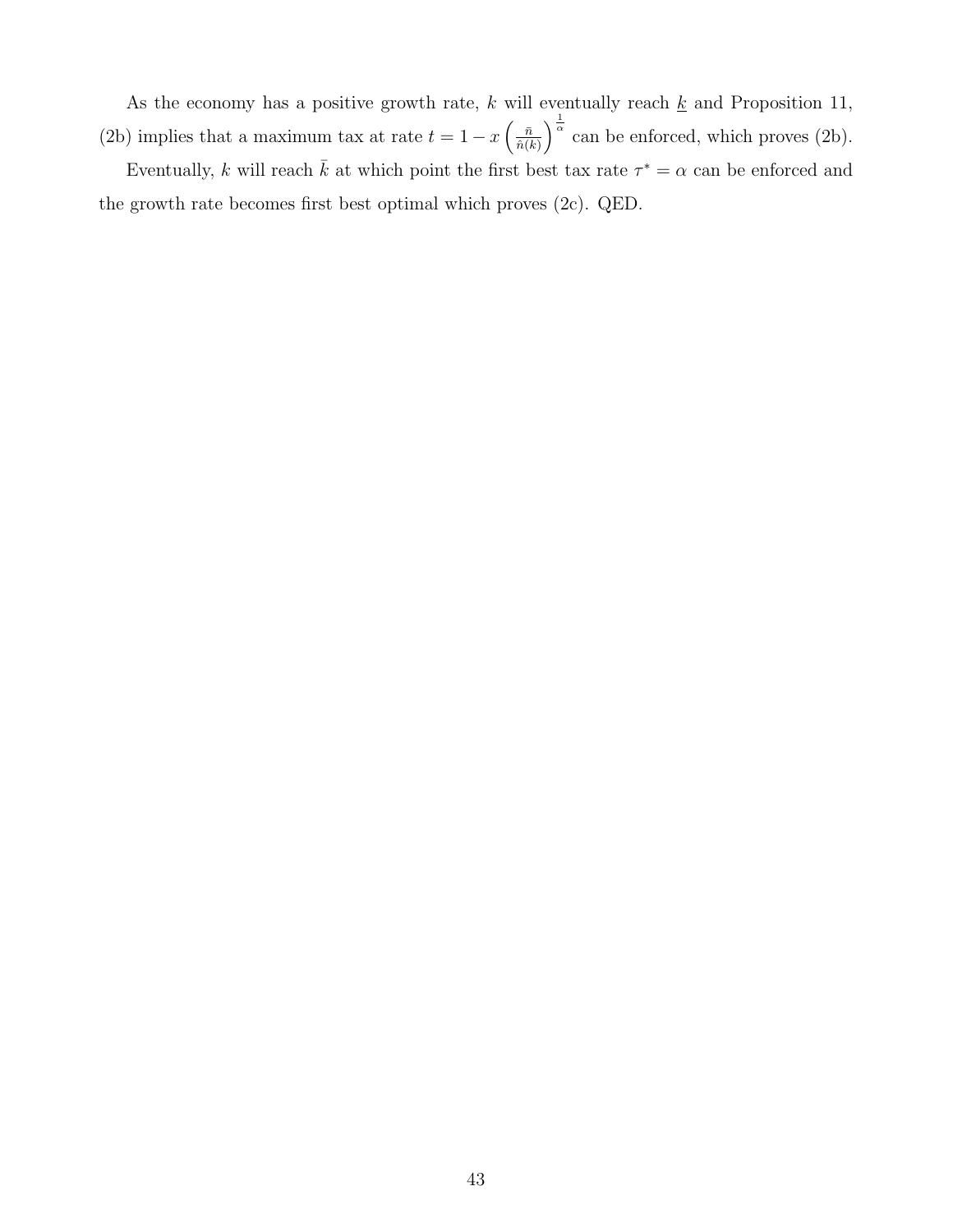# References

Acemoglu, Daron, Robinson, J.A. (2000) "Why did the West Extend the Franchise? Democracy, Inequality, and Growth in Historical Perspective." Quarterly Journal of Economics 115(4), 1167–1199.

Aidt, Toke S. and Peter S. Jensen (2009) "Tax Structure, Size of Government, and the Extension of the Voting Franchise in Western Europe, 1860-1938", International Tax and Public Finance 16(3), 362-394.

Allingham, M. G. and A. Sandmo (1972). "Income Tax Evasion: A Theoretical Analysis." Journal of Public Economics 1, 323-338.

Alt, J. (1983), "The Evolution of Tax Structures", *Public Choice* 41(1), 181-222.

Andreoni, J., B. Erard, and J. Feinstein (1998). "Tax Compliance." Journal of Economic Literature 36, 818-860.

Azariadis, Costas and John Stachurski (2005). "Poverty Traps," in Philippe Aghion and Steven Durlauf (eds.), Handbook of Economic Growth Vol. 1A, North-Holland, Amsterdam.

Barro, Robert J. (1990) "Government Spending in a Simple Model of Endogenous Growth," Journal of Political Economy 98(5), Part 2, S103-S125.

Baumol, W.J. (1967), "Macroeconomics of Unbalanced Growth: The Anatomy of Urban Crisis," American Economic Review 57(3), 415-426.

Baumol, W.J. and W.G. Bowen (1966), Performing Arts: The Economic Dilemma, Twentieth Century Fund: New York.

Bayer, R.-C. and F. A. Cowell (2005). "Tax compliance and firms' strategic interdependence," Distributional Analysis Discussion Paper 81, STICERD, London School of Economics, revised September 2008.

Becker Gary S. (1968), "Crime and Punishment: An Economic Approach." *Journal of Polit*ical Economy 76(2), 169-217.

Besley, Timothy and Torsten Persson (2008), "The Origins of State Capacity: Property Rights, Taxation and Politics", NBER working paper No. 13028, forthcoming in the American Economic Review.

Besley, Timothy and Torsten Persson (2009) "State Capacity, Conflict and Development", LSE Working Paper, June 2009.

Bird, Richard M. (1989). "The Administrative Dimensions of Tax Reform in Developing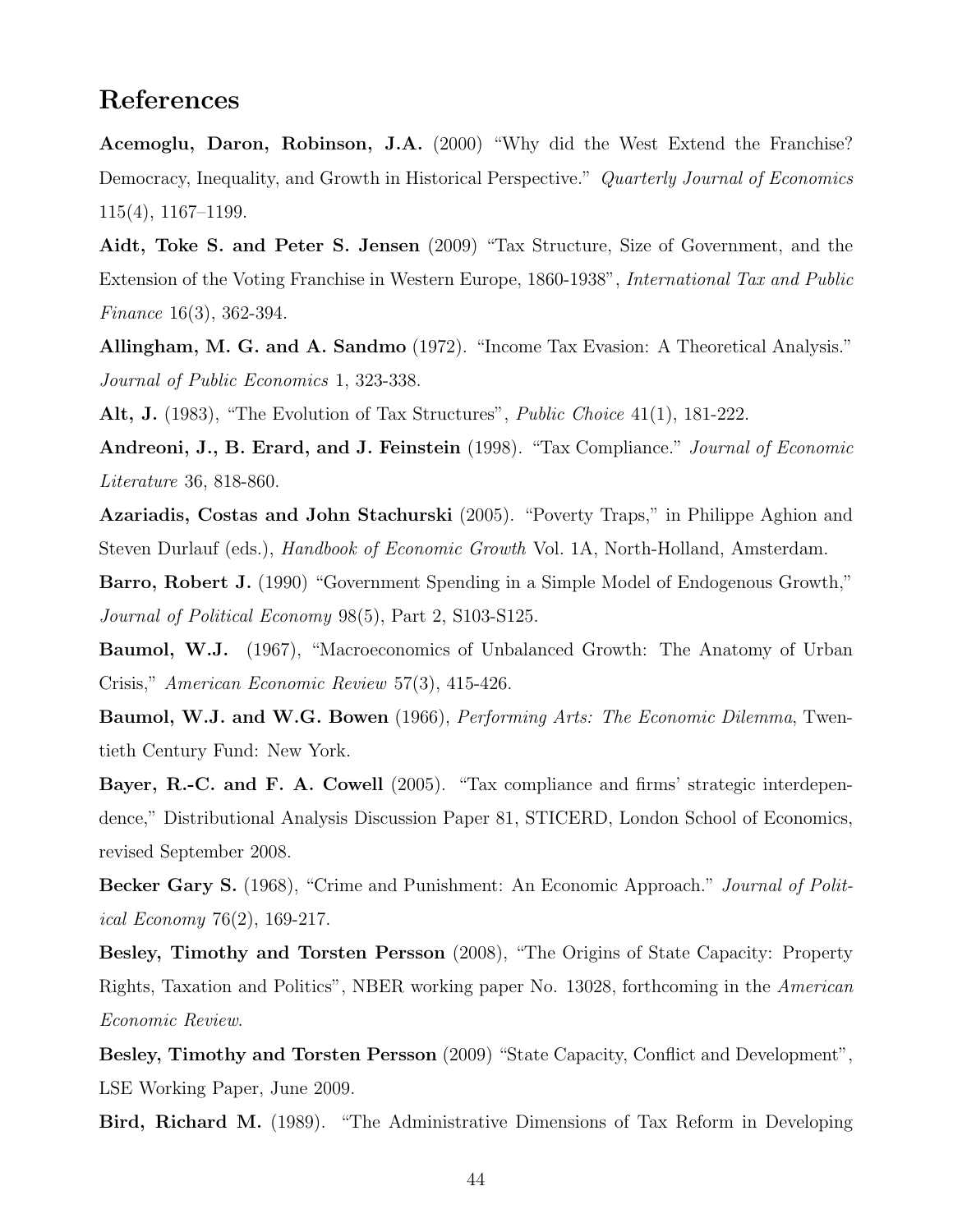Countries." In Tax Reform in Developing Countries, edited by Malcom Gillis. Durham: Duke University Press.

Bird, R. M. (1992), Tax Policy and Economic Development, John Hopkins University Press. Bird, Richard M. (2003), "Administrative Dimensions of Tax Reform" ITP Paper 0302.

Bird, Richard M. and Oliver Oldman (1990). Readings on Taxation in Developing Countries, John Hopkins University Press, 4th Edition.

Brennan, G. and J.M. Buchanan (1980). The Power to Tax: Analytical Foundations of a Fiscal Constitution, Cambridge University Press, Cambridge.

Chen, K.-P. and C. Y. C. Chu (2005). "Internal Control versus External Manipulation: A Model of Corporate Income Tax Evasion," RAND Journal of Economics 36, 151-164.

Cowell, Frank. (1990) Cheating the Government. MIT Press: Cambridge MA.

Crocker, Keith and Joel Slemrod. (2005) "Corporate Tax Evasion with Agency Costs," Journal of Public Economics 89, 1593-610.

Dharmapala, Dhammika, Slemrod, Joel, Wilson, Jay. (2008) "Tax Policy and the Missing Middle: Optimal Tax Remittance with Firm-Level Administrative Costs," University of Michigan Working Paper.

Dixit, Avinash K. (2004) Lawlessness and Economics: Alternative Modes of Governance, Princeton University Press: Princeton.

Ebrill, Liam, Michael Keen, Jean-Paul Bodin, and Victoria Summers (2001). The Modern VAT, International Monetary Fund: Washington, DC.

Eurostat. (2007) "Undeclared Work in the European Union," Special Eurobarometer 284 from the European Commission.

Flora, Peter (1983) State, Economy, and Society in Western Europe, 1815-1975, Volume I, Macmillan Press: London.

Gillis, M. (1989) Tax Reform in Developing Countries. Durham: Duke University Press.

Gordon, Roger and Wei Li (2005) "Tax Structure in Developing Countries: Many Puzzles and a Possible Explanation," NBER Working Paper No. 11661, forthcoming Journal of Public Economics.

Hesch, Joel D. (2002) Reward: Collect Millions for Reporting Tax Evasion (A Guide to the IRS Whistleblower Reward Program), LU Books.

Hettich, W., and Winer, S. (1991). "Debt and Tariffs: An Empirical Investigation of the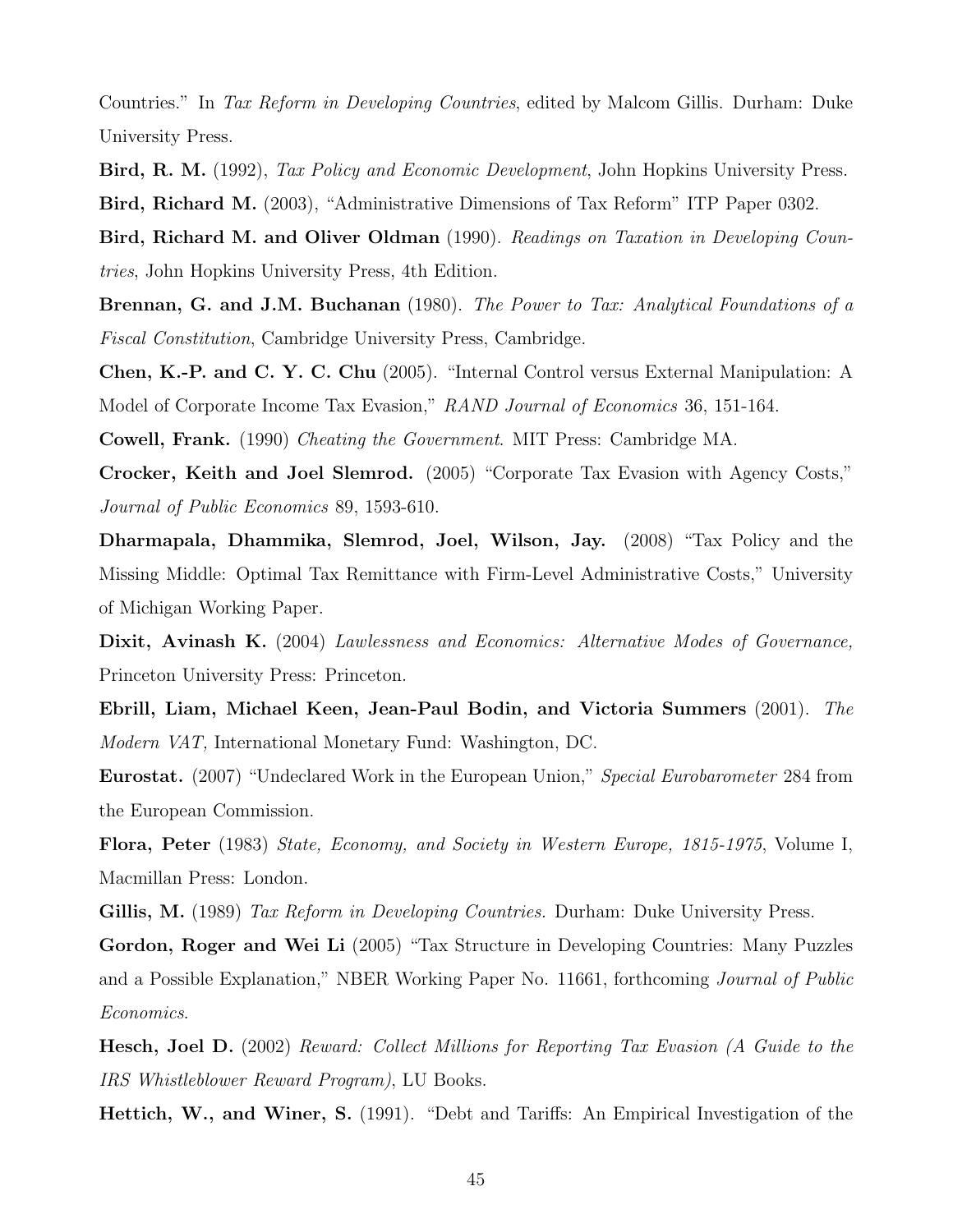Evolution of Revenue Systems," Journal of Public Economics 45, 215–242.

Hinrichs, H.H. (1966), A General Theory of Tax Structure Change During Economic Development, (The Law School of Harvard University, Cambridge, MA).

Internal Revenue Service. (2006) Tax Year 2001 Federal Tax Gap, IR-2006-28, Washington, D.C.

Kau, James B. and Paul H. Rubin. (1981) "The Size of Government", *Public Choice* 37(2), 261-274.

Keen, Michael. (2007) "VAT, Tariffs, and Withholding: Border Taxes and Informality in Developing Countries", IMF Working Paper WP/07/174.

Kelley, Patrick L. and Oliver Oldman. (1973) Readings on Income Tax Administration, The Foundation Press, New York.

Kenny, L.W., and Winer, S. (2006). "Tax Systems in the World: An Empirical Investigation into the Importance of Tax Bases, Administrative Costs, Scale and Political Regime," International Tax and Public Finance 13, 181–215.

Kleven, Henrik, Martin Knudsen, Claus Kreiner, Soren Pedersen, and Emmanuel Saez. (2009) "An Experimental Evaluation of Tax Evasion and Tax Enforcement in Denmark", preliminary draft August 2009.

Kopczuk, Wojciech, and Joel Slemrod (2006). "Putting Firms into Optimal Tax Theory", American Economic Review: Papers and Proceedings 96(2), 130-134.

Lederman, Leandra (2009) "Reducing Information Gaps to Reduce the Tax Gap: When Is Information Reporting Warranted?", Indiana University Legal Studies Research Paper No. 126.

Lindert, Peter H. (2004). Growing Public: Social Spending and Economic Growth since the Eighteenth Century (Volumes 1 and 2). Cambridge: Cambridge University Press.

Logue, Kyle D. and Joel Slemrod (2008) "The Coase Theorem and Tax Law", Working Paper 2008.

Moore, John (1992). "Implementation, Contracts, and Renegotiation in Environments with Complete Information," in J-J. Laffont (ed.), Advances in Economic Theory: Invited Papers for the Sixth World Congress of the Econometric Society, 182-281.

**Musgrave, Richard** (1966) *Fiscal Systems*, Yale University Press: New Haven.

OECD (2004). Employment Outlook, Chapter 5, "Informal Employment and Promoting the Transition to a Salaried Economy", Organization for Economic Co-operation and Development: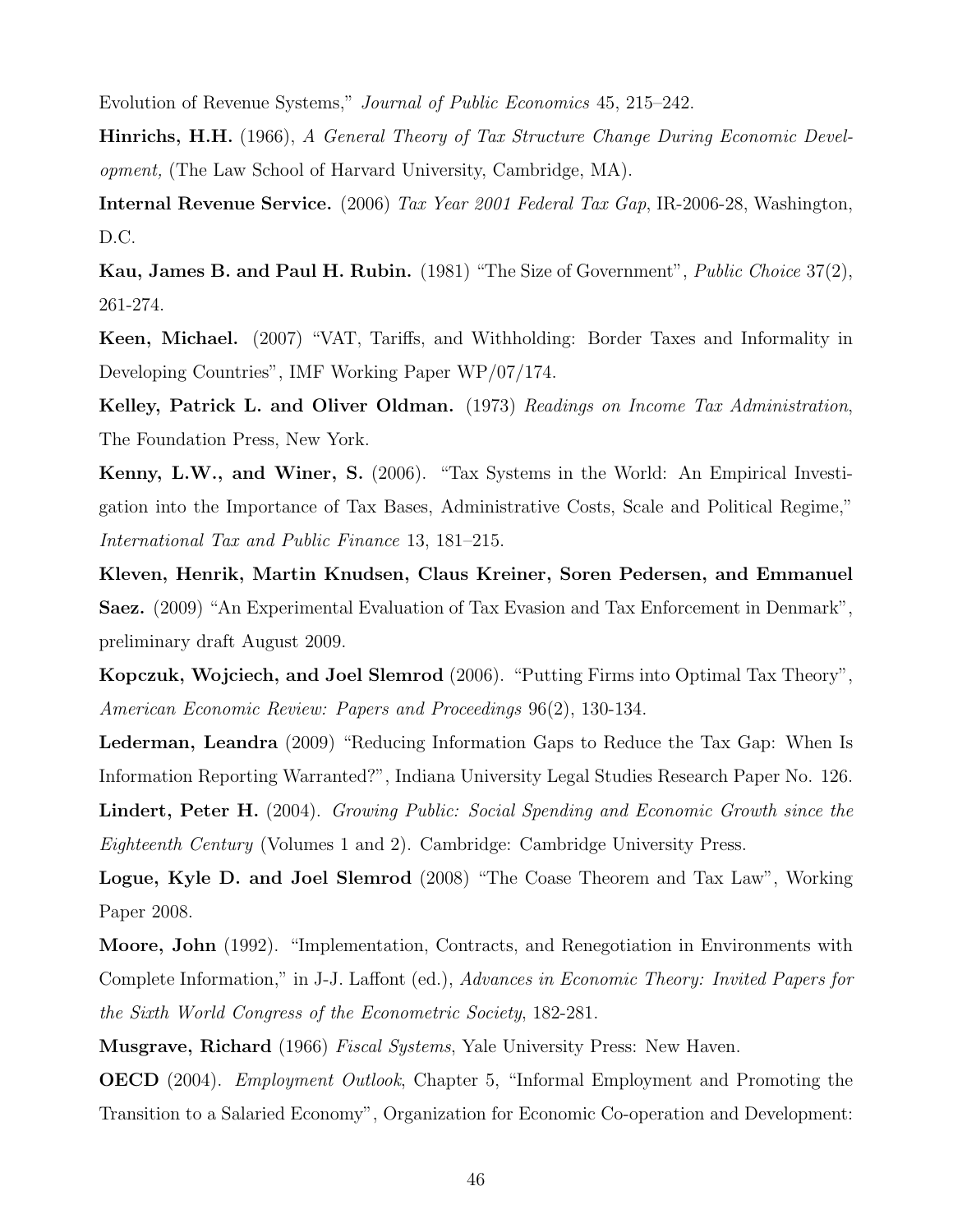Paris, 225-289.

OECD (2006). Tax Administration in OECD and Selected Non-OECD Countries: Comparative Information Series, Organization for Economic Co-operation and Development: Paris.

OECD (2008). Revenue Statistics: 1965-2007, Organization for Economic Co-operation and Development: Paris.

**Peacock, Alan and Jack Wiseman** (1961) The Growth of Public Expenditure in the United Kingdom, NBER: New York.

Peltzman, Samuel (1980) "The Growth of Government" Journal of Law and Economics 23(2), 209-287.

Riezman, R., and Slemrod, J. (1987). "Tariffs and Collections Costs," Review of World Economics 123, 545–549.

Schneider, Friedrich and Dominik H. Enste (2000) "Shadow Economies: Size, Causes and Consequences," Journal of Economic Literature 38(1), 77-114.

Shaw, Jonathan, Slemrod, Joel, and John Whiting (2008) "Administration and Compliance", IFS Working Paper, forthcoming in Reforming the Tax System for the 21st Century: The Mirrlees Review.

Slemrod, Joel (2004) "The Economics of Corporate Tax Selfishness" National Tax Journal December, 57(4), 877–99.

Slemrod, Joel (2007) "Cheating Ourselves: The Economics of Tax Evasion," Journal of Economic Perspectives 21(1), Winter, 2007, 25-48.

Slemrod, Joel, and Shlomo Yitzhaki (2002) "Tax Avoidance, Evasion and Administration,"

in: A.J. Auerbach and M. Feldstein (eds.), Handbook of Public Economics Vol. 3, North-Holland, Amsterdam, 1423-1470.

Surrey, Stanley S. (1958) "Tax Administration in Underdeveloped Countries", University of Miami Law Review, 12, 158-188.

Tybout, James R. (2000). "Manufacturing Firms in Developing Countries: How Well Do They Do, and Why?" *Journal of Economic Literature* 38(1), 11-44.

Webber, Carolyn, and Aaron B. Wildavsky (1986). A History of Taxation and Expenditure in the Western World. New York: Simon and Schuster.

Yaniv, Gideon (1992) "Collaborated Employee-Employer Tax Evasion," *Public Finance* 47(2), 312-321.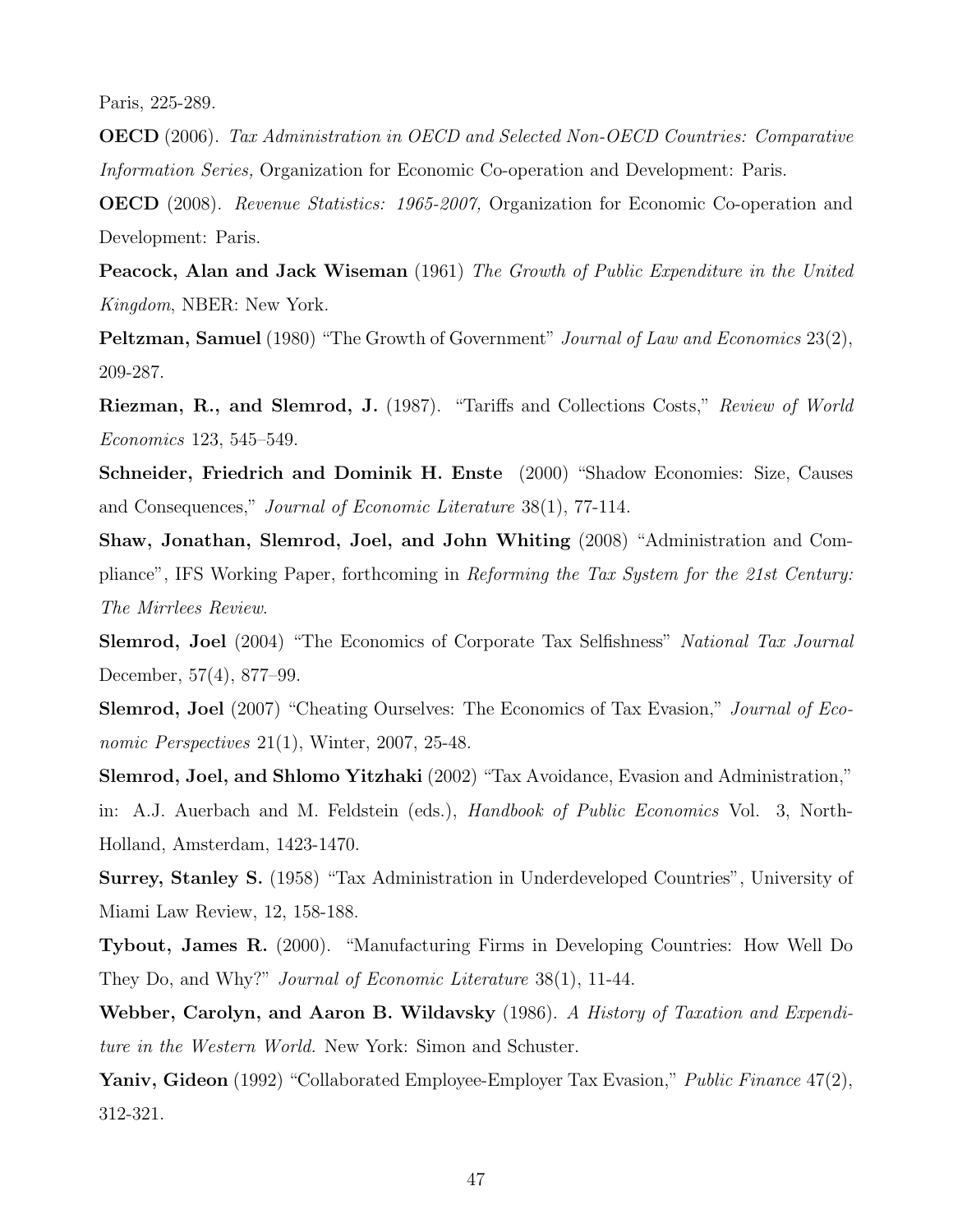Figure 1 Evolution of Government Size



tax-to-GDP ratio